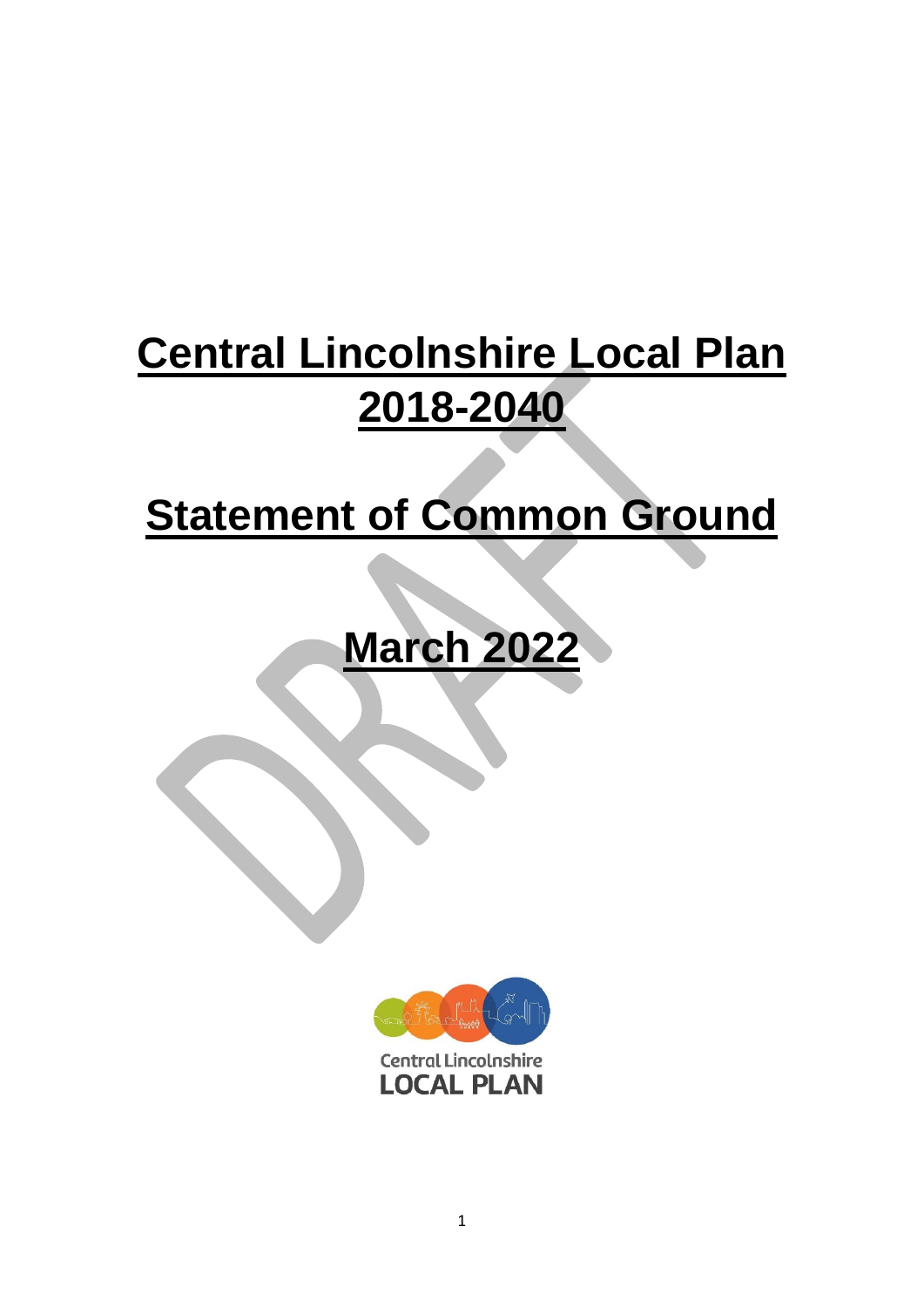# **Contents**

| Matter 5: Meeting employment needs with the necessary scale and location of       |  |
|-----------------------------------------------------------------------------------|--|
| Matter 6: Maintaining the vitality of the City and Town Centres in Central Lincs/ |  |
|                                                                                   |  |
|                                                                                   |  |
|                                                                                   |  |
|                                                                                   |  |
|                                                                                   |  |
|                                                                                   |  |
|                                                                                   |  |
|                                                                                   |  |
|                                                                                   |  |
|                                                                                   |  |
|                                                                                   |  |
|                                                                                   |  |
|                                                                                   |  |
|                                                                                   |  |
|                                                                                   |  |
|                                                                                   |  |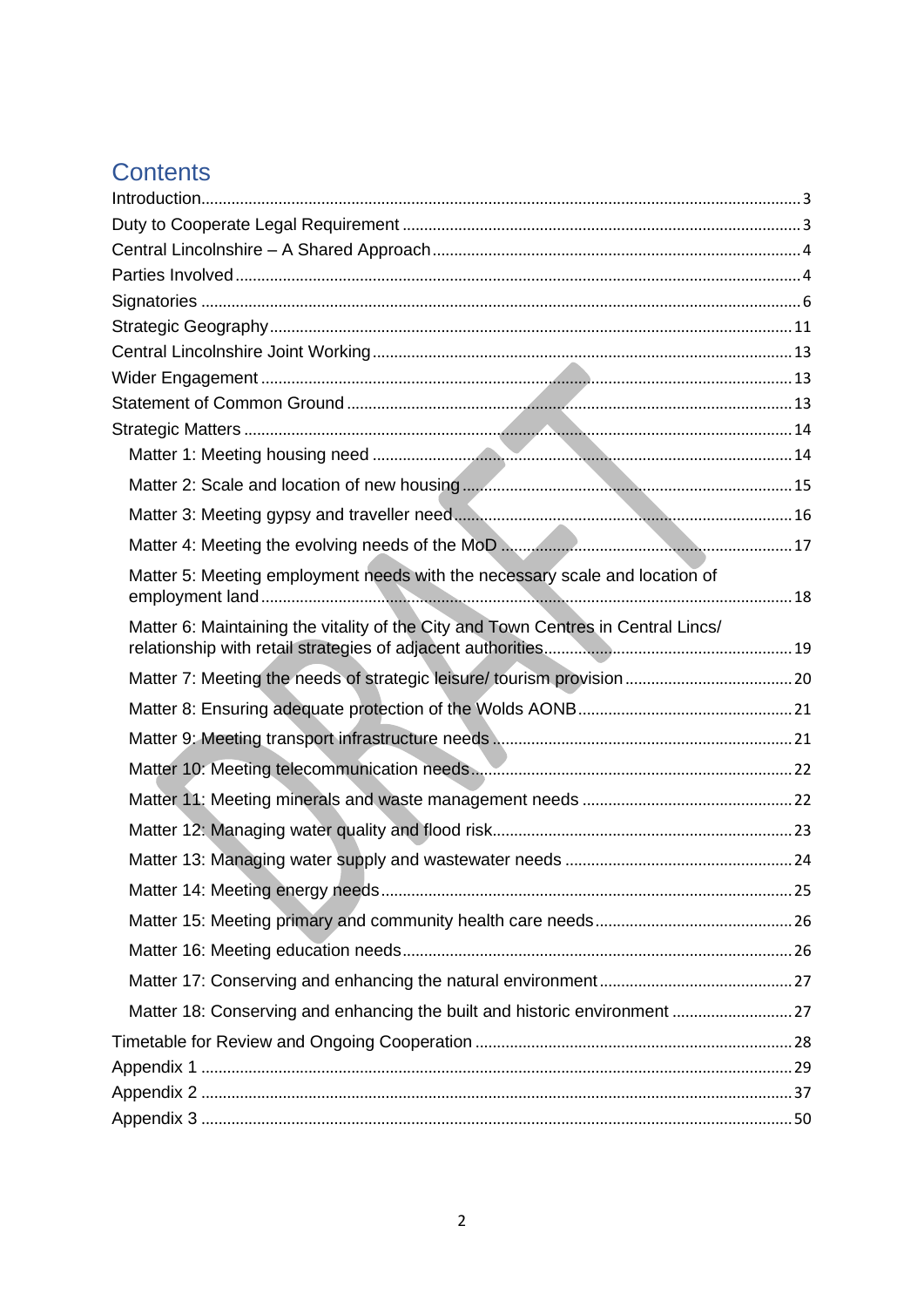### <span id="page-2-0"></span>**Introduction**

The Localism Act 2011 places a statutory duty on local planning authorities and other certain specified bodies to cooperate with each other (the 'duty to cooperate') to address strategic issues relevant to their area during the preparation of a development plan.

The duty to cooperate is not a duty to agree, but local planning authorities should make every effort to secure the necessary cooperation on strategic cross boundary matters before submitting their Local Plans for examination. At examination, local planning authorities must demonstrate how they have complied with the duty.

A Statement of Common Ground is a written record of the progress made during the process of planning for strategic cross-boundary matters. It documents where effective co-operation is and is not happening throughout the plan-making process and is a way of demonstrating at examination that plans are deliverable over the plan period and based on effective joint working across local authority boundaries. For the Central Lincolnshire Joint Strategic Planning Committee, as a local planning authority, it also forms part of the evidence required to demonstrate that we have complied with the duty to cooperate.

The approach taken in preparing this statement is in accordance with the requirements of the national Planning Practice Guidance (PPG) and it demonstrates how the obligations have been met in relation to the duty. It identifies the key strategic and cross-boundary issues and the joint working that has been pursued throughout the preparation of the Local Plan to address these issues.

Whilst dialogue and co-operation remain ongoing, this statement sets out the activities that have taken place in the plan process and the situation at the point of publishing the plan for its proposed submission consultation in relation to strategic and cross-boundary matters.

## <span id="page-2-1"></span>Duty to Cooperate Legal Requirement

The National Planning Policy Framework (NPPF) (2021) sets out the requirements for "maintaining effective cooperation". Paragraphs 24 to 27 state that "local planning authorities and county councils (in two-tier areas) are under a duty to cooperate with each other, and with other prescribed bodies, on strategic matters that cross administrative boundaries" and that "strategic policy-making authorities should collaborate to identify the relevant strategic matters which they need to address in their plans."

Paragraphs 20 to 23 of the NPPF, whilst not exhaustive, set out the strategic matters that policies should make provision for and for which cooperation is required for cross-boundary matters. These are:

- a) Housing (including affordable housing), employment, retail, leisure and other commercial development;
- b) Infrastructure for transport, telecommunications, security, waste management, water supply, wastewater, flood risk and coastal change management, and the provision of minerals and energy (including heat);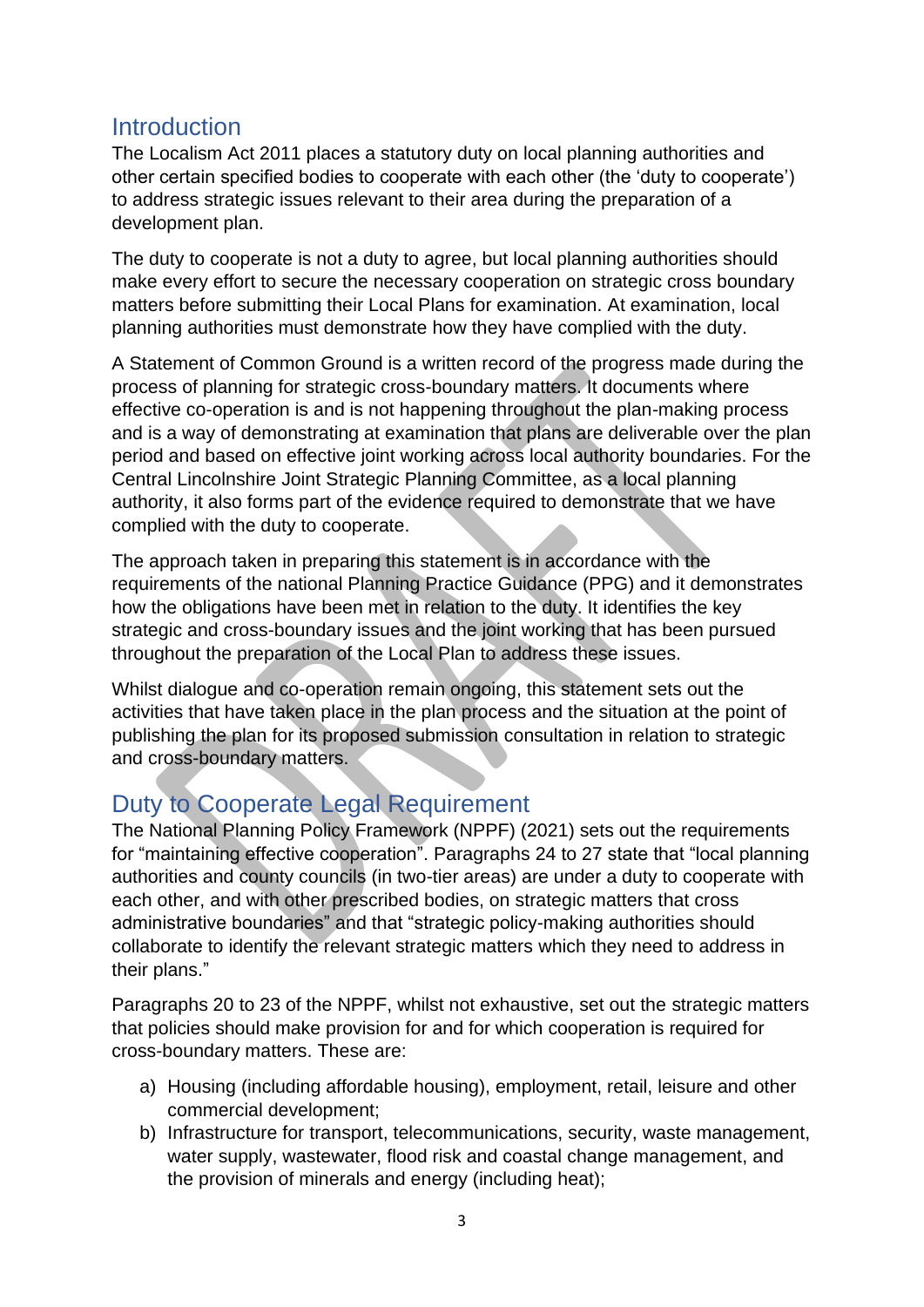- c) Community facilities (such as health, education and cultural infrastructure); and
- d) Conservation and enhancement of the natural, built and historic environment, including landscapes and green infrastructure, and planning measures to address climate change mitigation and adaption.

## <span id="page-3-0"></span>Central Lincolnshire – A Shared Approach

Planning Policy Guidance states that two or more local planning authorities agreeing to prepare a joint local plan can be an effective way of addressing cross-boundary issues and is enabled by section 28 of the Planning and Compulsory Purchase Act 2004.

The City of Lincoln Council, North Kesteven District Council and West Lindsey District Council have had a long history of partnership working along with Lincolnshire County Council, particularly on planning-related matters. The relationship between the four authorities evolved in response to the particular issues caused by the City of Lincoln's tight administrative boundary and the close interrelationship between the City and it's wider built up area and surrounding villages and has strengthened over time.

This joint working on planning-related matters was formalised in 2009/ 2010 when the three District Councils came together with Lincolnshire County Council to prepare a joint Central Lincolnshire Local Plan for the area. Preparation of the Local Plan is the responsibility of the Central Lincolnshire Joint Strategic Planning Committee which was established by Parliamentary Order in 2009 and consists of representatives from each of the four partner Councils and has full decision-making powers on planning policy matters. The Central Lincolnshire Joint Strategic Planning Committee is supported by officers in the Local Plan Team which was established in May 2010.

The partner authorities are committed to effective working across all functions as they relate to land use planning and the Central Lincolnshire Local Plan, cooperating on a number of strategic and non-strategic matters.

## <span id="page-3-1"></span>Parties Involved

In preparing the Central Lincolnshire Local Plan, the Local Plan Team have engaged with other departments and services within the partner authorities, neighbouring districts and unitary authorities, Nottinghamshire County Council, other prescribed bodies and other relevant bodies listed below:

| <b>Organisation/body</b>                                   | <b>Name</b>                          |
|------------------------------------------------------------|--------------------------------------|
| Central Lincolnshire Authorities   City of Lincoln Council |                                      |
|                                                            | North Kesteven District Council      |
|                                                            | <b>West Lindsey District Council</b> |
| <b>County Council</b>                                      | <b>Lincolnshire County Council</b>   |
| <b>Neighbouring Local Authorities</b>                      | <b>Bassetlaw District Council</b>    |
|                                                            | <b>Boston Borough Council</b>        |
|                                                            | <b>East Lindsey District Council</b> |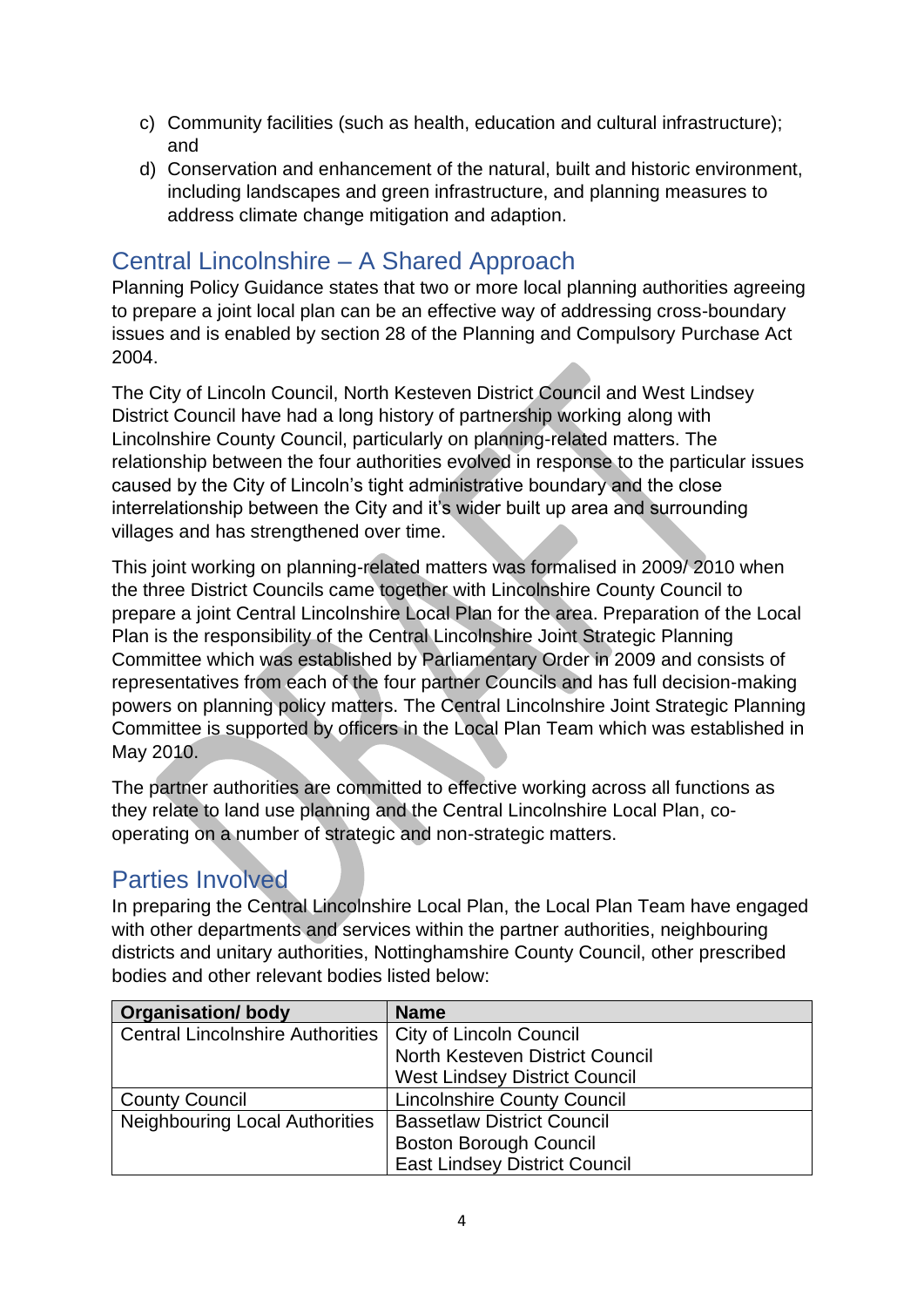|                                | <b>Newark &amp; Sherwood District Council</b>                          |  |  |
|--------------------------------|------------------------------------------------------------------------|--|--|
|                                | North East Lincolnshire Council (unitary)                              |  |  |
|                                | North Lincolnshire Council (unitary)                                   |  |  |
|                                | <b>South Holland District Council</b>                                  |  |  |
|                                | South Kesteven District Council                                        |  |  |
|                                | <b>Nottinghamshire County Council</b>                                  |  |  |
| <b>Other Prescribed Bodies</b> | <b>Civil Aviation Authority</b>                                        |  |  |
|                                | <b>Environment Agency</b>                                              |  |  |
|                                | <b>Historic England</b>                                                |  |  |
|                                | Homes England                                                          |  |  |
|                                | Lincolnshire CCG (or subsequent organisation)                          |  |  |
|                                | on behalf of the Lincolnshire NHS system                               |  |  |
|                                | Marine Management Organisation                                         |  |  |
|                                | <b>National Highways</b>                                               |  |  |
|                                | <b>Natural England</b>                                                 |  |  |
|                                | Office of Rail and Road                                                |  |  |
| <b>Other Relevant Bodies</b>   | <b>Anglian Water</b>                                                   |  |  |
|                                | <b>Canal and River Trust</b>                                           |  |  |
|                                | <b>Coal Authority</b>                                                  |  |  |
|                                | Department for Education                                               |  |  |
|                                | <b>East Midlands Council</b>                                           |  |  |
|                                | <b>Greater Lincolnshire Local Enterprise Partnership</b>               |  |  |
|                                | (GLLEP)                                                                |  |  |
|                                | Greater Lincolnshire Nature Partnership (GLNP)                         |  |  |
|                                | Heritage Lincolnshire                                                  |  |  |
|                                | Internal Drainage Boards (Black Sluice, Upper                          |  |  |
|                                | Witham, Witham 1 <sup>st</sup> , Witham 3 <sup>rd</sup> & Shire Group) |  |  |
|                                | Lincolnshire Chalk Streams Partnership                                 |  |  |
|                                | <b>Lincolnshire Chalk Streams Trust</b>                                |  |  |
|                                | <b>Lincolnshire Rivers Trust</b>                                       |  |  |
|                                | Lincolnshire PCC/ Lincolnshire Police                                  |  |  |
|                                | Lincolnshire Showground                                                |  |  |
|                                | <b>Lincolnshire Wildlife Trust</b>                                     |  |  |
|                                | Lincolnshire Wolds Countryside Service                                 |  |  |
|                                | Market Rasen Racecourse (The Jockey Club)                              |  |  |
|                                | MoD/RAF                                                                |  |  |
|                                | <b>National Grid/ Energy Companies</b>                                 |  |  |
|                                | <b>National Trust</b>                                                  |  |  |
|                                | <b>Network Rail</b>                                                    |  |  |
|                                | Nottinghamshire PCC                                                    |  |  |
|                                | <b>Severn Trent Water</b>                                              |  |  |
|                                | Sport England                                                          |  |  |
|                                | <b>Sustrans</b>                                                        |  |  |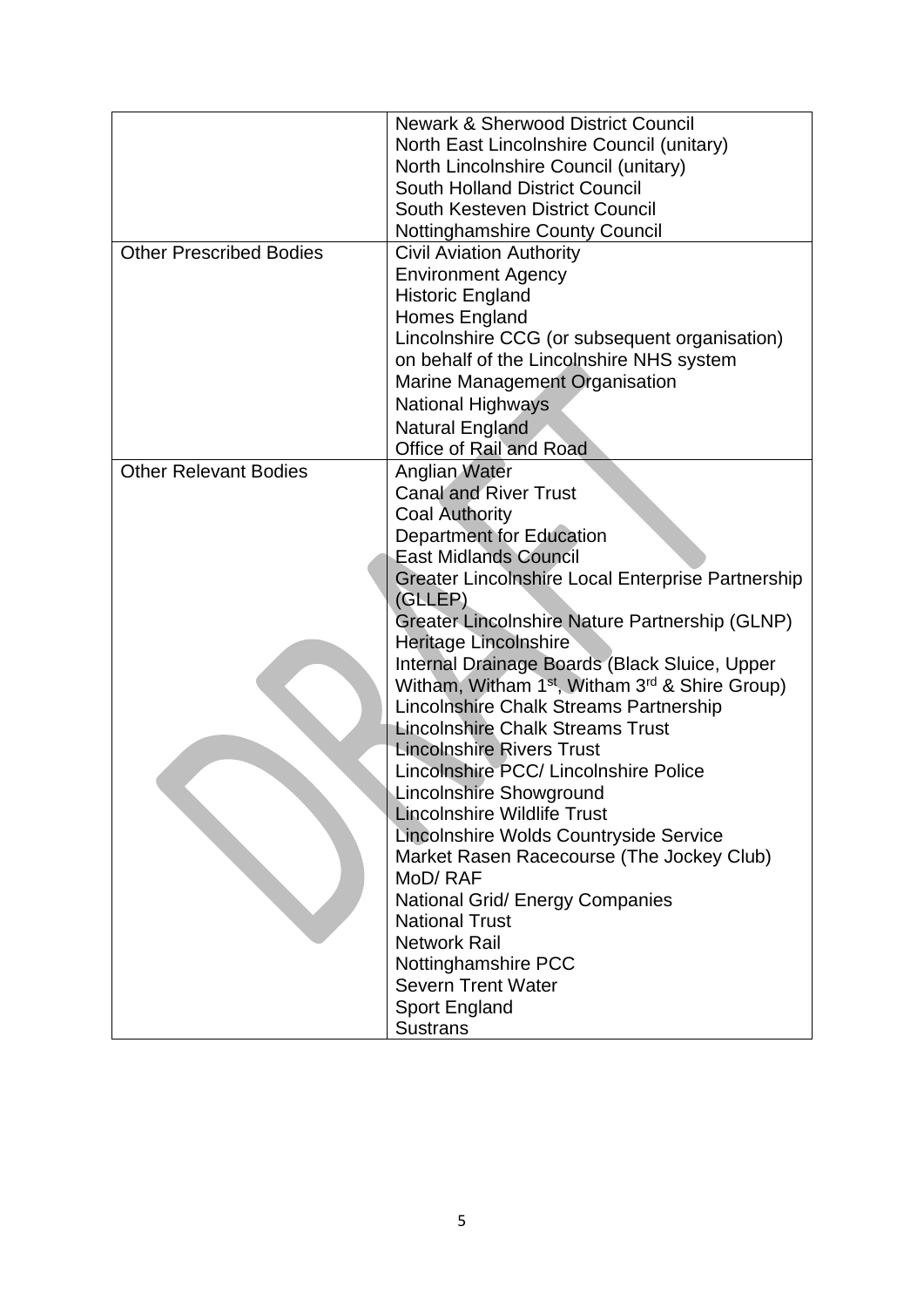## <span id="page-5-0"></span>**Signatories**

The relevant strategic policy making authorities and other relevant bodies are listed below, cross referenced to the cross boundary strategic matter that they have a role in addressing. The strategic matters are listed in a separate section below and in the draft strategic matters table (Appendix 1).

| <b>Partner Authority</b>             | <b>Signatory</b>                        |
|--------------------------------------|-----------------------------------------|
| <b>City of Lincoln Council</b>       |                                         |
|                                      | Signed:                                 |
|                                      | Date: 10th March 2022                   |
|                                      | Name: Kieron Manning                    |
|                                      | Position: Assistant Director - Planning |
| North Kesteven District Council      |                                         |
|                                      | Signed:                                 |
|                                      | Date: 9th March 2022                    |
|                                      | Name: Ian Fytche                        |
|                                      | <b>Position: Chief Executive</b>        |
| <b>West Lindsey District Council</b> | Signed:                                 |
|                                      | Date:                                   |
|                                      | Name: Ian Knowles                       |
|                                      | <b>Position: Chief Executive</b>        |
| <b>Lincolnshire County Council</b>   | Signed:                                 |
|                                      | Date:                                   |
|                                      | Name: Phil Hughes                       |
|                                      | Position: Strategic Planning Manager    |
|                                      |                                         |

| <b>Adjacent Local Authority</b>   | <b>Relevant Matter</b>  | <b>Signatory</b>                          |  |
|-----------------------------------|-------------------------|-------------------------------------------|--|
| <b>Bassetlaw District Council</b> | 1, 2, 3, 5, 6, 9, 12,   | Signed:                                   |  |
|                                   | 14, 17                  | Date:                                     |  |
|                                   |                         | Name:                                     |  |
|                                   |                         | Position:                                 |  |
| <b>Boston Borough Council</b>     | 1, 2, 3, 5, 6, 9, 14,   | Signed: Peter Udy                         |  |
|                                   | 17                      | Date: 10/02/2022                          |  |
|                                   |                         | Name: Peter Udy                           |  |
|                                   |                         | <b>Position: Forward Planning Officer</b> |  |
| <b>East Lindsey District</b>      | 1, 2, 3, 5, 6, 7, 8, 9, | Signed: Simon Milson                      |  |
| Council                           | 14, 17                  | Date: 10/02/2022                          |  |
|                                   |                         | Name: Simon Milson                        |  |
|                                   |                         | Position: Planning Policy and             |  |
|                                   |                         | <b>Research Service Manager</b>           |  |
| <b>Newark and Sherwood</b>        | 1, 2, 3, 5, 6, 7, 9,    | Signed:                                   |  |
| <b>District Council</b>           | 14, 17                  | Date:                                     |  |
|                                   |                         | Name:                                     |  |
|                                   |                         | Position:                                 |  |
| <b>North East Lincolnshire</b>    | 1, 2, 3, 5, 6, 7, 8, 9, | Signed: Ian King                          |  |
| Council                           | 12, 14, 17              | Date: 15/02/2022                          |  |
|                                   |                         | Name: Ian King                            |  |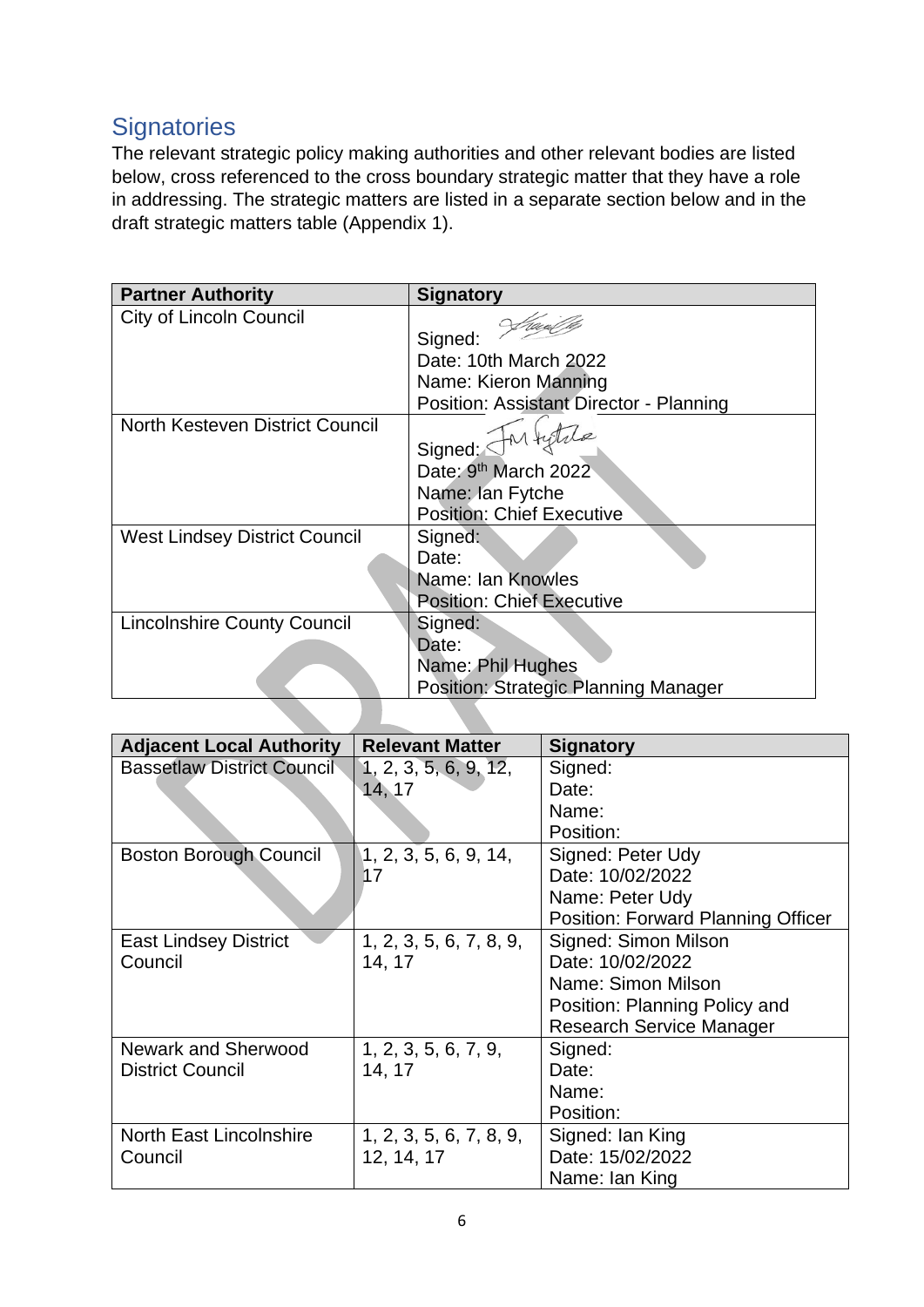|                               |                         | <b>Position: Spatial Planning Manager</b> |  |
|-------------------------------|-------------------------|-------------------------------------------|--|
| North Lincolnshire Council    | 1, 2, 3, 5, 6, 7, 8, 9, | Signed:                                   |  |
|                               | 12, 14, 17              | Date:                                     |  |
|                               |                         | Name:                                     |  |
|                               |                         | Position:                                 |  |
| <b>South Holland District</b> | 1, 2, 3, 5, 6, 9, 14,   | Signed: Phil Norman                       |  |
| Council                       | 17                      | Date: 10/02/2022                          |  |
|                               |                         | Name: Phil Norman                         |  |
|                               |                         | Position: Head of Planning                |  |
| South Kesteven District       | 1, 2, 3, 5, 6, 7, 9,    | Signed:                                   |  |
| Council                       | 14, 17                  | Date:                                     |  |
|                               |                         | Name:                                     |  |
|                               |                         | Position:                                 |  |
|                               |                         |                                           |  |

| <b>Prescribed Body</b>            | <b>Relevant Matter</b>         | <b>Signatory</b>                   |
|-----------------------------------|--------------------------------|------------------------------------|
| <b>Environment Agency</b>         | 2, 5, 7, 8, 12, 13, 17         | Signed:                            |
|                                   |                                | Date:                              |
|                                   |                                | Name: Nicola Farr                  |
|                                   |                                | <b>Position: Sustainable</b>       |
|                                   |                                | <b>Places Planning</b>             |
|                                   |                                | Specialist                         |
| <b>Historic England</b>           | 2, (3), 4, (5), 6, (7), 8, 12, | Signed:                            |
|                                   | 14, 18                         | Date:                              |
|                                   |                                | Name:                              |
|                                   |                                | Position:                          |
| Lincolnshire CCG (or              | 2, 4, 9, 15                    | Signed: Jacqui Bunce               |
| subsequent organisation)          |                                | Date: 04/03/2022                   |
| on behalf of the                  |                                | Name: Jacqui Bunce                 |
| Lincolnshire NHS system           |                                | Position: Programme                |
|                                   |                                | Director, Strategic Estates        |
| Marine Management<br>Organisation | 5, 7, 12, 13, 17, 18           | Signed:                            |
|                                   |                                | Date: 14/02/2022                   |
|                                   |                                | Name: Katharine Ludford            |
|                                   |                                | <b>Position: Marine Planning</b>   |
|                                   |                                | Manager                            |
| National Highways                 | 9                              | Signed:                            |
|                                   |                                | Date:                              |
|                                   |                                | Name: Martin Seldon                |
|                                   |                                | <b>Position: Assistant Spatial</b> |
|                                   |                                | Planner                            |
| Natural England                   | 2, 8, 12, 17                   | Signed: Roslyn Deeming             |
|                                   |                                | Date: 09/02/2022                   |
|                                   |                                | Name: Roslyn Deeming               |
|                                   |                                | <b>Position: Senior Planning</b>   |
|                                   |                                | Advisor, East Midlands             |
|                                   |                                | Area                               |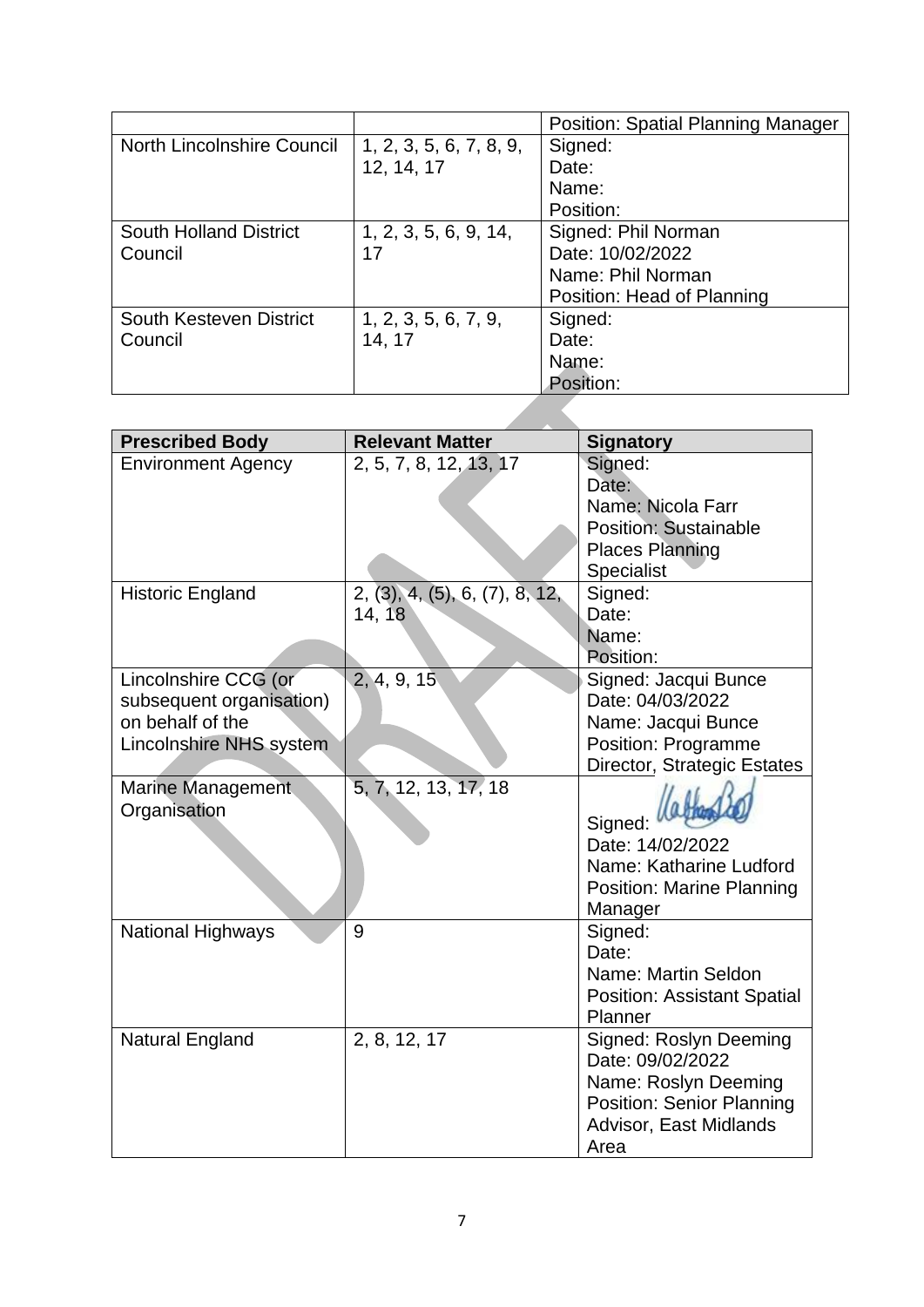| Other relevant body             | <b>Relevant Matter</b> | <b>Signatory</b>                |
|---------------------------------|------------------------|---------------------------------|
| Anglian Water                   | 2, 4, 7, 12, 13, 17    | Signed:                         |
|                                 |                        | Date:                           |
|                                 |                        | Name:                           |
|                                 |                        | Position:                       |
| <b>Greater Lincolnshire</b>     | 2, 4, 7, 8, 12, 15, 17 | Signed: Luke Bamforth           |
| <b>Nature Partnership</b>       |                        | Date: 21/02/2022                |
| (GLNP)                          |                        | Name: Luke Bamforth             |
|                                 |                        | <b>Position: Policy Officer</b> |
| <b>Internal Drainage Boards</b> | 2, 12                  | Signed:                         |
|                                 |                        | Date:                           |
|                                 |                        | Name:                           |
|                                 |                        | Position:                       |
| Lincolnshire Wildlife Trust     | 4, 8, 12, 17           | Signed:                         |
|                                 |                        | Date:                           |
|                                 |                        | Name:                           |
|                                 |                        | Position:                       |
| <b>Lincolnshire Wolds</b>       | 8, 17                  | Signed:                         |
| <b>Countryside Service</b>      |                        | Date:                           |
|                                 |                        | Name:                           |
|                                 |                        | Position:                       |
| MoD/RAF                         | $\overline{4}$         | Signed:                         |
|                                 |                        | Date:                           |
|                                 |                        | Name:                           |
|                                 |                        | Position:                       |
| <b>Severn Trent Water</b>       | 2, 4, 12, 13, 17       | Signed:                         |
|                                 |                        | Date:                           |
|                                 |                        | Name:                           |
|                                 |                        | Position:                       |
| <b>Sport England</b>            | 2, 15                  | Signed:                         |
|                                 |                        | Date:                           |
|                                 |                        | Name: Sharron Wilkinson         |
|                                 |                        | Position: Planning              |
|                                 |                        | Manager                         |

All prescribed and other relevant bodies as well as neighbouring authorities have been contacted on several occasions during the Local Plan review process. The bodies listed in the table below have either:

- a) responded to say that they have no comment to make;
- b) stated that they wish to continue to be consulted but do not wish to be a Duty to Cooperate signatory;
- c) identified other organisations as a more appropriate signatory for the matter than themselves;
- d) not been identified as an organisation potentially affected by a strategic cross boundary matter; or
- e) have not responded to consultations.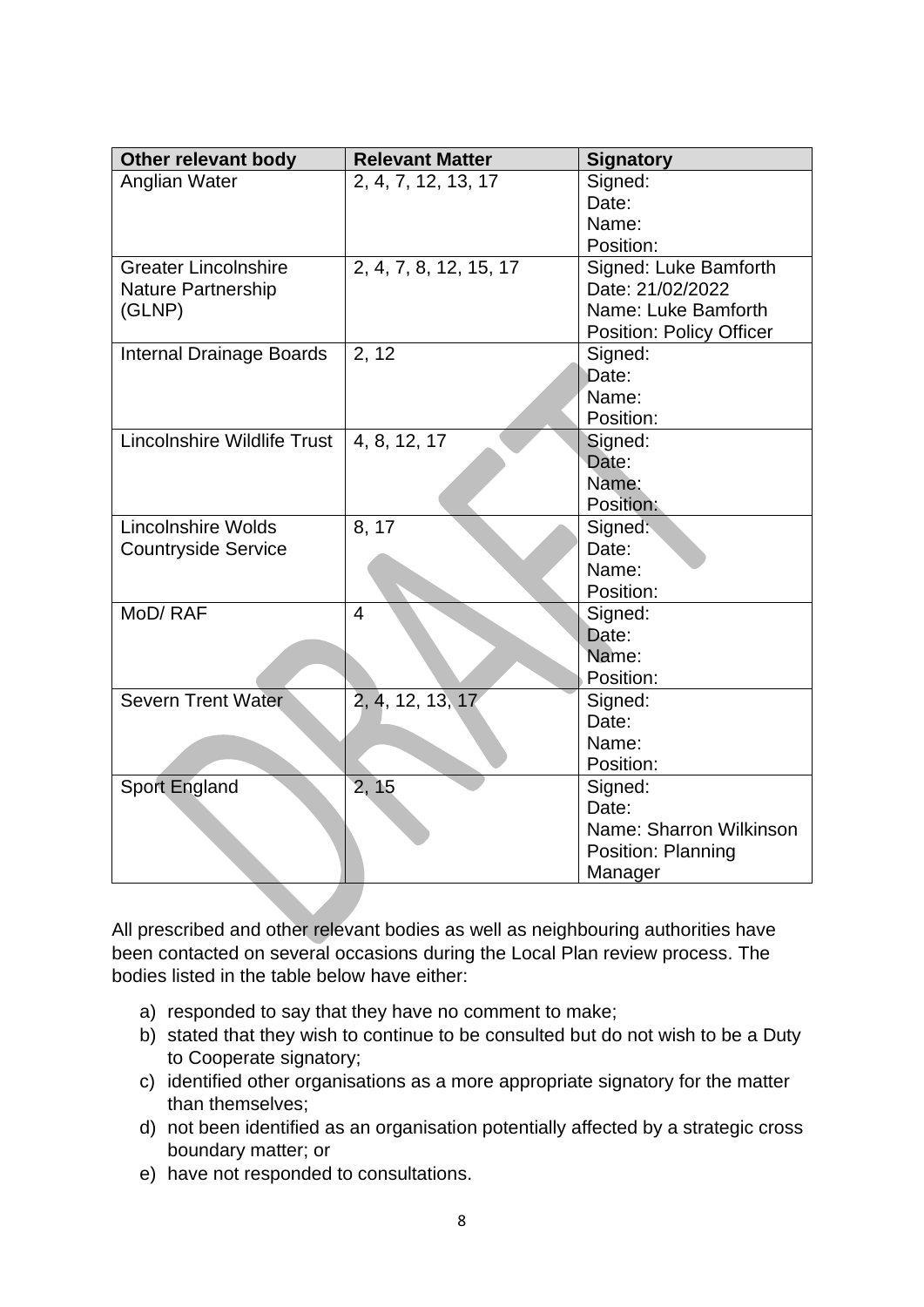All of the prescribed or relevant bodies will continue to be consulted throughout the Local Plan review process. Those listed below are not identified as potential signatories to the Statement of Common Ground, but this will be kept under review.

| <b>Prescribed or other</b><br>relevant body | <b>Note</b>                                                                                         |
|---------------------------------------------|-----------------------------------------------------------------------------------------------------|
| <b>Canal and Rivers Trust</b>               | Responded to Local Plan consultation and will                                                       |
|                                             | continue to be consulted as the Local Plan                                                          |
|                                             | progresses. No strategic cross boundary issues                                                      |
|                                             | identified.                                                                                         |
| <b>Civil Aviation Authority</b>             | No comments received. Not identified as a body                                                      |
|                                             | potentially affected by a strategic cross boundary                                                  |
|                                             | matter. They will continue to be consulted as the                                                   |
|                                             | Local Plan progresses.<br>Confirmed that as Central Lincs lies outside the                          |
| <b>Coal Authority</b>                       |                                                                                                     |
|                                             | defined coalfield, they have no comment to make<br>and do not consider it necessary to be notified. |
|                                             | They will be informed of Local Plan progress.                                                       |
| Department for Education                    | No comments received. Partners have responsibility                                                  |
|                                             | for education in Lincolnshire and work closely with                                                 |
|                                             | other education organisation and adjacent                                                           |
|                                             | authorities and are able to highlight any potential                                                 |
|                                             | cross boundary matters as appropriate. They will                                                    |
|                                             | continue to be consulted as the Local Plan                                                          |
|                                             | progresses.                                                                                         |
| <b>East Midlands Council</b>                | Were suggested as a contact in connection with                                                      |
|                                             | cross boundary impacts of current and potential                                                     |
|                                             | future investment in the A46 and the potential                                                      |
|                                             | 'Trans Midlands Trade Corridor'. They have advised                                                  |
|                                             | that National Highways would be the correct contact                                                 |
|                                             | for this matter. They will continue to be consulted as                                              |
|                                             | the Local Plan progresses.                                                                          |
| <b>Greater Lincolnshire Local</b>           | No response received, but Central Lincs partner                                                     |
| <b>Enterprise Partnership</b>               | authorities and other partners liaise regularly with                                                |
| (GLLEP)                                     | the GLLEP in partnership groups and meetings.                                                       |
|                                             | The Local Plan has been informed by evidence and                                                    |
|                                             | strategies developed by the GLLEP and so there                                                      |
|                                             | will be synergy between the Plan and the work of                                                    |
|                                             | the GLLEP. They will continue to be consulted as                                                    |
| Heritage Lincolnshire                       | the Local Plan progresses.<br>No response received to DtoC contact. Response to                     |
|                                             | Local Plan consultation from the chairman. They will                                                |
|                                             | continue to be consulted as the Local Plan                                                          |
|                                             | progresses.                                                                                         |
| Homes England                               | No response to DtoC but the Central Lincs                                                           |
|                                             | authorities work closely with them on a strategic                                                   |
|                                             | and operational level and will continue to consult                                                  |
|                                             | them throughout the Local Plan review process.                                                      |
| <b>Lincolnshire Chalk Streams</b>           | Identified as a potential contact by others. They                                                   |
| Partnership                                 | have responded to indicate that they wish to be                                                     |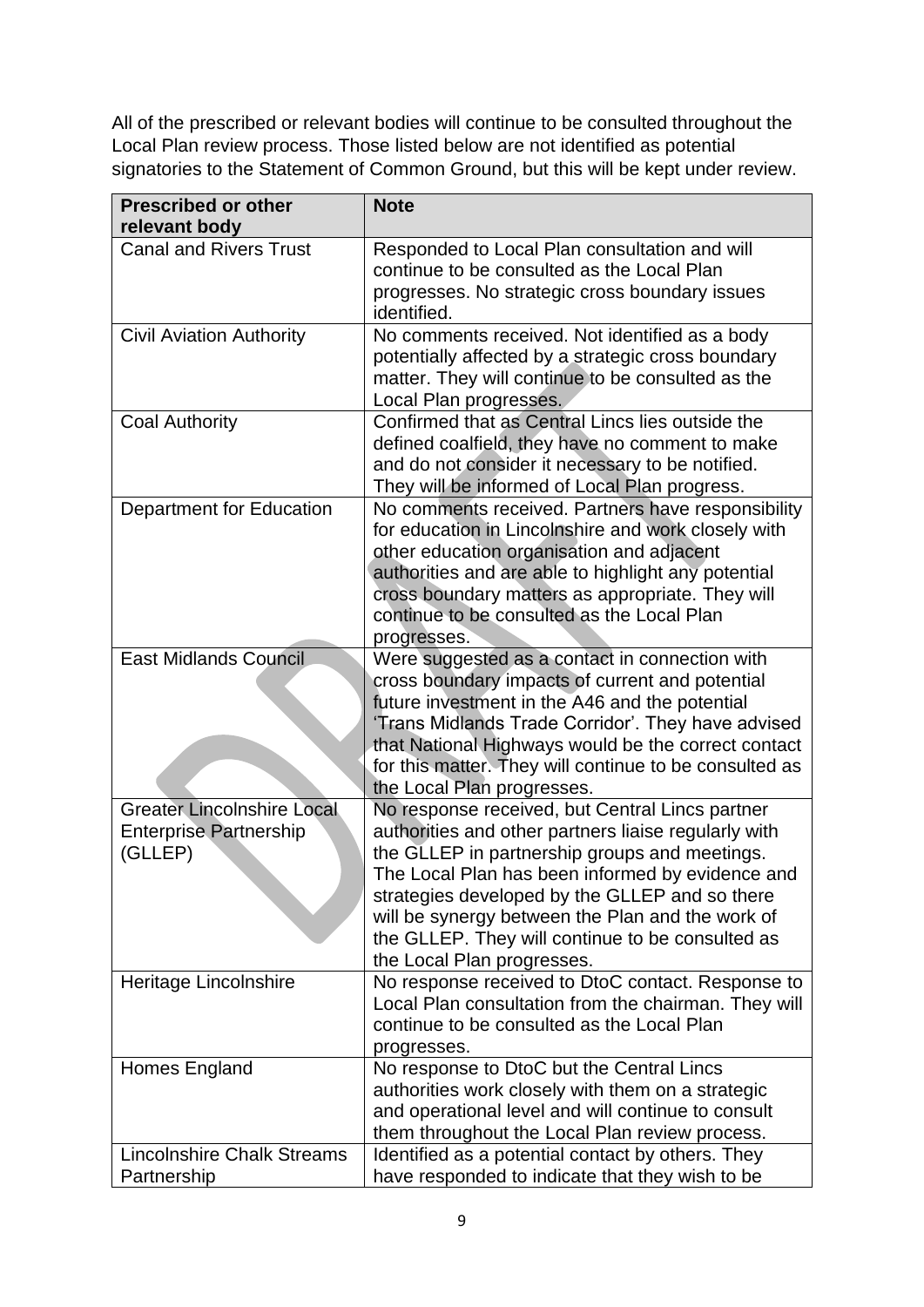|                                                 | consulted but do not wish to be a DtoC signatory.<br>They will continue to be consulted as the Local Plan<br>progresses.                                                                                                                                                                                                                                                 |
|-------------------------------------------------|--------------------------------------------------------------------------------------------------------------------------------------------------------------------------------------------------------------------------------------------------------------------------------------------------------------------------------------------------------------------------|
| <b>Lincolnshire Chalk Streams</b><br>Trust      | Identified as a potential contact by others. They<br>have responded to indicate that they wish to be<br>consulted but do not wish to be a DtoC signatory.                                                                                                                                                                                                                |
|                                                 | They will continue to be consulted as the Local Plan<br>progresses.                                                                                                                                                                                                                                                                                                      |
| <b>Lincolnshire Rivers Trust</b>                | No response received. They will continue to be<br>consulted as the Local Plan progresses.                                                                                                                                                                                                                                                                                |
| Lincolnshire PCC/<br><b>Lincolnshire Police</b> | No response received. They will continue to be<br>consulted as the Local Plan progresses.                                                                                                                                                                                                                                                                                |
| Lincolnshire Showground                         | No response received. They are involved in<br>separate detailed discussions with partner<br>authorities about the future of the facility and the<br>services and activities that it provides. These are<br>not believed to have significant cross boundary<br>implications. They will continue to be consulted as<br>the Local Plan progresses.                          |
| Market Rasen Racecourse<br>(The Jockey Club)    | They have responded to Local Plan consultation,<br>but the matters raised are not considered significant<br>cross boundary issues. They will continue to be<br>consulted as the Local Plan progresses.                                                                                                                                                                   |
| National Grid/ Energy<br>Companies              | National Grid have responded to Local Plan<br>consultation and have provided guidance for<br>development proposed near to their assets but have<br>not highlighted strategic matters of cross boundary<br>significance. They have been involved in the<br>Infrastructure Delivery Plan and will continue to be<br>consulted as the Local Plan progresses.                |
| <b>National Trust</b>                           | No comments received. Not identified as a body<br>potentially affected by a strategic cross boundary<br>matter. They will continue to be consulted as the<br>Local Plan progresses.                                                                                                                                                                                      |
| <b>Network Rail</b>                             | They have responded to Local Plan consultation,<br>but issues are not significant cross boundary<br>matters. They will continue to be consulted as the<br>Local Plan progresses.                                                                                                                                                                                         |
| Nottinghamshire County<br>Council               | No response received. They will continue to be<br>consulted as the Local Plan progresses.                                                                                                                                                                                                                                                                                |
| Nottinghamshire PCC                             | No response received. They will continue to be<br>consulted as the Local Plan progresses.                                                                                                                                                                                                                                                                                |
| Office of Road and Rail                         | No response received. Central Lincs (incl Lincs<br>County Council as highway authority) have ongoing<br>liaison with adjacent highway authorities, National<br>Highways and other relevant organisations through<br>transport working groups, partnerships and<br>discussions which provide other opportunities for<br>cross boundary issues to be raised and addressed. |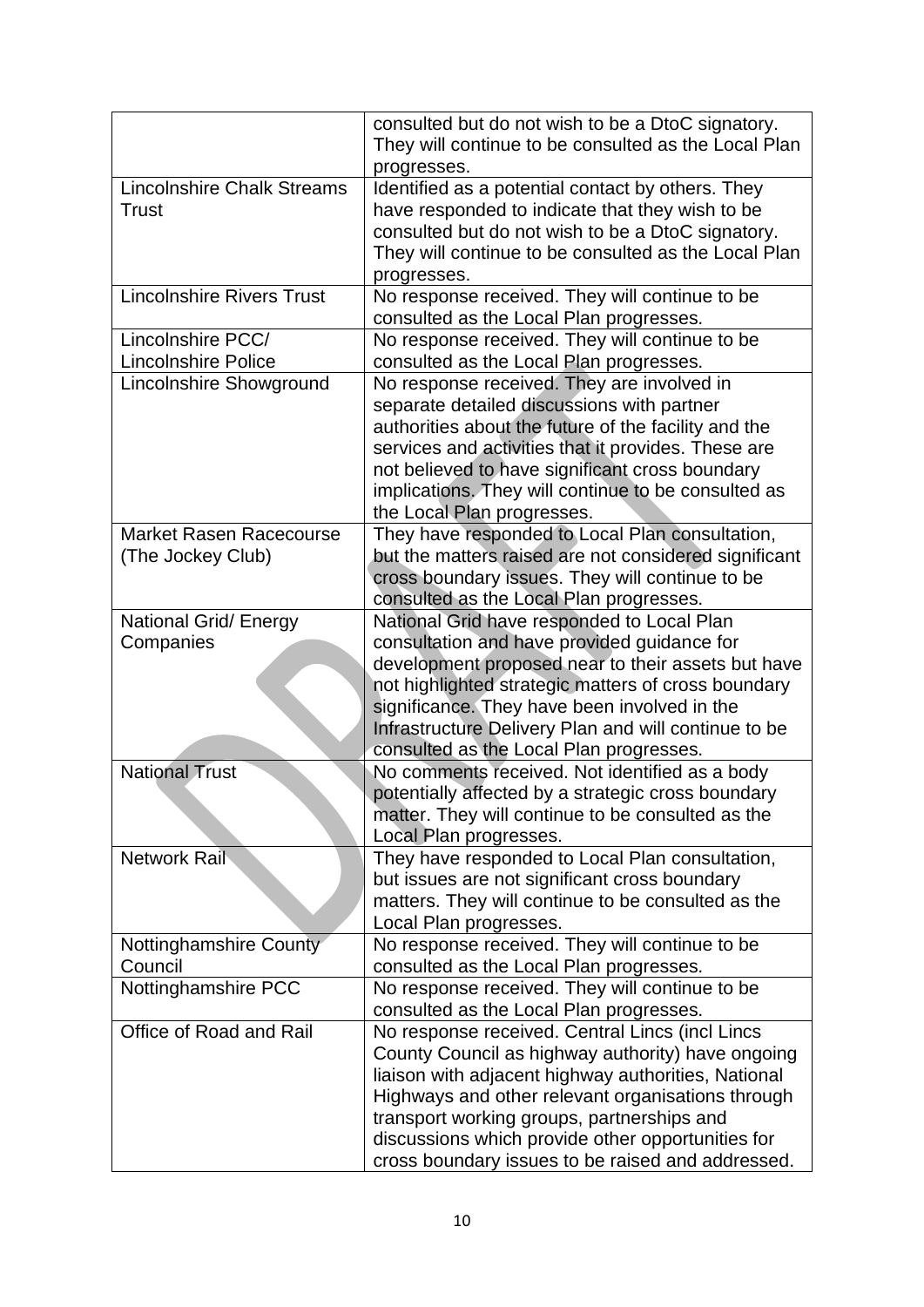|                 | They will continue to be consulted as the Local Plan<br>progresses.                     |  |
|-----------------|-----------------------------------------------------------------------------------------|--|
| <b>Sustrans</b> | Were suggested as a possible contact. No<br>response received. They will continue to be |  |
|                 | consulted as the Local Plan progresses.                                                 |  |

### <span id="page-10-0"></span>Strategic Geography

Central Lincolnshire is situated within the East Midlands region and consists of the administrative areas of City of Lincoln Council, with North Kesteven District Council to the south and West Lindsey District Council to the north. The local planning authorities that share boundaries with Central Lincolnshire are East Lindsey and Boston Borough to the east and South Kesteven and South Holland to the south, all of which are in the Lincolnshire County Council administrative area. The unitary authorities of North Lincolnshire are to the north and North East Lincolnshire to the north east. The Nottinghamshire districts of Bassetlaw and Newark and Sherwood are to the west.

Lincoln along with the adjoining settlement of North Hykeham forms the largest built up area in Central Lincolnshire and has experienced high levels of housing development and regeneration in recent years, particularly focussed around the fairly new and still expanding Lincoln University, new transport hub and the Cornhill area of the City. The greater Lincoln area acts as a service centre for a much wide area with several large villages such as Welton, Saxilby, Skellingthorpe and Washingborough looking to Lincoln for most of their service and employment needs.

Beyond Lincoln, the main towns in the area are Gainsborough to the north on the eastern bank of the River Trent and Sleaford to the south. The rest of Central Lincolnshire is predominantly rural and is characterised by a dispersed settlement pattern of villages plus the small market towns of Market Rasen and Caistor in the north east of West Lindsey District. Collectively, the rural area accounts for over half of Central Lincolnshire's total population and the rural villages often operate as clusters that share key services, with the larger villages acting as local service centres that communities rely on for basic facilities and as social hubs.

Central Lincolnshire has strong economic and service linkages with the surrounding areas, including Scunthorpe and Grimsby in the Humber area to the north, Doncaster to the north-west, Nottingham to the west, and the smaller nearby service centres including Grantham, Newark and Louth.

The Ministry of Defence (MoD) continues to have a strong presence in the area with a number of currently active as well as former bases and is home to the Red Arrows and International Bomber Command Centre.

Central Lincolnshire has a varied natural environment and includes part of the Lincolnshire Wolds Area of Outstanding Natural Beauty (AONB) with its rolling hills and nestled villages and an escarpment of Jurassic Lincolnshire Limestone, a distinctive topographical feature, running north-south along its full length, known locally as the Lincoln Edge.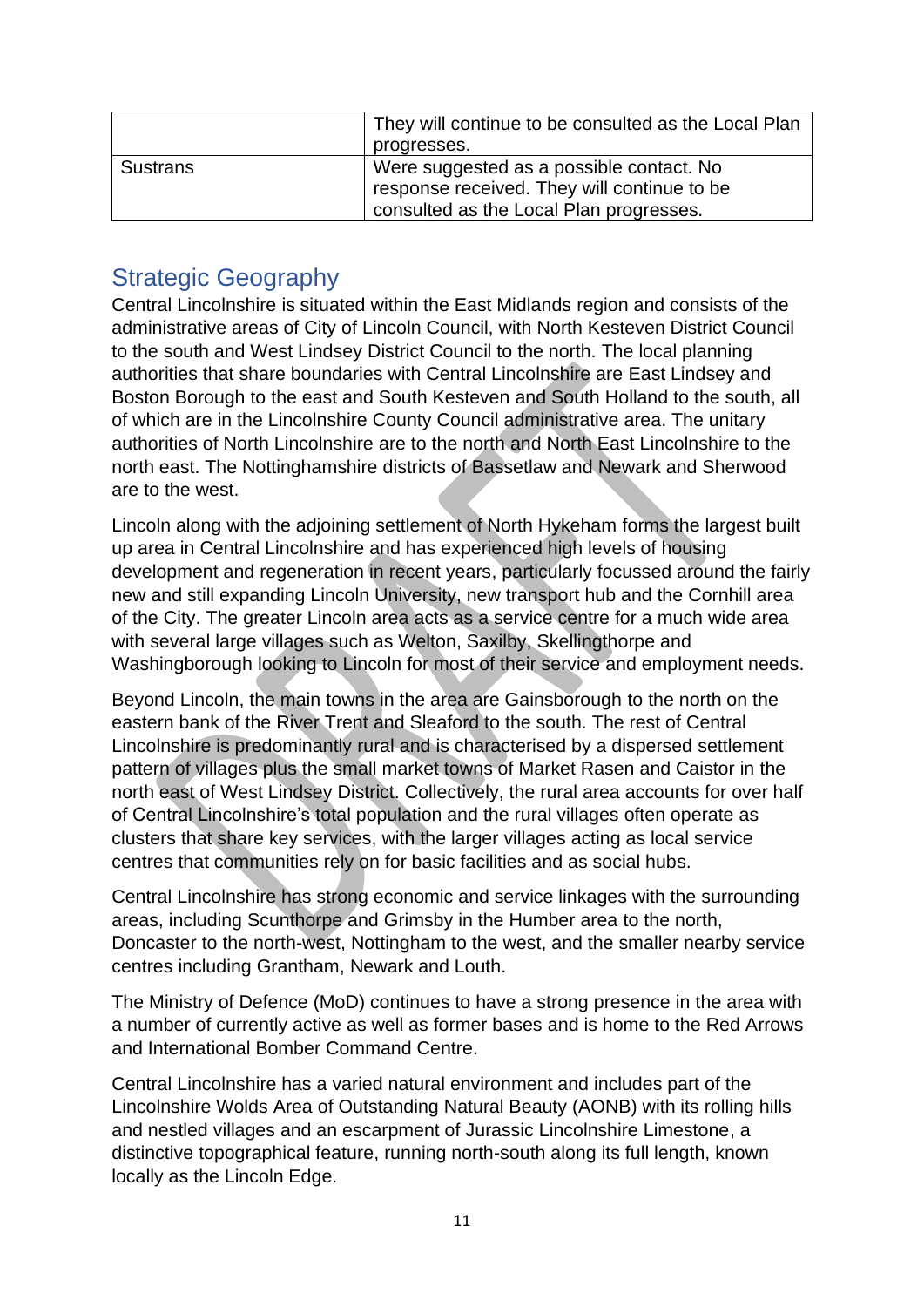

Leading OS data © Crown copyright and database rights 10 January 2022. OS Licence No. 100017926. You are granted a<br>Then-exclusive, royalty free, revocable licence solely to view the Licensed Data for non-commercial purpose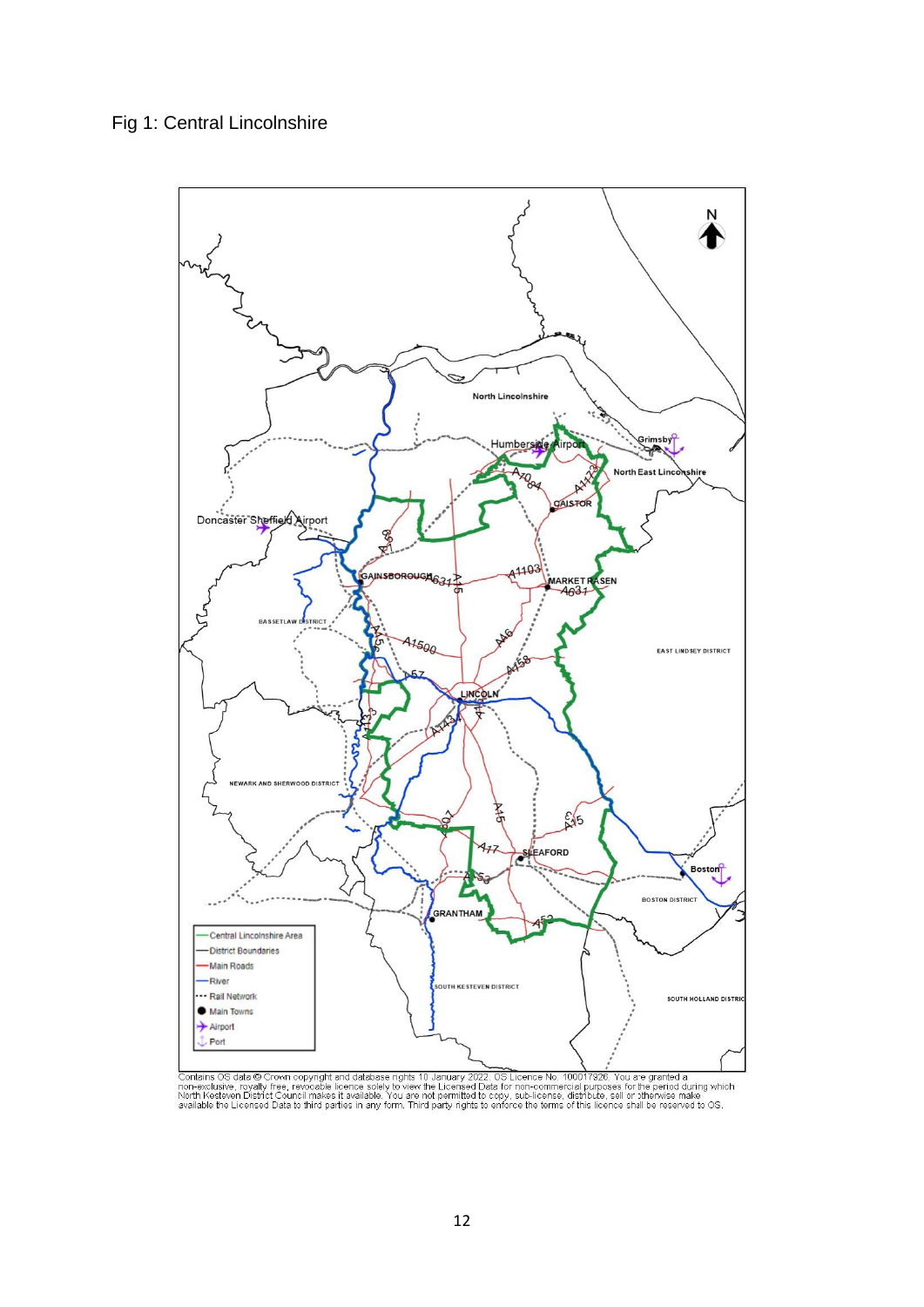## <span id="page-12-0"></span>Central Lincolnshire Joint Working

The Central Lincolnshire Local Plan Team has a strong relationship with and engages regularly with officers and Members from the City of Lincoln Council, North Kesteven District Council, West Lindsey District Council and Lincolnshire County Council. The Heads of Planning from each of the four authorities and the Central Lincolnshire Local Plan Team generally meet at least monthly, while the Central Lincolnshire Strategic Group consisting of Chief Executives or other Chief Officers meets every one or two months and the Joint Strategic Planning Committee meets approximately every three months. All meetings occur less often or more often with ad hoc meetings with any officers and Members occurring as required to discuss specific issues as they arise.

To support the production of the joint Central Lincolnshire Local Plan, the Joint Committee and officers have undertaken and commissioned several Central Lincolnshire wide studies including, but not limited to:

- Central Lincolnshire Housing Needs Assessment (HNA);
- Economic Needs Assessment update (ENA);
- Central Lincolnshire Energy Study and climate change evidence base;
- City and Town Centre Study;
- Water Cycle Study;
- Strategic Flood Risk Assessment;
- Green Infrastructure Study;
- Biodiversity Opportunity Mapping;
- Open Space Audit and Provision Standard Assessment;
- Quantitative Playing Pitch Needs Assessment;
- Indoor and Built Sports Facilities Study;
- Transport Modelling; and
- Gypsy and Traveller Accommodation Assessment.

Further studies and joint work continue to be commissioned and are undertaken across the Central Lincolnshire area as and when required.

## <span id="page-12-1"></span>Wider Engagement

Meetings and discussions have also been held with neighbouring authorities, other prescribed bodies and other relevant bodies to establish and address any potential areas of concern. All were consulted at the Issues and Options and Draft stages of Local Plan preparation and separate duty to cooperate engagement carried out. Targeted discussions have been undertaken with the relevant authorities or bodies if and when a potential strategic or cross-boundary issue has been identified. A list of bodies, meetings/ discussions, matters raised, and responses/ outcomes are listed below and in Appendix 2.

## <span id="page-12-2"></span>Statement of Common Ground

During the Central Lincolnshire Local Plan review process a draft table of strategic planning matters, organisations potentially affected, approach and outcomes (Appendix 1) was widely circulated and comments incorporated into updated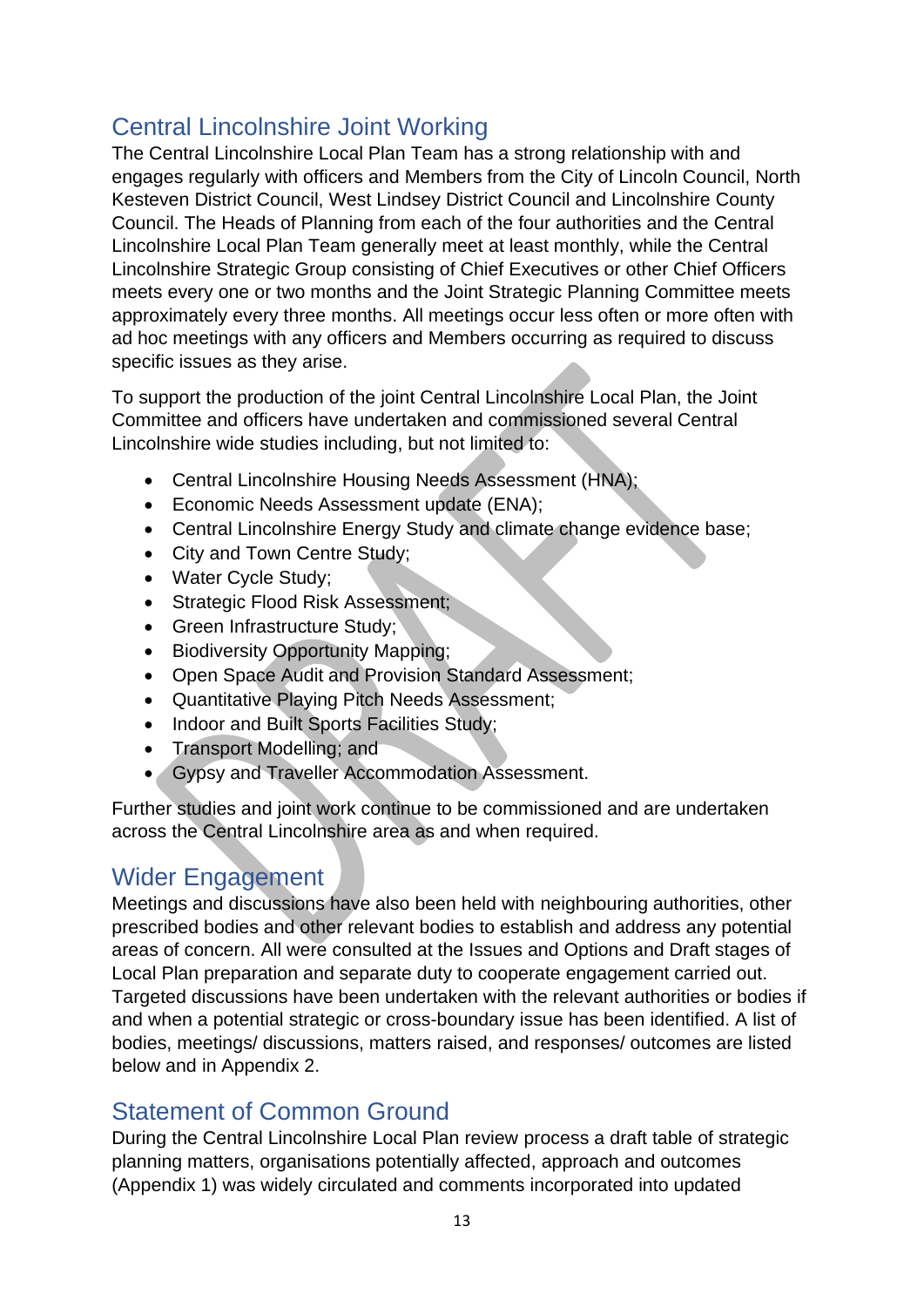versions. Suggestions of additional organisations were noted, and those organisations contacted.

Where matters have been identified which cross administrative boundaries, paragraph 27 of the NPPF states that in order to demonstrate effective and on-going joint working, strategic policy-making authorities should "prepare and maintain one or more statements of common ground" as part of the Duty to Cooperate process.

## <span id="page-13-0"></span>Strategic Matters

All potential strategic planning matters have been considered, cross referenced with strategic priorities as identified in paragraph 20 of the NPPF, and potential cross boundary issues explored with the relevant authorities/ bodies. Strategic planning matters considered are:

- 1. Meeting housing need;
- 2. Scale and location of new housing;
- 3. Meeting gypsy and traveller need;
- 4. Meeting the evolving needs of the MoD;
- 5. Meeting employment needs with the necessary scale and location of employment land;
- 6. Maintaining the vitality of the City and Town Centres in Central Lincs/ relationship with retail strategies of adjacent authorities;
- 7. Meeting the needs of strategic leisure/ tourism provision;
- 8. Ensuring adequate protection of the Wolds AONB;
- 9. Meeting transport infrastructure needs;
- 10.Meeting telecommunication needs;
- 11.Meeting minerals and waste management needs;
- 12.Managing water quality and flood risk;
- 13.Managing water supply and wastewater needs;
- 14.Meeting energy needs;
- 15.Meeting primary and community health care needs;
- 16.Meeting education needs;
- 17.Conserving and enhancing the natural environment; and
- 18.Conserving and enhancing the built and historic environment.

#### <span id="page-13-1"></span>Matter 1: Meeting housing need

Central Lincolnshire operates as a largely self-contained housing market area. The Central Lincolnshire Housing Needs Assessment sets out the housing requirement for the area as a range of 1,060 – 1,325 dwellings per year for the Local Plan period (2018 to 2040). Central Lincolnshire intends to meet the full housing requirement at the top end of this range through allocations within its own area and does not need neighbouring authorities to assist in meeting this need. The identification and assessment of these sites has been undertaken in regular ongoing communication with the Central Lincolnshire districts and Lincolnshire County Council. Through email correspondence or meetings with neighbouring authorities it has been stated that Central Lincolnshire will meet its own housing needs and adjacent authorities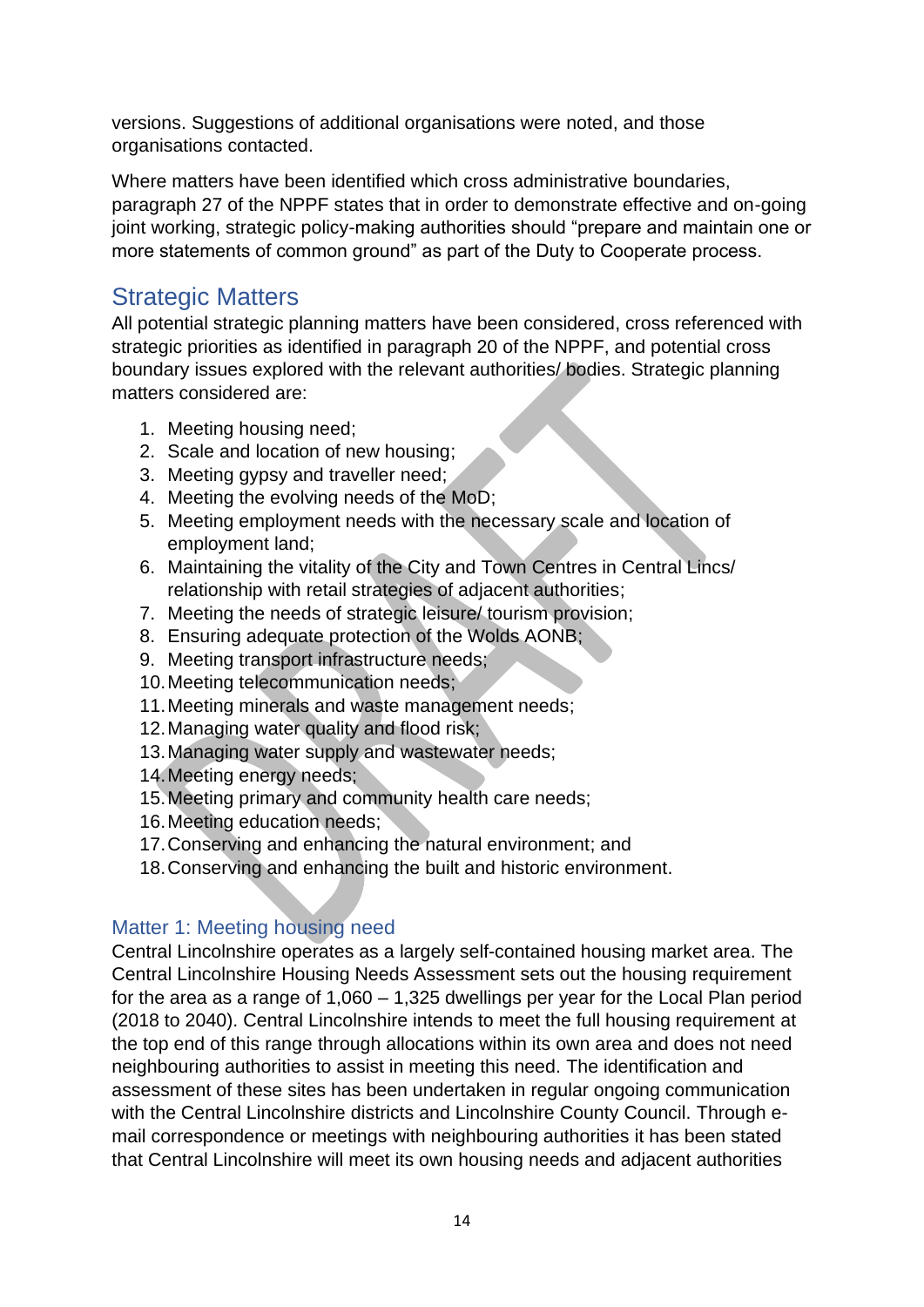have either stated that they intend to meet their own needs or have not indicated that they require Central Lincolnshire to meet any of their needs.

There are no strategic cross boundary issues with neighbouring authorities outside of Central Lincolnshire in relation to meeting housing need at this time, but this will be regularly monitored.

Homes England have been consulted throughout the Local Plan review process. As the Government's defined 'housing accelerator' organisation, with a £4bn programme and national responsibility for increasing new homes, affordable housing, supporting the creation of new business floor space and bringing land forward for development, they are a key partner in Central Lincolnshire's plans to deliver sustainable growth. Central Lincolnshire works closely with Homes England at both a strategic and operational level to identify priorities and secure their expertise, enabling and financial support to accelerate the delivery of development. Homes England are not identified as a signatory to the Statement of Common Ground, however, Central Lincolnshire will continue to work closely with them and they will continue to be consulted throughout the Local Plan review process.

**Agreement 1**: The Central Lincolnshire Local Plan will meet the housing need for the plan period (2018-2040) in full. Central Lincolnshire does not require neighbouring authorities to assist in meeting this need and does not propose to meet the needs of any neighbouring authorities.

This will be monitored through local housing need reviews, 5yr land supply reports, housing delivery test reports, housing growth delivery plan and ongoing liaison with neighbouring authorities.

#### <span id="page-14-0"></span>Matter 2: Scale and location of new housing

Central Lincolnshire intends to largely retain the existing settlement hierarchy and approach to growth in the adopted 2017 Local Plan in allocating land to meet its housing need. It is intended to focus most proposed development around Lincoln, Gainsborough and Sleaford with appropriate, proportionate levels of growth elsewhere subject to the character and capacity of the settlement. Substantial development outside of existing distribution patterns is not proposed and nonstrategic infrastructure needs generated by proposed housing growth is expected to be met within Central Lincolnshire. However, some impact on strategic infrastructure such as transport, education, health, water supply and wastewater, telecommunications and green infrastructure, may cross administrative boundaries. This approach has been developed and agreed through ongoing regular communication with the Central Lincolnshire Districts and Lincolnshire County Council.

It is intended to continue to liaise and share information with neighbouring authorities and appropriate organisations such as National Highways, Anglian Water and Severn Trent Water, the EA and IDB's, Lincs CCG (or subsequent organisation) on behalf of the Lincs NHS System, Natural England, Greater Lincolnshire Nature Partnership (GLNP), Historic England, Sport England and the Greater Lincolnshire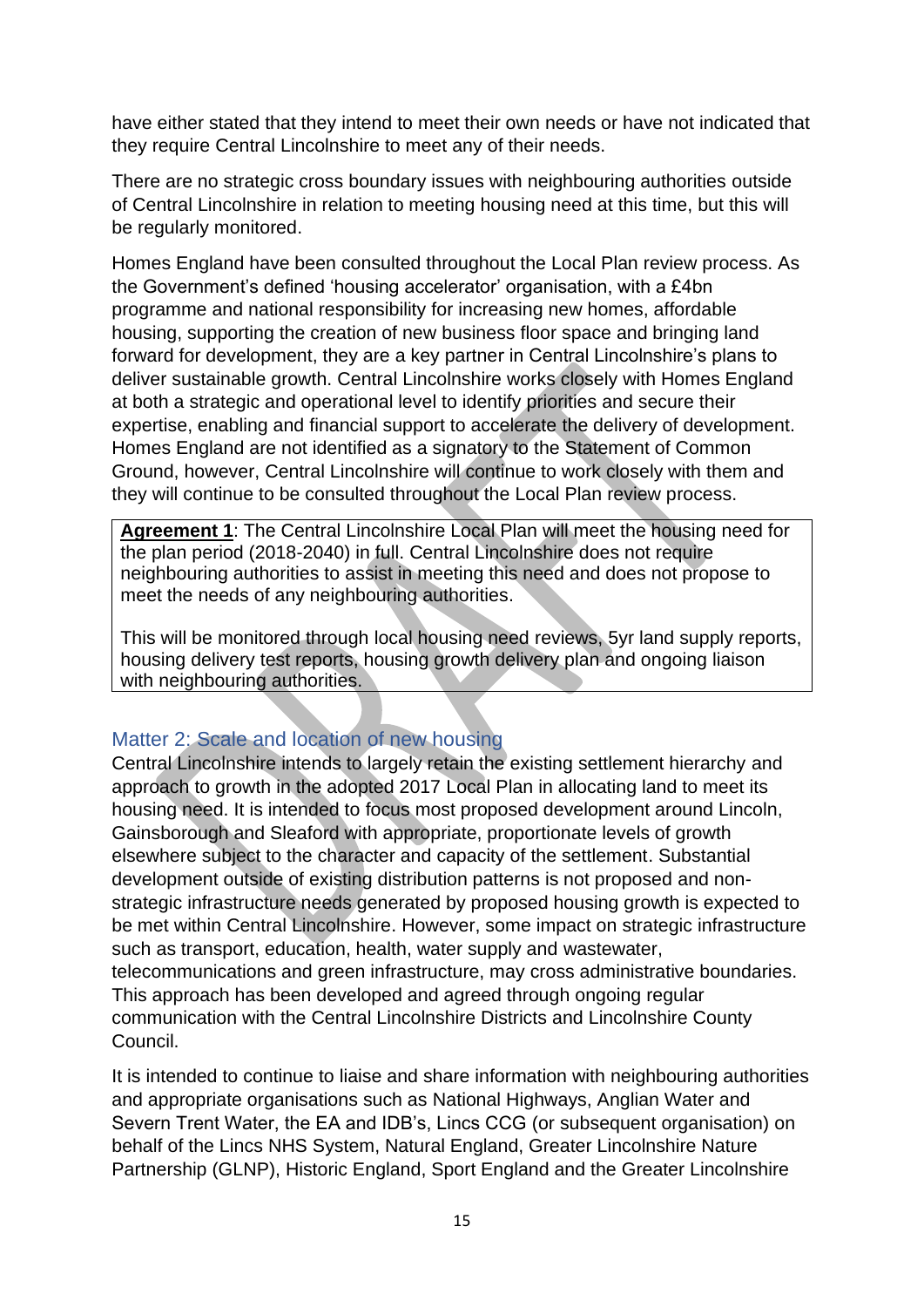Local Enterprise Partnership (GLLEP) and any other organisations, as appropriate, as any issues or matters are brought to light and to take into account the plans and/ or strategies that they have produced.

Following further discussions with Sport England on the sports evidence base it has been agreed that an updated Playing Pitch Strategy will be completed in advance of and to inform the next Local Plan review The close working relationship with Lincolnshire County Council, particularly in relation to their functions as education authority, highways authority, lead local flood authority and minerals and waste authority, will also ensure that cross boundary issues are raised and addressed through their functions and links to adjacent authorities, Department for Education, National Highways working groups and partnerships. Through this connection, any related cross boundary issues will be identified and addressed even if a particular authority, Government department or organisation has not directly engaged. This will be kept under review, particularly if a strategic, cross boundary issue is identified that requires further discussion.

Work on specific infrastructure requirements are covered under separate matter headings.

**Agreement 2**: Central Lincolnshire will continue to share evidence and information with neighbouring authorities and appropriate organisations to ensure that adequate infrastructure is planned for and provided in a timely manner to meet the scale and location of proposed housing provision.

This will be monitored through continuous dialogue with relevant organisations, monitoring and updating the infrastructure delivery plan, producing joint evidence bases where necessary and supporting organisations such as Anglian Water, Severn Trent, EA and GLLEP when they update investment plans and prepare infrastructure bids.

#### <span id="page-15-0"></span>Matter 3: Meeting gypsy and traveller need

A Gypsy and Traveller Accommodation Assessment was undertaken in 2020 to review the needs of the gypsy and traveller community across Central Lincolnshire in accordance with the National Planning Policy for Traveller Sites (2015). It concluded that there was no evidence of need for travelling showpeople accommodation in the plan period but there was a need for transit provision with negotiated stopping places with provision of services such as waste disposal and toilets. It also identified the need for additional permanent pitches from 2019 to 2040, broken down into five year periods. The assessment concluded that need to 2024 had been met with four surplus pitches, an additional 10 pitches would be required for 2024 to 2029, 11 for 2029 to 2034 and 15 from 2034 to 2040. Central Lincolnshire intends to meet this need within its own boundaries and does not require neighbouring authorities to assist at this time. Central Lincolnshire has contacted all neighbouring authorities who have not informed us that they require our assistance to meet any of their identified need.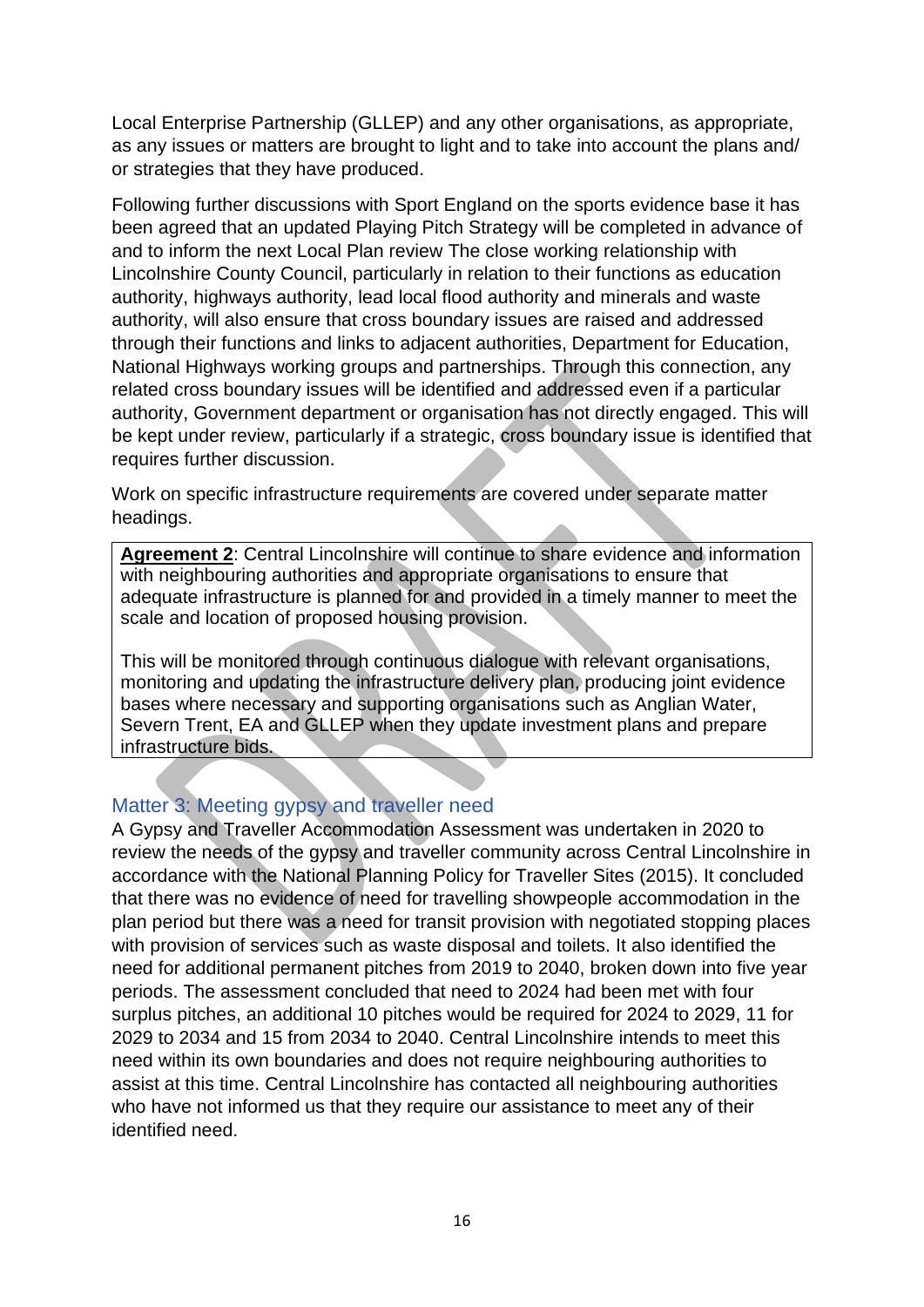It was suggested that Lincolnshire Police be added as an organisation that could be affected by strategic cross boundary matters and could be a potential signatory to the Statement of Common Ground. However, they have not responded to correspondence. This will be kept under review in liaison with the Lincolnshire Police and with the organisation that suggested their inclusion.

No strategic cross boundary issues have been identified with neighbouring authorities in relation to meeting gypsy and traveller need.

**Agreement 3**: The Central Lincolnshire Local Plan will meet the needs of the gypsy and traveller community across Central Lincolnshire for the plan period. Central Lincolnshire does not require neighbouring authorities to assist in meeting this need and does not propose to meet the needs of any neighbouring authorities.

This will be monitored though ongoing liaison with neighbouring authorities to meet any identified need, regular monitoring of existing site capacity and unauthorised encampments and reviewing the Gypsy and Traveller Accommodation Needs Assessment as and when required.

#### <span id="page-16-0"></span>Matter 4: Meeting the evolving needs of the MoD

The Ministry of Defence (MoD) have had and continue to have a significant presence in the Central Lincolnshire Area with a number of former and currently operational RAF bases. Many of the currently operational bases are essential for maintaining the defence and security of the country and so are of national importance.

The MoD is committed to making the most efficient use of its existing estate by maximising the utilisation of sites, identifying sites which can be released and consolidating on fewer, larger sites where resources can be better deployed. One site identified to be released within the plan period is RAF Scampton with its functions being relocated elsewhere, including to RAF Waddington (also in Central Lincolnshire).

It is intended to continue to liaise with the MoD to ensure that active bases are protected and able to suitably adapt in accordance with MoD Operational Plans. For RAF Scampton, now identified as surplus to requirements, discussions will continue to take place between Central Lincolnshire, the MoD, Lincolnshire County Council and other relevant organisations such as Anglian Water/ Severn Trent, Lincs CCG (or subsequent organisation) on behalf of the Lincs NHS System, Historic England, Lincolnshire Wildlife Trust, GLNP and GLLEP and any others as appropriate as plans develop and/ or issues are identified when planning for its future use.

**Agreement 4**: Central Lincolnshire will continue to discuss meeting the needs of operational RAF bases within its area with the MoD and other relevant organisations as necessary. Central Lincolnshire will continue to engage with the MoD and other organisations such as Anglian Water/ Severn Trent, Lincs CCG (or subsequent organisation) on behalf of the Lincs NHS System, Historic England, Lincolnshire Wildlife Trust, GLNP and GLLEP and any others as appropriate as plans develop and/ or issues are identified when planning for the future use of RAF Scampton.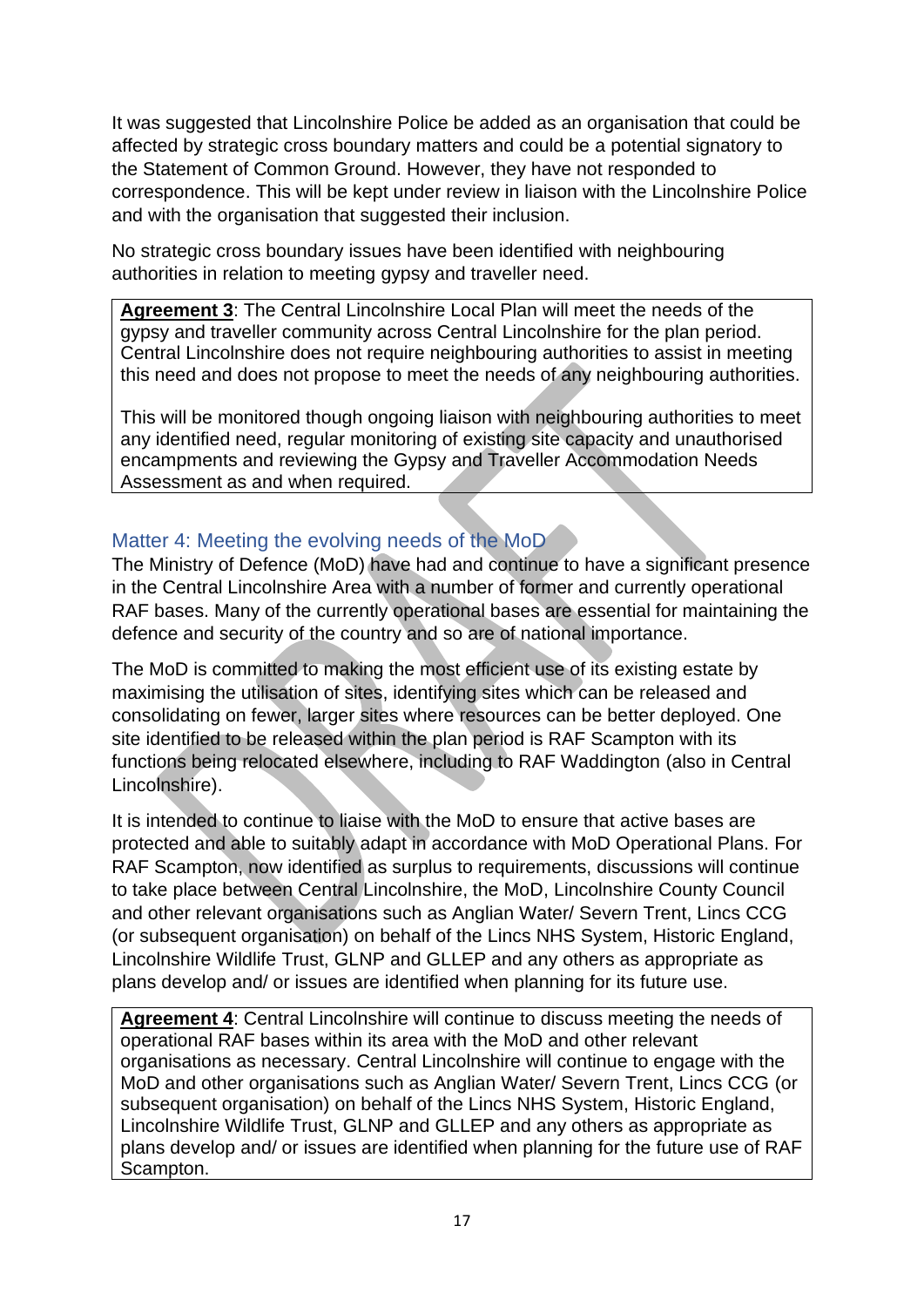This will be monitored through continuous dialogue with the MoD and other relevant organisations as necessary.

#### <span id="page-17-0"></span>Matter 5: Meeting employment needs with the necessary scale and location of employment land

An Economic Needs Assessment (ENA) update was completed in March 2020 identifying a need for 6.5ha of land for office space, 4.3ha for warehouse space and 0.9ha of industrial land in order to meet employment needs over the plan period.

The 2017 Local Plan allocated over 111ha of employment land across seven Strategic Employment Sites (SESs) with an additional 51ha expected to come forward as part of the proposed Sustainable Urban Extensions (SUEs) around Lincoln, Gainsborough and Sleaford. This far exceeded predicted need and whilst development has taken place on some of the sites, more than 90ha of previously allocated land remains undeveloped. It is also considered to be important to retain a requirement for a mix of uses on the proposed SUEs to ensure that they become thriving communities which allow for the opportunity for employment creation. Central Lincolnshire's strategy and distribution of growth remains broadly the same, focussing on the main urban and most populated areas whilst allowing for a proportionate and appropriate scale of growth elsewhere. Therefore, the SESs, SUEs and Important Established Employment Areas (IEEAs), as already identified in the adopted Local Plan, remain the most suitable locations to meet strategic need. The scale of the existing SESs, enterprise zones, provision within the proposed SUEs and vacant plots and intensification within important established employment sites offer sufficient land with choice and flexibility for the plan period without the need to allocate any new employment sites which would not be effective or justified.

This is however a time of great uncertainty and change to the economy brought on by both the Covid 19 pandemic and the UK departing the European Union. The true impact to the commercial environment of these events are yet to be fully understood and the Central Lincolnshire districts, Lincolnshire County Council and the Greater Lincolnshire Local Enterprise Partnership (GLLEP) are working together to ensure the Central Lincolnshire economy is robust and will bounce back strongly with adequate certainty, yet flexibility, for the longer term outlook in the local economy.

The GLLEP have not responded directly to consultation on the Local Plan. However, Central Lincolnshire, its partner authorities and other bodies that work closely with us on cross boundary matters liaise regularly with the GLLEP in partnership groups and meetings. The Local Plan has also been informed by evidence and strategies developed by the GLLEP and so there is expected to be synergy between the plan and the GLLEP work.

Central Lincolnshire will also continue to liaise with appropriate neighbouring authorities and infrastructure providers to ensure that as permissions come forward on allocated sites, any matters arising such as the delivery of infrastructure to meet needs are addressed appropriately as they occur.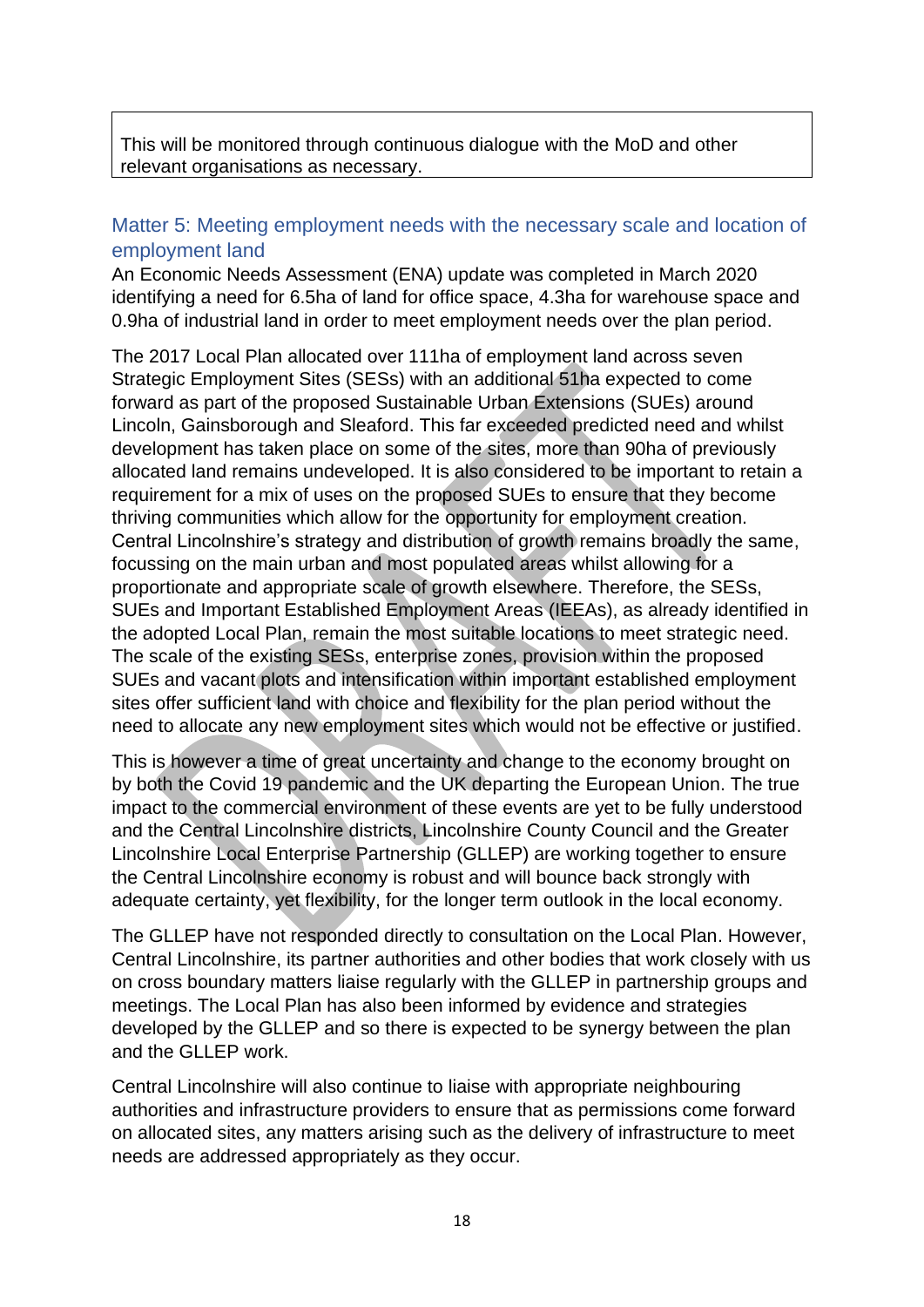As part of the ongoing engagement with neighbouring authorities, the proposed strategic Apleyhead logistics employment site is being discussed with Bassetlaw District Council. The Bassetlaw A1 Corridor Logistics Assessment (2021) identified the need for a sub-regional and regional logistics site in the plan period to serve the M1/ A1 corridor and the Bassetlaw Local Plan proposes to allocate 118.7ha of land at Apleyhead on the junction of the A1 and A57, to the east of Worksop. Cross boundary impacts and opportunities and any infrastructure implications form part of these ongoing discussions and emerging Statement of Common Ground being prepared by Bassetlaw District Council.

**Agreement 5**: The Central Lincolnshire Local Plan will meet the economic needs of the area for the plan period by retaining existing Strategic Employment Sites, enterprise zones, Important Established Employment Sites and proportionate employment provision within the proposed SUEs.

This will be monitored through reviewing delivery of sites and infrastructure within and adjacent to Central Lincolnshire, updating economic needs assessments and through ongoing liaison and sharing of information between Central Lincolnshire, Lincolnshire County Council, neighbouring authorities, the GLLEP and other relevant organisations as appropriate.

This will include continued participation in the evolving Statement of Common Ground for the Apleyhead logistics employment site being prepared by Bassetlaw District Council.

#### <span id="page-18-0"></span>Matter 6: Maintaining the vitality of the City and Town Centres in Central Lincs/ relationship with retail strategies of adjacent authorities

Central Lincolnshire has a healthy market share of convenience goods expenditure, and whilst significant variations occur across the area depending upon location and goods type, there is a reasonably good market share of comparison goods expenditure. Despite recent challenges to the retail sector, Lincoln continues to perform well and the remaining centres, whilst experiencing some leakage continue to perform relatively well, serving the local community and providing a focus for commercial, business and service uses. This is supported in the Economic Needs Assessment (2020) which highlighted that whilst jobs in the retail sector are anticipated to reduce overall in Central Lincolnshire, job growth in the accommodation and food services sector and the arts, entertainment, recreation and other services sector would increase substantially.

It is intended to largely retain and strengthen the existing retail hierarchy within Central Lincolnshire with no significant additional retail facilities proposed and no retail issues have been raised by adjacent authorities.

**Agreement 6**: Central Lincolnshire will continue to share evidence and information with neighbouring authorities and appropriate organisations. It is not considered that there are any cross-boundary retail and town centre issues but this will be kept under review. If any issues are brought to light, potential mitigation will be discussed with relevant authorities and organisations as necessary.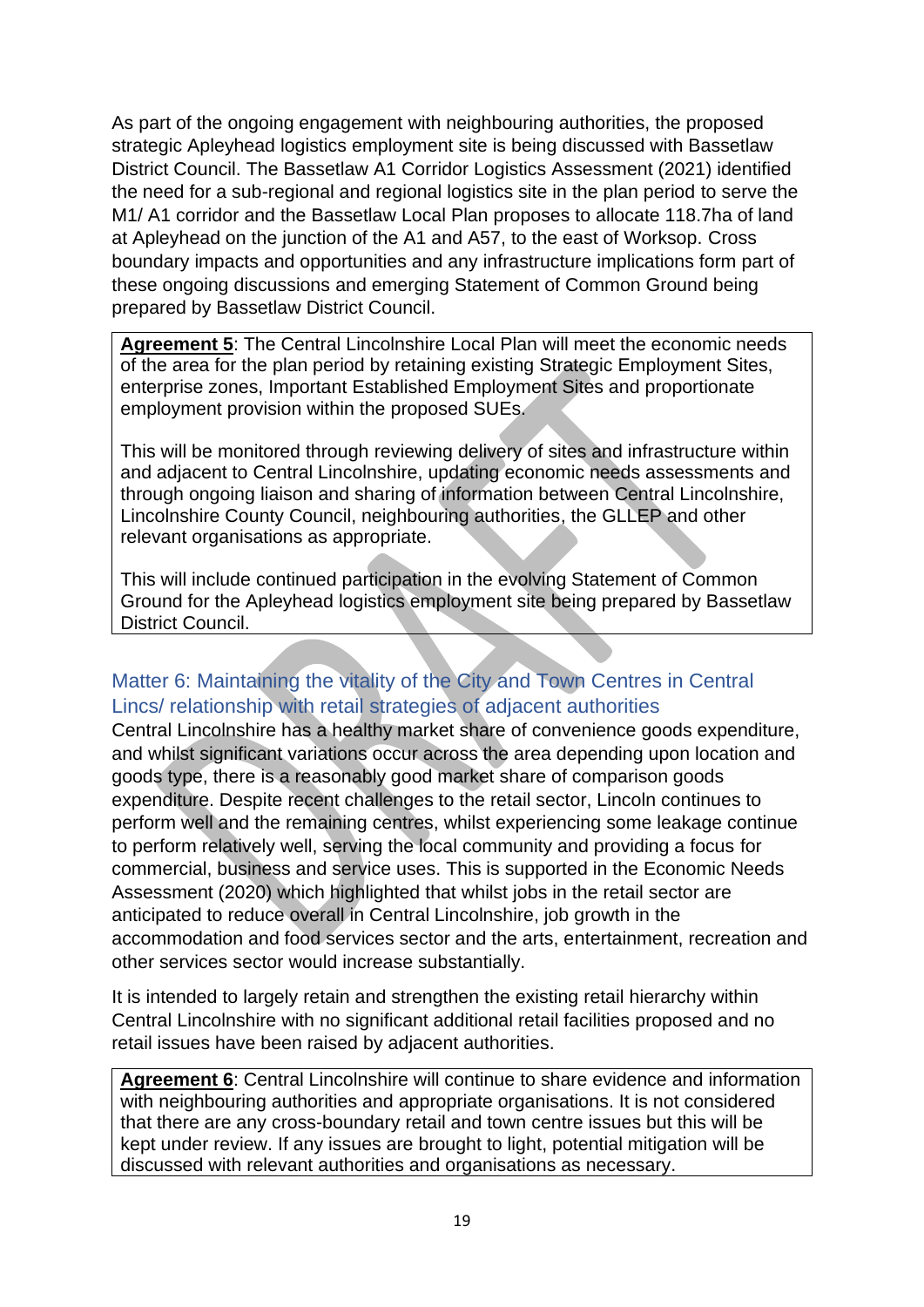This will be monitored through continuous dialogue with adjacent authorities and relevant organisations and monitoring Local Plans, allocations, masterplans and retail studies.

#### <span id="page-19-0"></span>Matter 7: Meeting the needs of strategic leisure/ tourism provision

At the heart of Central Lincolnshire is the historic City of Lincoln with its cathedral and castle with a number of other significant visitor attractions and events such as the Lincoln Christmas Market. Across Central Lincolnshire there is also the Lincolnshire Showground, Market Rasen Racecourse, aviation attractions including International Bomber Command, Gainsborough Old Hall, the National Centre for Craft and Design (the Hub), attractive market towns, villages and open countryside. This includes the Lincolnshire Wolds Area of Outstanding Natural Beauty (AONB) which is covered separately under matter 8.

Market Rasen Racecourse/ Jockey Club have been active participants in the Local Plan process in the past but have not responded to correspondence relating to the Statement of Common Ground. They will continue to be contacted as the Local Plan review progresses, but it is not considered necessary at this stage for them to be identified as a potential signatory for strategic cross boundary matters. However, this will be kept under review.

Lincolnshire Showground has not responded to correspondence on this Statement of Common Ground, but they are involved in detailed discussions with Central Lincolnshire partner authorities about the future of the facility and the services and activities that it provides. Proposals discussed so far are unlikely to have significant cross boundary implications and they have not been identified as potential signatories although this will be kept under review.

It is intended to maintain and strengthen existing strategic leisure and tourism provision across Central Lincolnshire with no significant new cross boundary impact anticipated.

**Agreement 7**: Central Lincolnshire will continue to share evidence and information with adjacent authorities, the GLLEP and appropriate organisations. It is not considered that there are any significant cross boundary leisure and tourism matters, but this will be kept under review. If any issues are brought to light, further discussions will take place with the relevant authorities and organisations as necessary.

This will be monitored through continuous dialogue with adjacent authorities and relevant organisations such as the GLLEP, GLNP, Lincolnshire Showground and Market Rasen Racecourse and through monitoring of and engagement in the production of plans and strategies such as the Lincolnshire Tourism Strategy, Rights of Way Improvement Plan and Local Plans.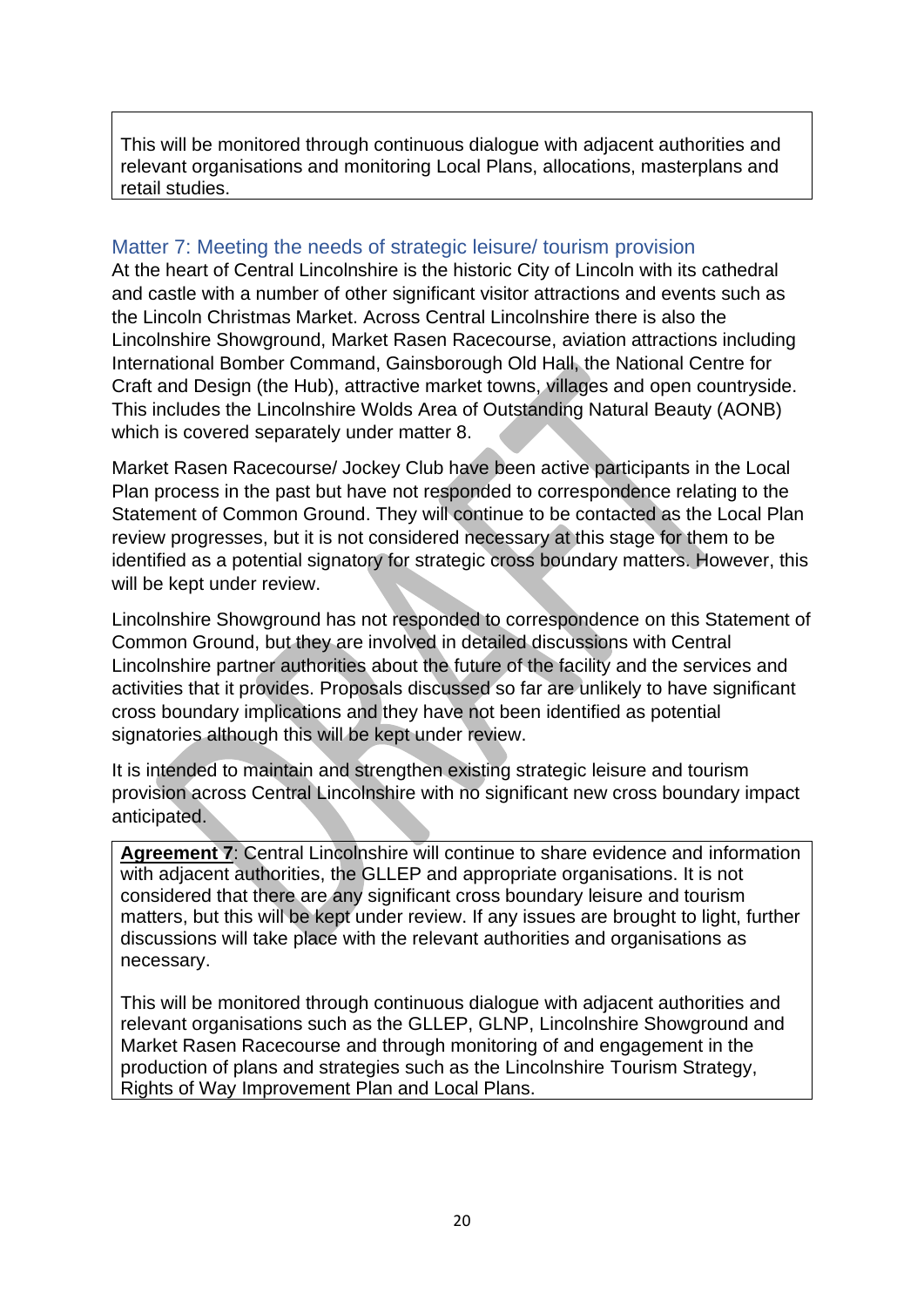#### <span id="page-20-0"></span>Matter 8: Ensuring adequate protection of the Wolds AONB

Central Lincolnshire contains part of the Lincolnshire Wolds Area of Outstanding Natural Beauty (AONB), a nationally designated landscape with the highest level of protection. The AONB crosses several boundaries with an established body that produces, reviews and implements the Wolds Management Plan, overseen by a Joint Advisory Committee.

**Agreement 8**: Central Lincolnshire will continue to engage with the Lincolnshire Wolds Countryside Service, partner and adjacent authorities and other relevant organisation to ensure that the impact of any development or potential development in or close to the AONB is minimised and where appropriate mitigated.

Any development taking place within or close to the AONB will be monitored and impacts kept under review.

#### <span id="page-20-1"></span>Matter 9: Meeting transport infrastructure needs

Central Lincolnshire works closely with its partner, Lincolnshire County Council, as highway authority, sharing information to inform the Local Transport Plans, Lincoln Area, Gainsborough and Sleaford Transport Strategies and transport models. Through partnership working, Lincolnshire County Council has provided links to rail operators and other transport organisations and bodies. Central Lincolnshire also works closely with National Highways on the need for improvements to the strategic road network and production of the Infrastructure Delivery Plan.

Further discussions have taken place with National Highways on transport evidence and modelling and cross boundary infrastructure improvements and issues. These discussions have confirmed that National Highways are content with the evidence underpinning the plan and its allocations.

Central Lincolnshire's close working relationship with Lincolnshire County Council as highways authority and ongoing liaison with National Highways provides access to transport working groups and partnerships and discussions with adjacent authorities. Therefore, although Nottinghamshire County Council and the Office of Rail and Road have not responded directly, opportunities are provided through other means for any strategic cross boundary issues to be highlighted and further discussions held with additional organisations as necessary. Network Rail and the Office of Rail and Road have not been identified as signatories to the Statement of Common Ground but will continue to be consulted throughout the Local Plan review process.

Sustrans and Midland Connect/ East Midlands Councils have also been suggested as organisations to be added to those that may be affected by strategic cross boundary matters and as potential signatories to the Statement of Common Ground. Midland Connect/ East Midlands Councils were suggested due to the crossboundary impacts of current and potential future investment in the A46 and the potential 'Trans Midlands Trade Corridor'. However, they have advised that National Highways would be the correct contact for this matter rather than themselves. National Highways have therefore been identified as a signatory to the Statement of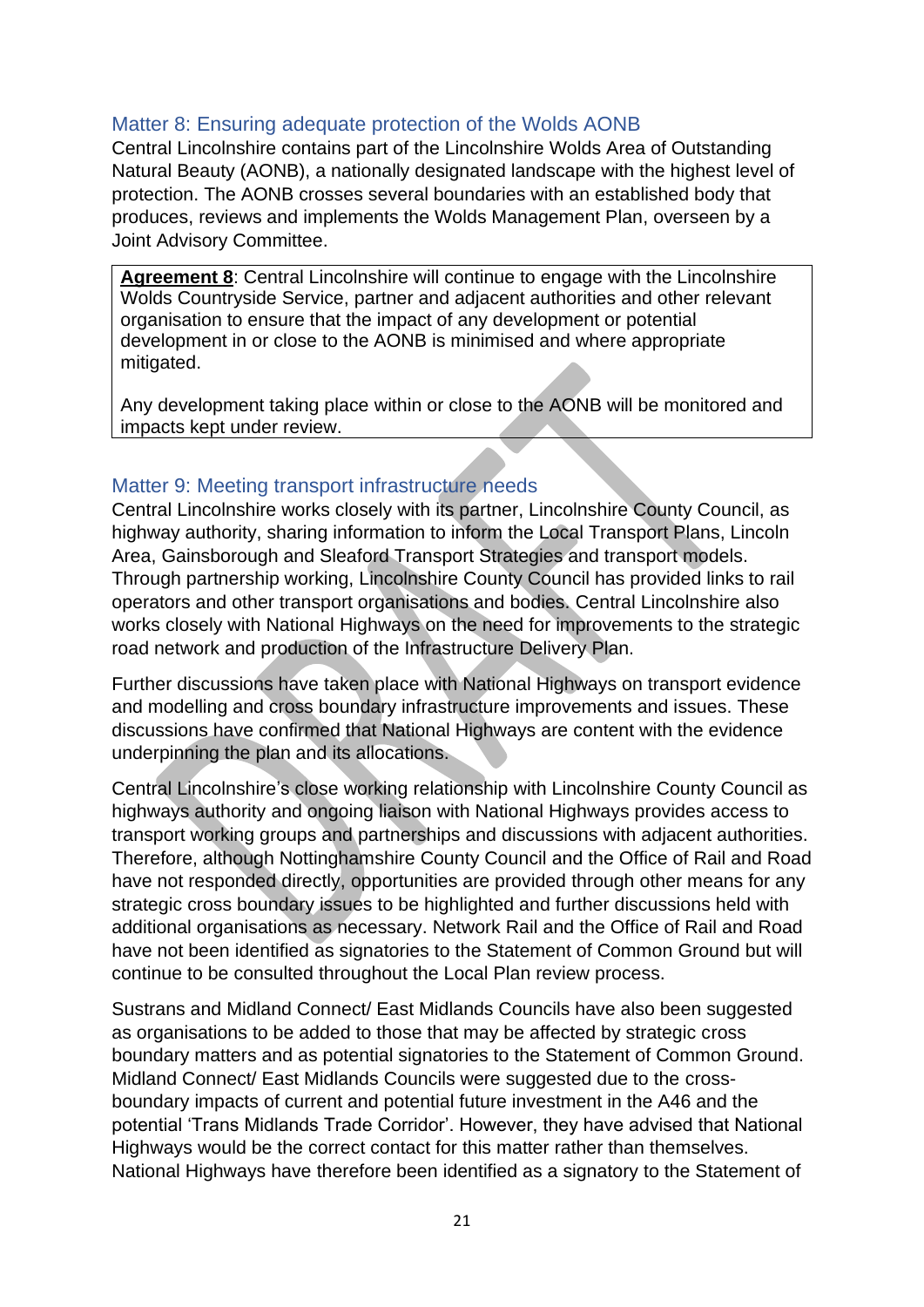Common Ground for this matter. Midlands Connect/ East Midlands Councils and Sustrans will continue to be consulted as part of the Local Plan review.

**Agreement 9**: Central Lincolnshire will continue to work closely with Lincolnshire County Council and National Highways and liaise with adjacent authorities and relevant transport bodies as necessary in coordinating the allocation and phasing of development and the delivery of any necessary transport mitigation. The Central Lincolnshire authorities have agreed transport evidence and modelling with National Highways.

This will be monitored through continuous dialogue with Lincolnshire County Council and National Highways and ongoing liaison with adjacent authorities and relevant transport organisations and through monitoring of and engagement in the production of plans and strategies such as the Lincolnshire Local Transport Strategy, Local Transport Tool and Lincoln Area, Gainsborough and Sleaford Transport Strategies.

#### <span id="page-21-0"></span>Matter 10: Meeting telecommunication needs

Broadband provision is of vital importance today, highlighted further by the Covid 19 pandemic and changing work patterns. Central Lincolnshire is a predominantly rural authority with pockets of poor provision, but Lincolnshire County Council, central government and BT are investing in access to super-fast broadband. Central Lincolnshire will continue to share information on proposed development, predominantly through the Infrastructure Delivery Plan so that investment decisions can be made to meet the needs of future development. Issues have occurred in smaller, localised areas and there are not known to be any significant cross boundary issues.

**Agreement 10**: Central Lincolnshire will continue to share information with relevant organisations, predominantly through the Infrastructure Delivery Plan.

This will be monitored through ongoing liaison and sharing of information with relevant organisations.

#### <span id="page-21-1"></span>Matter 11: Meeting minerals and waste management needs

Central Lincolnshire forms part of the Lincolnshire County Council minerals and waste authority area. Lincolnshire County Council is an active partner in the Central Lincolnshire Local Plan and through its liaison with and participation in minerals and waste groups, provides a link to cross boundary matters with other Lincolnshire district authorities and adjacent minerals and waste authorities. Lincolnshire County Council liaise with Central Lincolnshire on their Joint Municipal Waste Management Strategy and Mineral Local Plan. The Central Lincolnshire Committee does not believe there to be any significant cross boundary issues, but Lincolnshire County Council does not agree to the inclusion of Policy S19: Fossil Fuel Exploration, Extraction, Production or Energy Generation in the Regulation 19 draft of the Local Plan.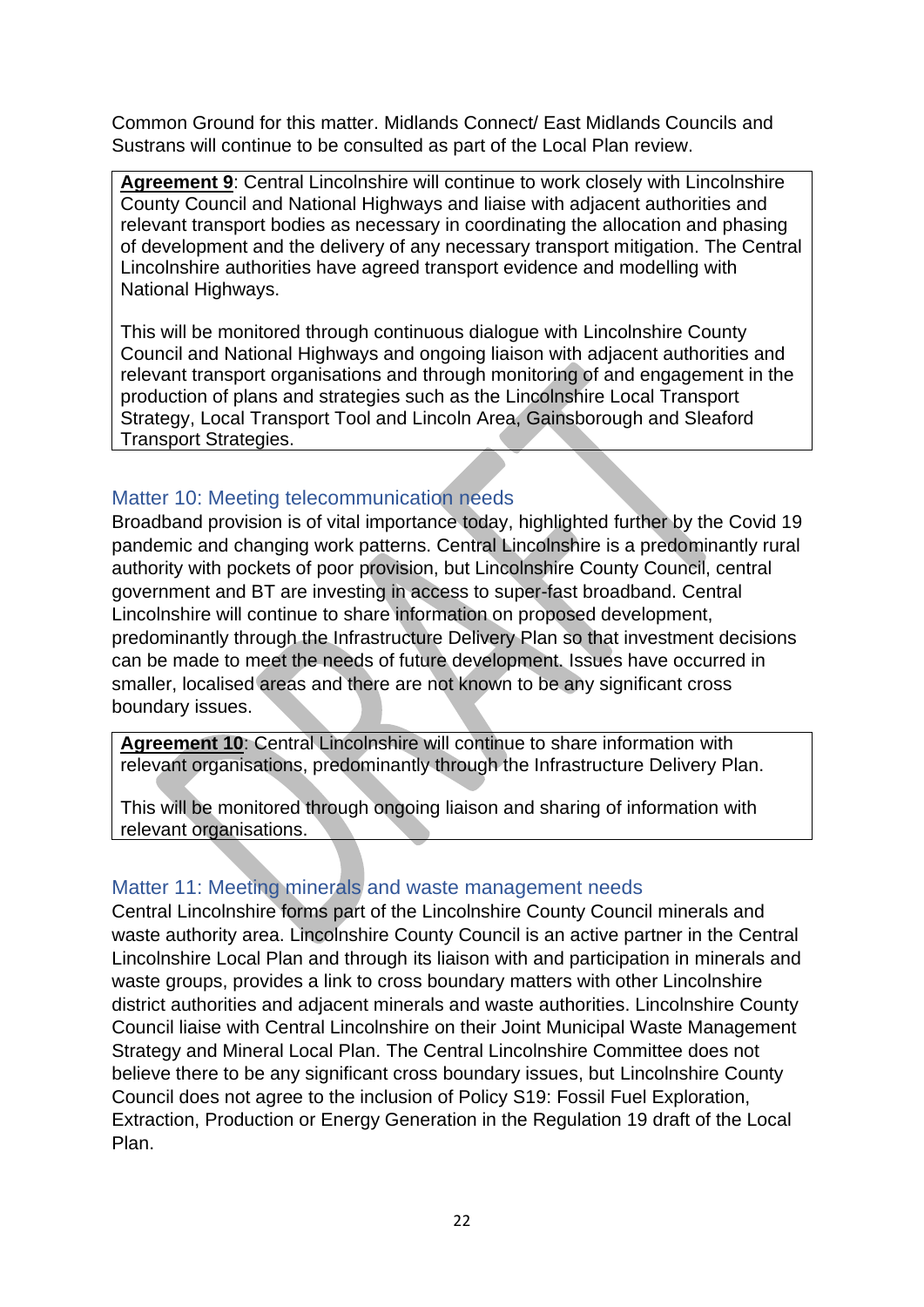**Agreement 11**: Central Lincolnshire will continue to share information with Lincolnshire County Council as minerals and waste authority and adjacent authorities as appropriate.

This will be monitored through ongoing liaison and sharing of information.

#### <span id="page-22-0"></span>Matter 12: Managing water quality and flood risk

Parts of Central Lincolnshire including parts of Lincoln City and our main towns and villages are within flood zones 2 and 3. Central Lincolnshire has worked closely with the EA, IDBs, Lincolnshire County Council as Lead Local Flood Authority and Anglian Water on the development of Local Plan policies, SFRA and site specific mitigation as appropriate. Central Lincolnshire continues to be involved in the preparation and implementation of a number of other water quality and flood risk documents such as the Joint Lincolnshire Flood Risk and Water Management Strategy, Greater Lincolnshire Water Management Plan and the emerging Humber 2100+ Strategy. Central Lincolnshire also engage regularly with a number of multi organisational groups when producing the Central Lincolnshire Water Cycle Study and Strategic Flood Risk Assessment and participate in the Flood Risk and Drainage Management Groups hosted by Lincolnshire County Council as Lead Local Flood Authority.

The Marine Management Organisation is responsible for preparing marine plans for England's inshore and offshore waters which inform and guide decision makers on development in marine and coastal areas. The remit of the marine plans extends up to mean high water springs mark, including any stretches of tidal river. There will be an overlap with terrestrial plans which generally extend down to the mean low water springs mark. The East Inshore and East Offshore Marine Plans have a tidal overlap with the Central Lincolnshire Local Plan for the tidal extent of the River Trent down the western boundary of the plan area to Newton on Trent and the need to make reference to them is noted.

It is intended to continue to liaise closely with the EA, IDB's, Lincolnshire County Council as LLFA, Anglian Water, Severn Trent Water, and neighbouring authorities and to liaise with other relevant organisations and bodies such as the Marine Management Organisation and Greater Lincolnshire Nature Partnership. Many of these bodies cover areas wider than Central Lincolnshire with a catchment and river basin approach which ensures that cross boundary matters are approached and addressed appropriately.

Further discussions with the Environment Agency on details of the SFRA and supporting evidence, the approach to flood risk for windfall sites and suggested mitigation for proposed allocations have taken place. The essential requirements for additional information and amendments were agreed and further advice given. The relevant documents have been revised and will support the Regulation 19 consultation. Amendments to relevant policies in the draft Local Plan have been made in accordance with the Environment Agency's comments at the Regulation 18 stage.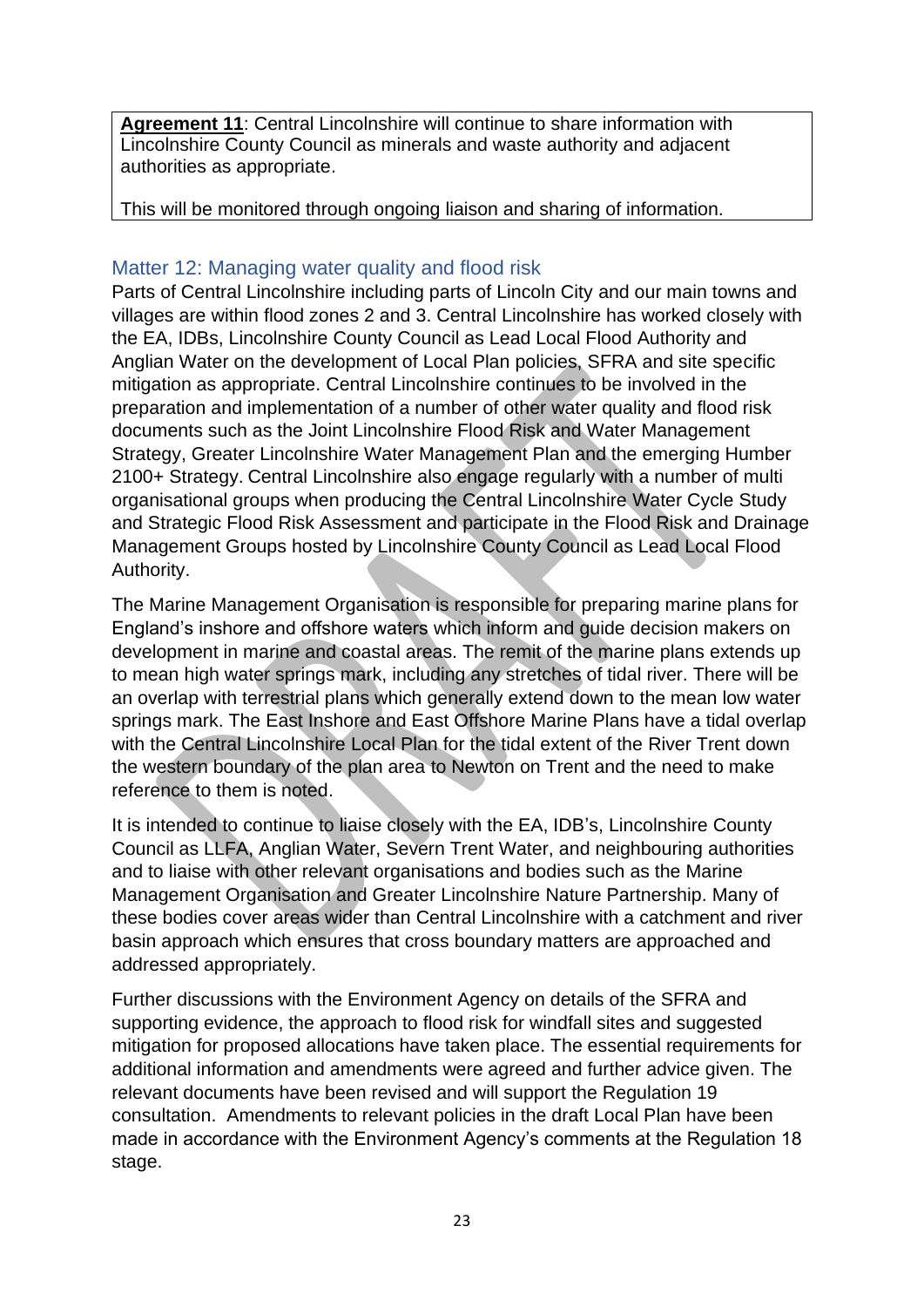Further discussions have taken place with Newark and Sherwood District Council about growth options to the south west of Lincoln, particularly how drainage and flood risk around the village of Girton may be affected. They have confirmed that they do have any drainage issues with the emerging plan but this will be kept under review through ongoing engagement.

**Agreement 12**: Central Lincolnshire will continue to liaise with the EA, IDB's, LLFA, Anglian Water and Severn Trent Water, Marine Management Organisation, neighbouring authorities and other relevant organisations and bodies to ensure that flood risk is appropriately considered and that the impact of proposed development does not have an adverse impact on water quality and contributes positively to the water environment and ecology.

This will be monitored through continued sharing of information and evidence and participation in the development of other plans and strategies.

#### <span id="page-23-0"></span>Matter 13: Managing water supply and wastewater needs

Central Lincolnshire lies within the East Midlands area of serious water stress where drought is a cause for concern. This is a major challenge in the context of Central Lincolnshire's planned growth and will require careful conservation and management of water resources to ensure that demand for water can be achieved in a sustainable manner. It also provides the justification to require, via this Local Plan, the higher water efficiency standard of 110 litres per day which can be achieved through the installation of water efficient toilets, showers and taps. Water re-use measures are encouraged wherever feasible in order to reduce consumption and demand on the mains water supply further.

The Central Lincolnshire authorities also work closely with water companies, the EA and other relevant bodies to ensure that infrastructure improvements to manage increased wastewater and sewage effluent produced by new development are delivered in a timely manner, and to ensure that, as required by the Water Framework Directive, there is no deterioration to water quality and the environment.

It is intended to continue to work with these organisations and bodies to ensure that strategic, cross boundary water supply and wastewater needs are met and to continue to contribute as required to plans and strategies that they produce.

**Agreement 13**: Central Lincolnshire will continue to work closely with Anglian Water and Severn Trent Water, EA, Lincolnshire County Council, Marine Management Organisation and the GLLEP to ensure that Water resources are used efficiently, sufficient water is available to meet demand and that the impact of proposed development and the management of wastewater does not have an adverse impact on water quality and contributes positively to the water environment and ecology.

This will be monitored through ongoing liaison and sharing of information with relevant bodies and participating in the development of their plans and strategies.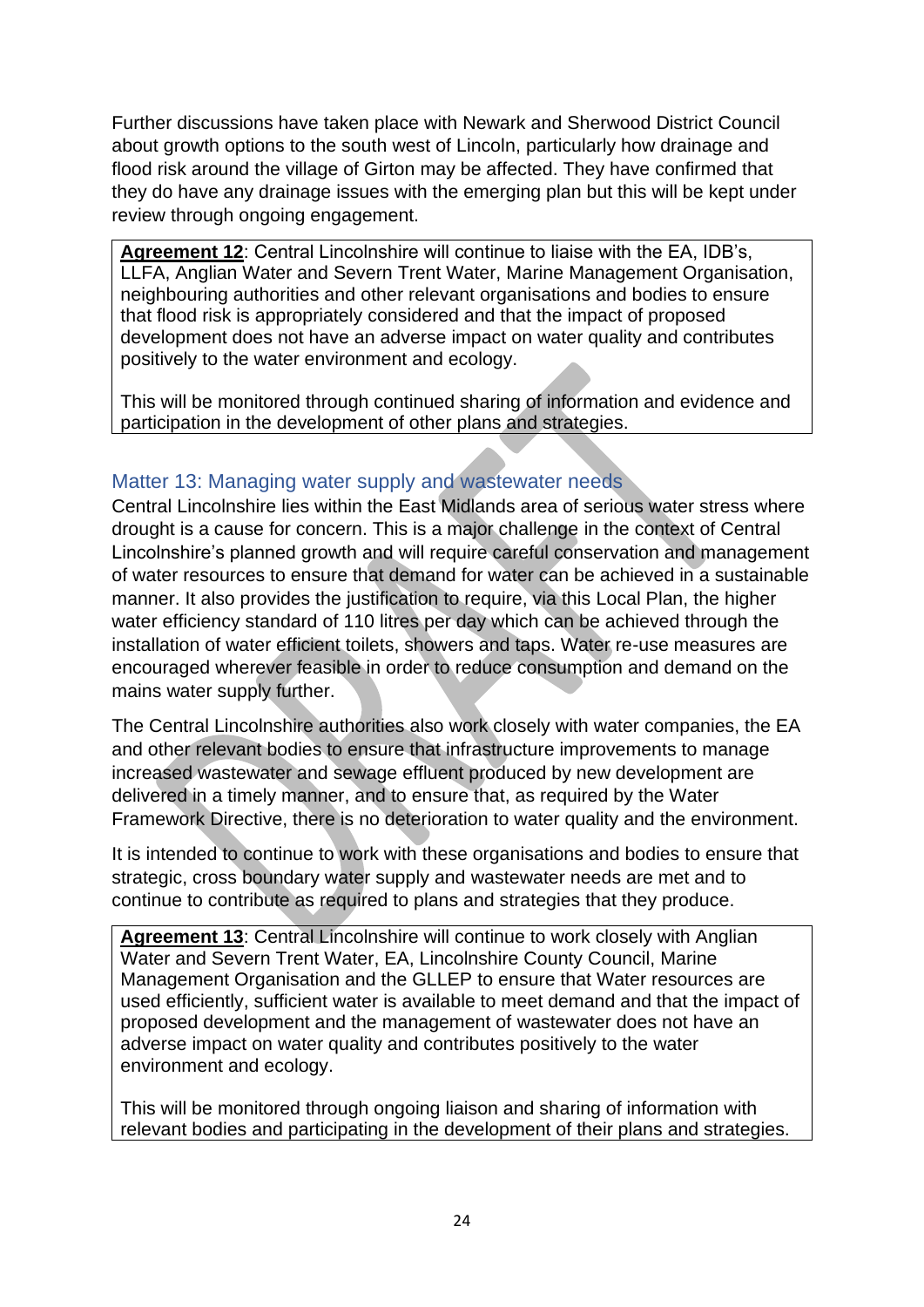#### <span id="page-24-0"></span>Matter 14: Meeting energy needs

As a response to climate change and the 'climate emergency' the country is seeking to transition towards a low carbon future. Central Lincolnshire has therefore commissioned work to look at how the Local Plan can put forward land use policies to contribute towards achieving this. Many of the policies are suggesting local, development specific changes aimed at reducing energy consumption, however, others such as those aimed at protecting carbon sinks and those to support appropriate large-scale renewable energy may have strategic, cross boundary implications.

It is intended to share information and evidence with neighbouring authorities and other relevant organisations as Central Lincolnshire responds to evolving government guidance and develops policies in this area.

In terms of renewable energy generation, particularly as it relates to large scale wind turbines, the approach being taken by Central Lincolnshire is to identify areas suitable in principle for such development. In order to identify suitable areas strategic level constraints have been identified and mapped, some of which extend beyond Central Lincolnshire's administrative boundaries. One of the mapped constraints includes the identification of a 2km buffer around named settlements within Central Lincolnshire and similar settlements in the districts immediately adjacent. The overall methodology employed and identified areas have been discussed with neighbouring authorities with no substantive concerns.

Lincolnshire County Council adopted a Wind Energy Position Statement in 2012 and reaffirmed this position in 2021. The approach in the Local Plan has used a lot of the criteria in this Wind Energy Position Statement to identify the locations suitable in principle for large scale wind turbines, with other elements of the statement to be considered at application stage. Lincolnshire County Council object to this position and continue to oppose all but small-scale wind turbines, but the position in the Local Plan policy is supported by the three Central Lincolnshire Districts.

The Central Lincolnshire Joint Strategic Planning Committee continues to be committed to delivering a Local Plan that is aligned to delivering a net zero carbon Central Lincolnshire and this policy is an important part of this wider goal. It is also considered that this policy is aligned to the County Council's own position statement, albeit some considerations are expected to be considered at application stage rather than during the mapping exercise. It is therefore clear that agreement cannot be reached with Lincolnshire County Council on this matter

**Agreement 14**: Central Lincolnshire will share information and evidence and will engage with neighbouring authorities and other relevant organisations to ensure that sufficient energy is available to meet demand.

Central Lincolnshire will engage with neighbouring authorities to ensure a consistent approach to identifying the locations at which the principle of large-scale renewables might be appropriate and the criteria against which any such proposals will be assessed. Neighbouring Authorities have been engaged specifically on the approach to mapping areas suitable for large scale wind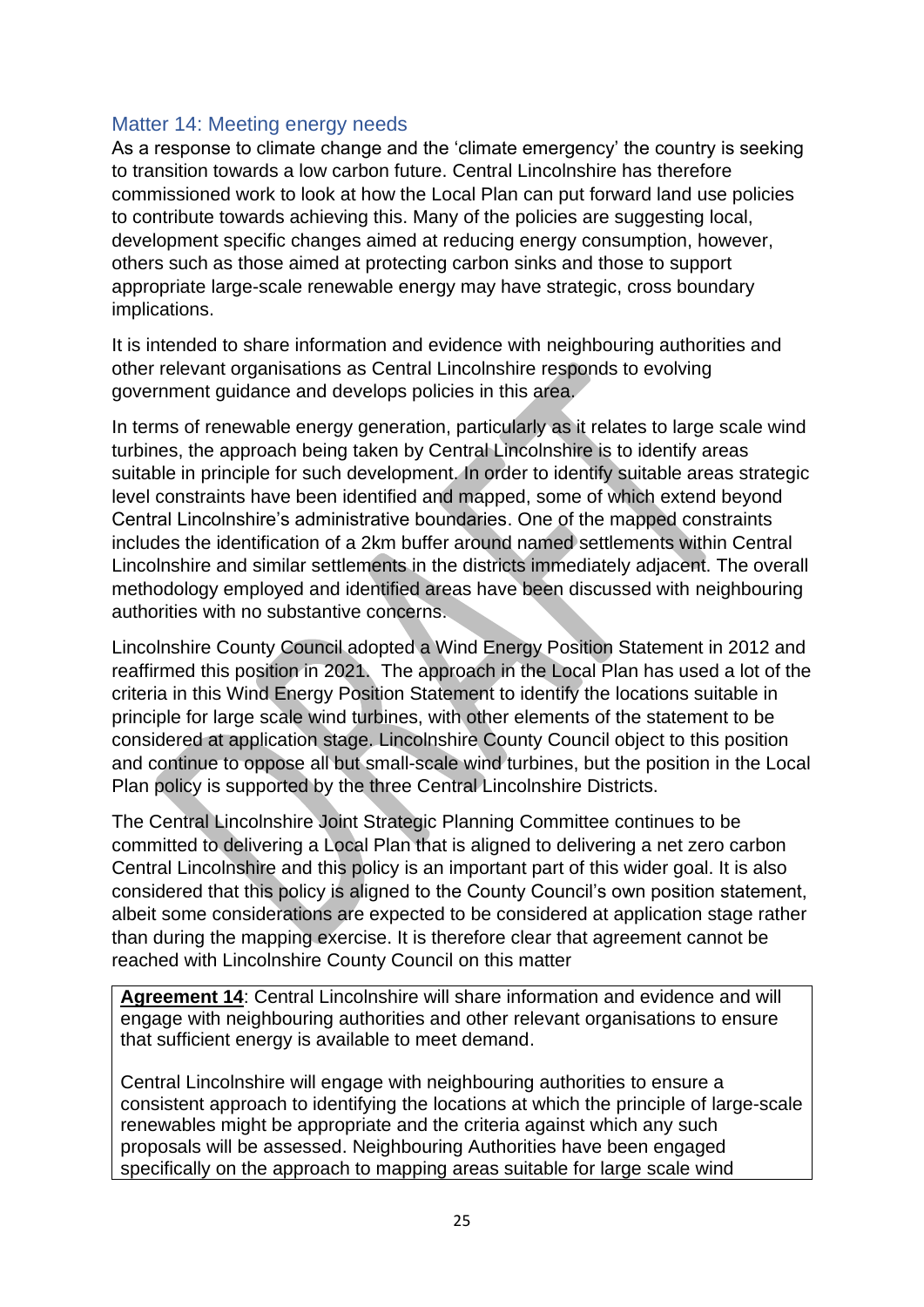turbines with impacts on neighbouring settlements being incorporated and no objections have been raised.

This will be monitored through liaison and sharing of information with relevant bodies.

#### <span id="page-25-0"></span>Matter 15: Meeting primary and community health care needs

There is ongoing discussion with health care providers and others to ensure the consideration of health and well-being. As well as discussion with Lincolnshire CCG (or subsequent organisation) on behalf of the Lincolnshire NHS system, discussions have taken place with others such as Sport England, the GLNP and the Canal and Rivers Trust to ensure that the wider health benefits of open space, playing pitch, indoor and outdoor sports facility and green and blue infrastructure are taken into consideration.

It is intended to continue to share information and liaise with relevant bodies and neighbouring authorities as appropriate.

Discussions have taken place with Sport England on the sports evidence base and understanding cross boundary sports access. This is also relevant to strategic matter 2, the scale and location of new housing development, as well as the wider health care benefits of sports facilities covered by this matter. However, following further discussions with Sport England it has been agreed that an updated Playing Pitch Strategy will be completed in advance of and to inform the next Local Plan review Sport England will continue to be engaged throughout the development of new evidence.

**Agreement 15**: Central Lincolnshire will continue to share information and engage with Lincolnshire CCG (or subsequent organisation) on behalf of the Lincolnshire NHS system and other relevant organisations to ensure that strategic, cross boundary health and wellbeing matters are considered.

Further discussion on the sports evidence base and understanding cross boundary sports access between the Central Lincolnshire authorities and Sport England will take place and an updated Playing Pitch Strategy will be commissioned in advance of the next Local Plan review.

This will be monitored through liaison and sharing of information with relevant bodies.

#### <span id="page-25-1"></span>Matter 16: Meeting education needs

Central Lincolnshire is part of the Lincolnshire County Council education authority area. Lincolnshire County Council is an active partner in the Central Lincolnshire Local Plan and there is regular ongoing liaison with their education team. Through Lincolnshire County Council's liaison with neighbouring education authorities, they provide a link for cross boundary matters with other Lincolnshire district authorities and adjacent education authorities. There are not known to be any significant, cross boundary issues.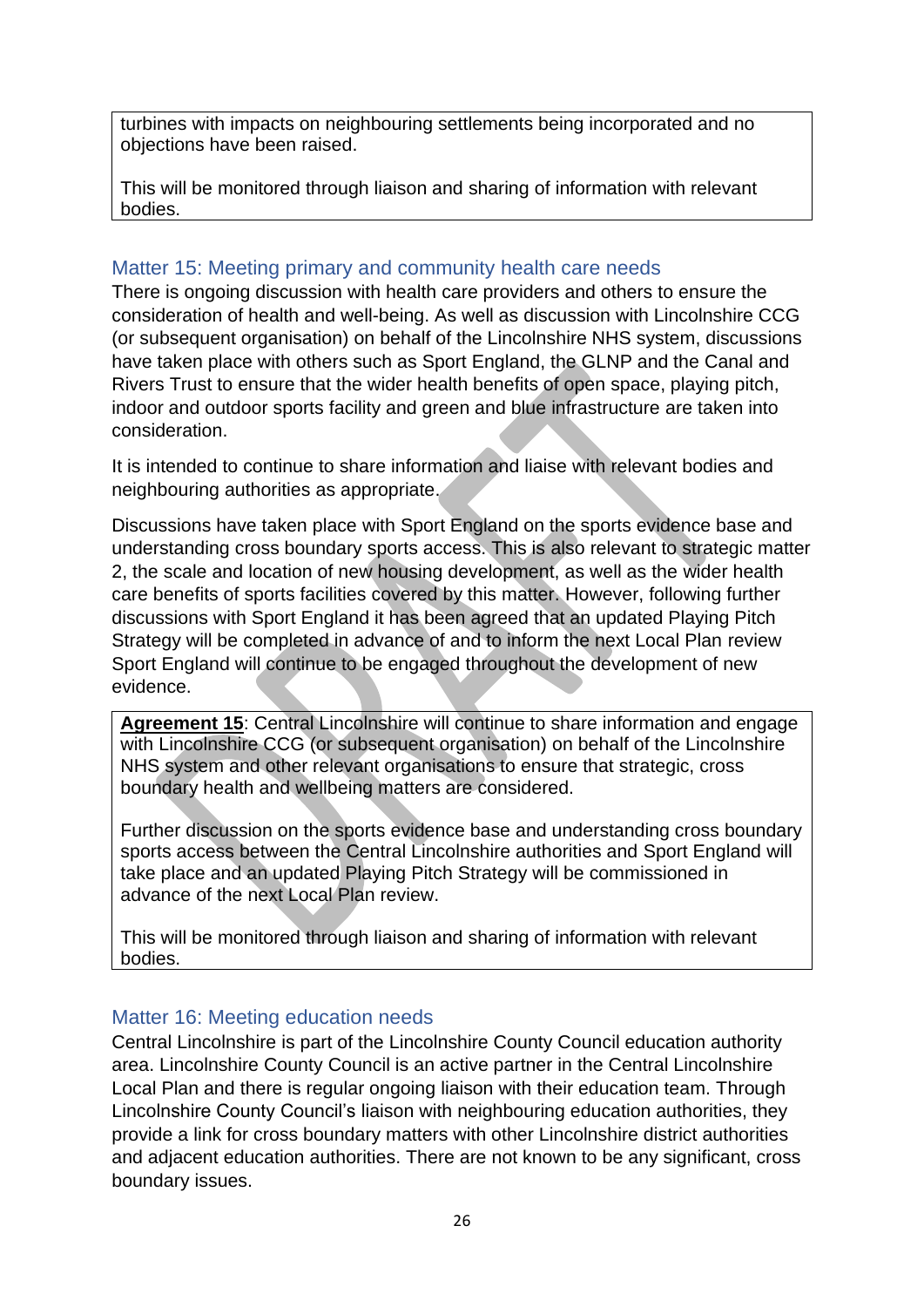**Agreement 16**: Central Lincolnshire will continue to share information with Lincolnshire County Council as education authority and adjacent authorities as appropriate.

This will be monitored through ongoing liaison and sharing of information.

#### <span id="page-26-0"></span>Matter 17: Conserving and enhancing the natural environment

Central Lincolnshire aims to develop a means to apply blue/ green infrastructure and biodiversity opportunity mapping in the site allocations and planning application process, recording net gains. There has been ongoing engagement with Natural England, Lincolnshire Wolds Countryside Service, Greater Lincolnshire Nature Partnership, EA, Anglian Water, the Canal and Rivers Trust and others throughout the development of the Local Plan direction and policies and their comments and suggestions taken into account.

Lincolnshire Chalk Streams Partnership, Lincolnshire Chalk Streams Trust and the Lincolnshire Rivers Trust have all been identified by others as organisations that could be potentially affected by strategic cross boundary matters and could be potential signatories to the Statement of Common Ground. Lincolnshire Chalk Streams Partnership and Lincolnshire Chalk Streams Trust have been contacted and whilst they have indicated that they wish to be consulted as part of the Local Plan review, they do not wish to be a duty to cooperate signatory. Their details have therefore been added to the Local Plan consultation database. Lincolnshire Rivers Trust have been contacted but have not responded. This will be kept under review in liaison with them and with those organisations that suggested their inclusion.

It is intended to continue to share information and liaise with relevant bodies, particularly the GLNP and adjacent authorities as appropriate.

**Agreement 17**: Central Lincolnshire will continue to liaise and share information with relevant organisations and neighbouring authorities in order to recognise the stock of natural resources, the benefits they provide and their value and enhancing the natural environment through biodiversity net gain.

This will be monitored through the ongoing liaison and sharing of information with relevant organisations.

#### <span id="page-26-1"></span>Matter 18: Conserving and enhancing the built and historic environment

Historic England and conservation officers have been consulted in the Local Plan preparation and their comments and suggestions have been incorporated in the drafting of the policies and through the Sustainability Appraisal where impacts on the historic environment have been considered.

It is intended to continue to liaise with Historic England and other relevant organisations as policies and site allocations evolve. Further discussions on policy wording and supporting text have taken place between the Central Lincolnshire authorities and Historic England and agreement reached.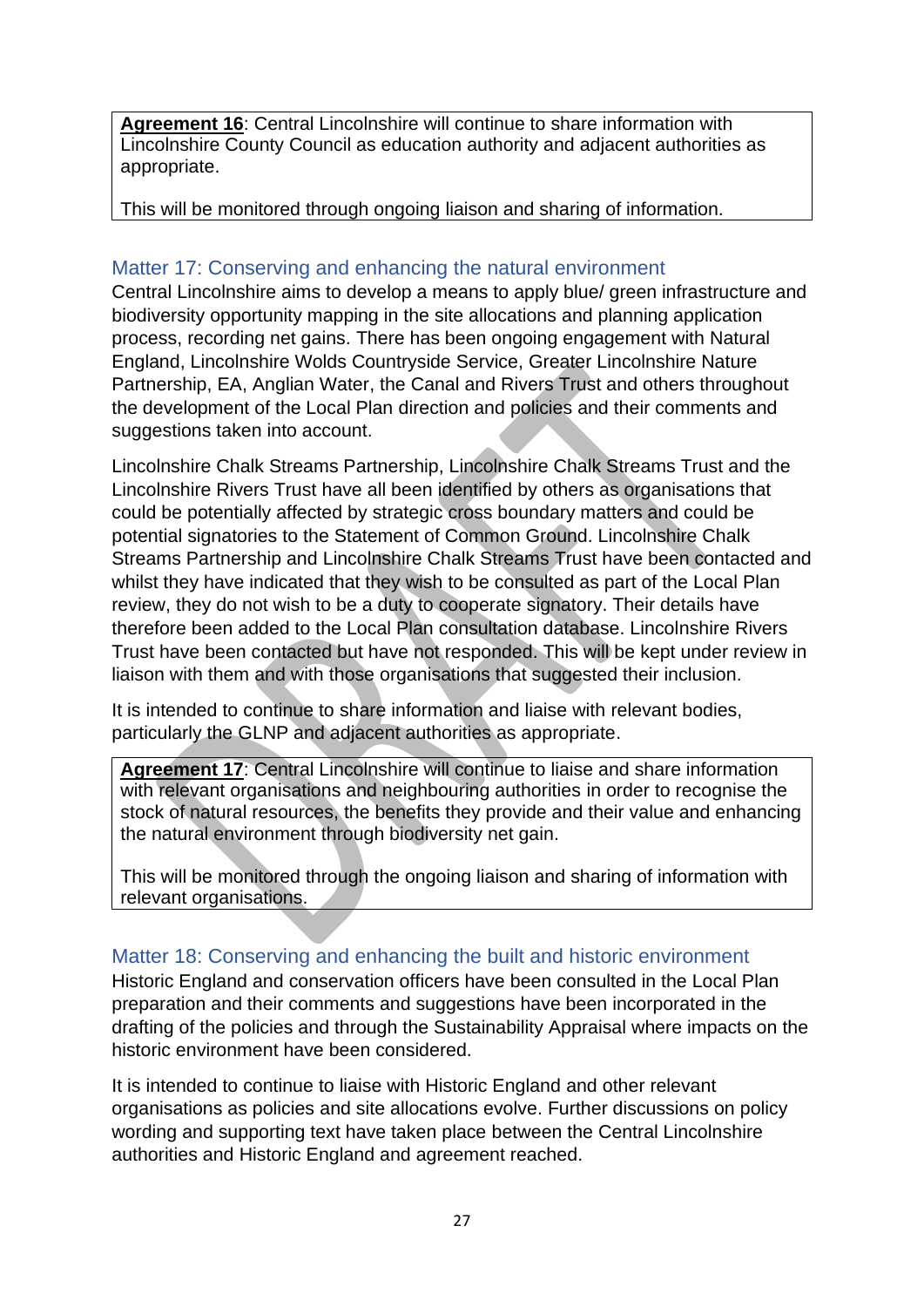**Agreement 18**: Central Lincolnshire will continue to work with Historic England and other relevant organisations throughout the Local Plan process to ensure that the impacts of development on the existing built and historic environment are managed and mitigated.

This will be monitored through continued liaison and sharing of information.

## <span id="page-27-0"></span>Timetable for Review and Ongoing Cooperation

The Statement of Common Ground is a 'live' document and has been produced and will be maintained on an on-going basis. The Central Lincolnshire authorities will continue to engage and work with neighbouring authorities and partners throughout the delivery of the Local Plan, monitoring and production and updating of any evidence base. Central Lincolnshire will also engage with neighbouring authorities and partners in the production of their Local Plan, other Plans and their evidence base. This will include Infrastructure Delivery Plans, housing delivery and needs assessments, Neighbourhood Plans and Investment Plans.

Throughout the Local Plan preparation process (publication, submission and adoption) the Statement of Common Ground has been and will be maintained and kept up to date and published on the web site as and when required and will set out the latest position in terms of cross boundary working.

When the Local Plan has been adopted, the economic, social and environmental issues will be monitored, and evidence reviewed as necessary. This will inform the need to consider whether to review the Local Plan, in whole or part, at least every five years.

Strategic issues and opportunities that could inform a Local Plan review could include:

- Changes in how we live, work and how businesses trade. The impact of the Covid 19 pandemic, leaving the European Union and the impact of proposals within and outside of Central Lincolnshire may not yet be fully known and will need to be monitored and adapted to as necessary;
- Changes to national policy and the adoption and review of neighbourhood plans could replace or require the review of some of the non-strategic policies in the Local Plan;
- National policy could evolve further in response to the climate emergency and may require the review of local policies;

A Local Plan review will require this Statement of Common Ground to be reviewed and updated accordingly. A review of the Statement will also be required if agreements on issues included in this Statement are reached at a later stage and may be required as neighbouring authorities adopt and review their Local Plans.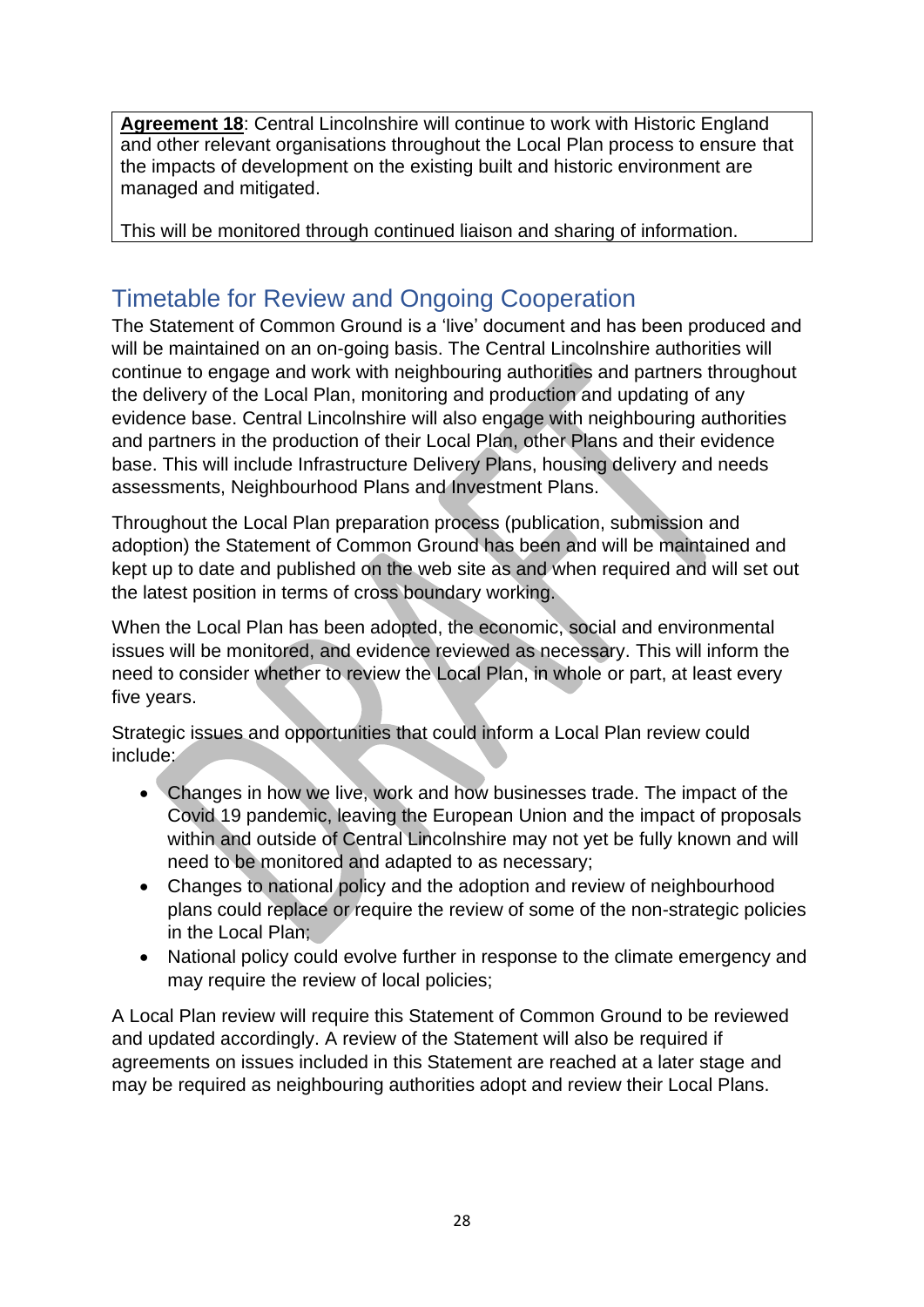## <span id="page-28-0"></span>Appendix 1

## **Central Lincolnshire Local Plan: Duty to Co-operate Strategic Planning Matters Table – (Neighbouring Planning Authorities & Prescribed Bodies)**

| Ref | <b>Strategic Planning Matter</b><br>and Reason for<br>consideration                                                                                                                                                                                                                                                                                                                       | <b>Organisations potentially</b><br>affected                                                                                                                                                                                                                                                                                                                                                                                        | <b>Evidence</b>                                                                                                                                                                                                                                                                                                                                                                                                                                                                                                                                                                                                             | Approach to be taken                                                                                                                                                                                                                                                                                                                                                                                                                                                                                                                                                                                                                  | <b>Responses received</b><br><b>Agreed Actions/ Monitoring</b>                                                                                                                                                                                                                                                                                                                                                                                                                                                                                                                                                                                                                                                                                                                                                                       | <b>Outcomes</b>                                                                                                                                                                                                                                                                                                                                                                                                                                                                                                                                                                                                            |
|-----|-------------------------------------------------------------------------------------------------------------------------------------------------------------------------------------------------------------------------------------------------------------------------------------------------------------------------------------------------------------------------------------------|-------------------------------------------------------------------------------------------------------------------------------------------------------------------------------------------------------------------------------------------------------------------------------------------------------------------------------------------------------------------------------------------------------------------------------------|-----------------------------------------------------------------------------------------------------------------------------------------------------------------------------------------------------------------------------------------------------------------------------------------------------------------------------------------------------------------------------------------------------------------------------------------------------------------------------------------------------------------------------------------------------------------------------------------------------------------------------|---------------------------------------------------------------------------------------------------------------------------------------------------------------------------------------------------------------------------------------------------------------------------------------------------------------------------------------------------------------------------------------------------------------------------------------------------------------------------------------------------------------------------------------------------------------------------------------------------------------------------------------|--------------------------------------------------------------------------------------------------------------------------------------------------------------------------------------------------------------------------------------------------------------------------------------------------------------------------------------------------------------------------------------------------------------------------------------------------------------------------------------------------------------------------------------------------------------------------------------------------------------------------------------------------------------------------------------------------------------------------------------------------------------------------------------------------------------------------------------|----------------------------------------------------------------------------------------------------------------------------------------------------------------------------------------------------------------------------------------------------------------------------------------------------------------------------------------------------------------------------------------------------------------------------------------------------------------------------------------------------------------------------------------------------------------------------------------------------------------------------|
|     | Strategic planning matter,<br>relevant strategic priority in<br>NPPF (para 20) and reason<br>for consideration.                                                                                                                                                                                                                                                                           | Local Authority and/ or<br>prescribed bodies potentially<br>affected by the matter.                                                                                                                                                                                                                                                                                                                                                 | Evidence and proposed evidence<br>used/needed to inform decisions and<br>discussions on the strategic matter in<br>order to progress the Local Plan<br>further.                                                                                                                                                                                                                                                                                                                                                                                                                                                             | Approach to be taken to overcome or<br>manage the matter.                                                                                                                                                                                                                                                                                                                                                                                                                                                                                                                                                                             | <b>Comments from Duty to Cooperate</b><br>Local Authority and/ or prescribed<br>body.<br>Actions and how the matter will be<br>monitored including key indicators and<br>trigger points.                                                                                                                                                                                                                                                                                                                                                                                                                                                                                                                                                                                                                                             | Matter not considered to cause any<br>strategic cross boundary issue<br>requiring further action.<br>Matter may cause a strategic cross<br>boundary issue requiring further<br>action.<br>Matter which may cause a strategic<br>cross boundary issue that could be<br>difficult to resolve.                                                                                                                                                                                                                                                                                                                                |
| 1.  | <b>Meeting Housing Need</b><br>[NPPF para 20a): housing<br>(including affordable<br>housing)].<br><b>Establishing whether Central</b><br>Lincolnshire and<br>neighbouring local authorities<br>have the ability to meet the<br>identified housing needs for<br>their area.                                                                                                                | <b>Bassetlaw DC</b><br><b>Boston BC</b><br>East Lindsey DC<br>Newark & Sherwood DC<br>North East Lincs Council<br><b>North Lincs Council</b><br>South Holland DC<br>South Kesteven DC                                                                                                                                                                                                                                               | <b>CL Strategic Housing Market</b><br>Assessment<br><b>CL Housing Assumptions Report</b><br>CL Housing & Employment Land<br><b>Availability Assessment</b><br>Responses to Local Plan engagement<br>and consultation<br>CL 5yr land Supply Report & Site<br><b>Allocation Report and Sustainability</b><br>Appraisal (assessment of different<br>levels of housing need/ requirement<br>and options for distribution)<br>CL SA                                                                                                                                                                                              | Central Lincolnshire largely operates<br>as a self-contained housing market<br>area.<br>The Central Lincolnshire Local Plan<br>proposes to meet the objectively<br>assessed need for the area during<br>the plan period and is not required to<br>meet the needs of neighbouring<br>authorities.                                                                                                                                                                                                                                                                                                                                      | Neighbouring planning authorities<br>have confirmed that they are able to<br>meet their own housing need and/ or<br>have not indicated that they require<br>Central Lincolnshire to help them to<br>meet their identified housing need.<br>It is intended to keep this under review<br>through ongoing liaison between<br>Central Lincolnshire and neighbouring<br>authorities as the Local Plan<br>progresses and/ or matters arise.<br>Regular local housing needs reviews<br>will be undertaken.<br>Regular monitoring of Central<br>Lincolnshire housing delivery through<br>5yr Land Supply Reports, Housing<br>Delivery Test Report and Housing<br>Growth Delivery Plan will be<br>undertaken.<br>It is intended to review and assess<br>housing needs reports from<br>neighbouring authorities as they are<br>made available. | No additional action anticipated.<br>Central Lincolnshire is able to meet<br>its own housing need within its area<br>and neighbouring authorities are also<br>able to meet their own housing needs<br>and do not require assistance from<br>Central Lincolnshire at this time.                                                                                                                                                                                                                                                                                                                                             |
| 2.  | <b>Scale and Location of New</b><br><b>Housing</b><br>[NPPF para 20a), b), c) & d):<br>housing (including affordable<br>housing) & infrastructure<br>(all).<br>Considering the impact of the<br>scale and location of new<br>housing within Central<br>Lincolnshire and in<br>neighbouring districts on<br>infrastructure (including<br>transport, education, health<br>and green space). | Lincolnshire Country Council<br>(Highways, Education, LLFA,<br>Viability Assessment)<br>Anglian Water & Severn Trent<br>Water<br>Lincs CCG (or subsequent<br>organisation) on behalf of the<br>Lincs NHS system<br>EA & IDBs<br><b>Natural England</b><br><b>GLNP</b><br>Sport England<br><b>Historic England</b><br><b>Bassetlaw DC</b><br><b>Boston BC</b><br>East Lindsey DC<br>Newark & Sherwood DC<br>North East Lincs Council | CL 5yr land Supply Report & Site<br><b>Allocation Report and Sustainability</b><br>Appraisal (assessment of different<br>levels of housing need/requirement<br>and options for distribution).<br>CL SA & HRA for Local Plan policies<br>and site allocations.<br>Settlement Hierarchy and growth<br>Distribution Study.<br><b>Emerging Central Lincolnshire</b><br>Infrastructure Delivery Plan.<br>Transport Modelling.<br>School Plans/ Strategies.<br>Health Plans/ Strategies.<br><b>Quantitative Playing Pitch Needs</b><br>Assessment, Open Space and Sports<br>Facilities Studies.<br>CL Green Infrastructure Study. | Central Lincolnshire intends to<br>largely retain the existing settlement<br>hierarchy, focussing most proposed<br>development around Lincoln,<br>Gainsborough and Sleaford and<br>appropriate, proportionate levels of<br>growth elsewhere subject to the<br>character and capacity of the<br>settlement.<br>Substantial development outside of<br>existing distribution patterns is not<br>proposed and significant additional<br>impact on neighbouring authorities<br>from Central Lincolnshire is not<br>expected.<br>It is intended to share evidence and<br>information with neighbouring<br>authorities and key organisations | This will be monitored through housing<br>completions, s106 agreements, CIL<br>collection and use and delivery of<br>infrastructure.<br>The Infrastructure Delivery Plan will be<br>monitored and updated as necessary.<br>It is intended to keep this under review<br>through ongoing liaison between<br>Central Lincolnshire and neighbouring<br>authorities.<br>There will be ongoing liaison and<br>sharing of evidence with neighbouring<br>authorities and key organisations.<br>Key organisations such as water<br>companies, EA, GLLEP, etc. will be<br>supported when updating investment<br>plans and preparing infrastructure bids.                                                                                                                                                                                       | No additional action anticipated at<br>this stage.<br>It is felt that most infrastructure<br>needs generated by Central<br>Lincolnshire's housing growth can be<br>met within its own area. It is also met<br>through existing established liaison<br>and work with and by others such as<br>cross boundary work already<br>undertaken by Anglian Water and<br>supported by Central Lincolnshire<br>and current work on the emerging<br>Humber 2100+ Strategy. Further<br>discussions have taken place with<br>Sport England regarding the sports<br>evidence base and it has been<br>agreed that an updated playing pitch |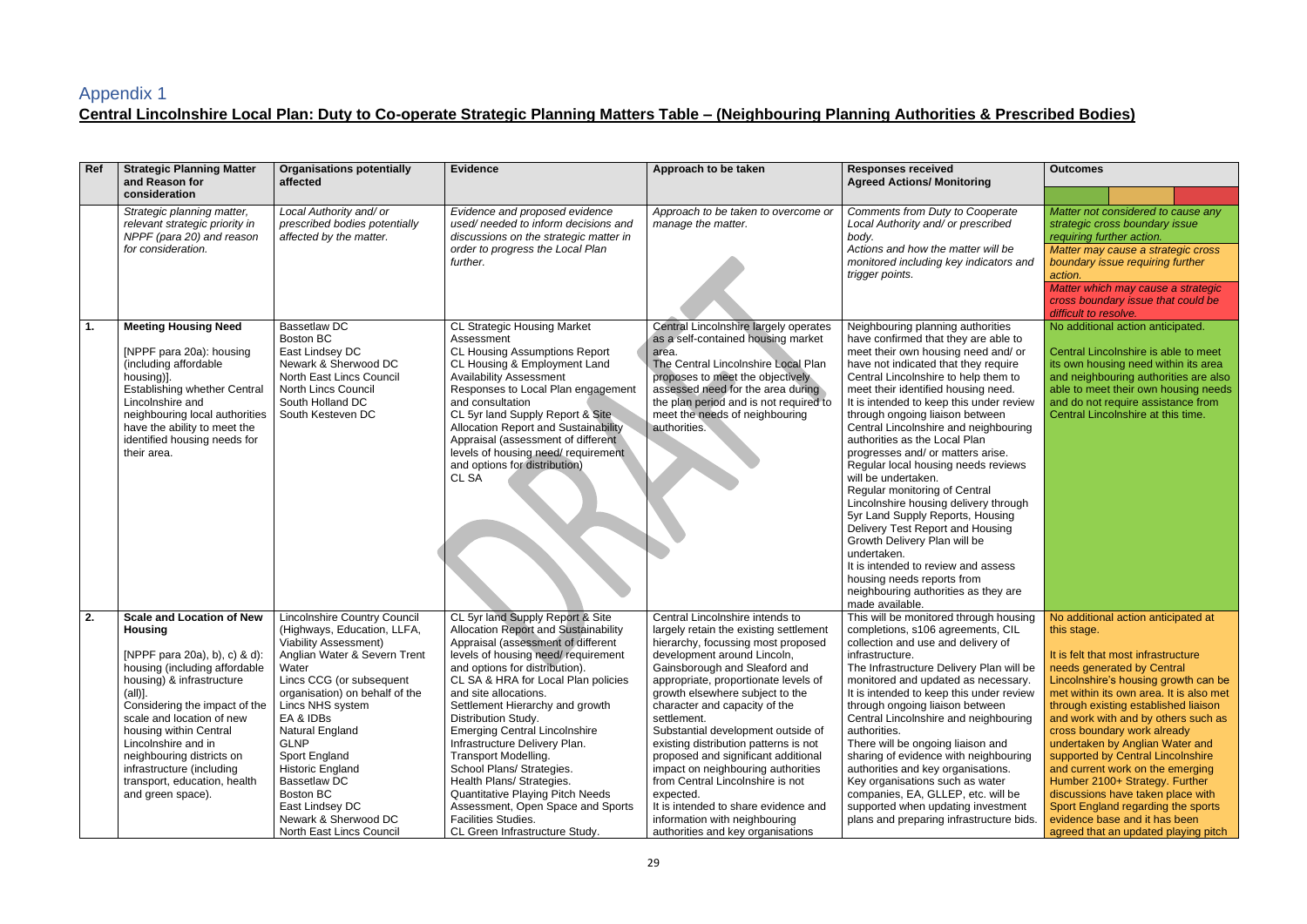| Ref | <b>Strategic Planning Matter</b><br>and Reason for                                                                                                                                                                                                                                                                                                                                           | <b>Organisations potentially</b><br>affected                                                                                                                                                                                                                                                                                          | <b>Evidence</b>                                                                                                                                                                                                                    | Approach to be taken                                                                                                                                                                                                                                                                                                                                                                                                                                                                                       | <b>Responses received</b><br><b>Agreed Actions/ Monitoring</b>                                                                                                                                                                                                                                                                                                                                                                                                                                                                                                                                                                                                                                                                                                                                                                                                                                                    | <b>Outcomes</b>                                                                                                                                                                                                                                                                                                                                                                                                                                                                                                                                                          |
|-----|----------------------------------------------------------------------------------------------------------------------------------------------------------------------------------------------------------------------------------------------------------------------------------------------------------------------------------------------------------------------------------------------|---------------------------------------------------------------------------------------------------------------------------------------------------------------------------------------------------------------------------------------------------------------------------------------------------------------------------------------|------------------------------------------------------------------------------------------------------------------------------------------------------------------------------------------------------------------------------------|------------------------------------------------------------------------------------------------------------------------------------------------------------------------------------------------------------------------------------------------------------------------------------------------------------------------------------------------------------------------------------------------------------------------------------------------------------------------------------------------------------|-------------------------------------------------------------------------------------------------------------------------------------------------------------------------------------------------------------------------------------------------------------------------------------------------------------------------------------------------------------------------------------------------------------------------------------------------------------------------------------------------------------------------------------------------------------------------------------------------------------------------------------------------------------------------------------------------------------------------------------------------------------------------------------------------------------------------------------------------------------------------------------------------------------------|--------------------------------------------------------------------------------------------------------------------------------------------------------------------------------------------------------------------------------------------------------------------------------------------------------------------------------------------------------------------------------------------------------------------------------------------------------------------------------------------------------------------------------------------------------------------------|
|     | consideration                                                                                                                                                                                                                                                                                                                                                                                |                                                                                                                                                                                                                                                                                                                                       |                                                                                                                                                                                                                                    |                                                                                                                                                                                                                                                                                                                                                                                                                                                                                                            |                                                                                                                                                                                                                                                                                                                                                                                                                                                                                                                                                                                                                                                                                                                                                                                                                                                                                                                   |                                                                                                                                                                                                                                                                                                                                                                                                                                                                                                                                                                          |
|     |                                                                                                                                                                                                                                                                                                                                                                                              | <b>North Lincs Council</b><br>South Holland DC<br>South Kesteven DC<br><b>GLLEP</b>                                                                                                                                                                                                                                                   | <b>Biodiversity Opportunity Mapping.</b><br>CL Strategic Flood Risk Assessments.<br>Homes for Independence Strategy.<br>Neighbouring Authority Infrastructure<br>Plans.<br>Responses to Local Plan engagement<br>and consultation. | including content of the Infrastructure<br>Delivery Plan and to continue to<br>liaise with them. This will include the<br>development of a Statement of<br>Common Ground regarding sports<br>evidence with Sport England.                                                                                                                                                                                                                                                                                  | It is intended to identify and quantify<br>specific infrastructure capacities,<br>shortfalls and future requirements,<br>linked to scale and phasing of<br>development. Joint evidence bases will<br>be produced where necessary, such<br>as joining up local transport models to<br>assess cumulative effects and further<br>discussions undertaken with Sport<br>England.<br>It is intended to work with the NHS<br>Lincs CCG (or subsequent<br>organisation) to proactively understand<br>the impact of housing developments<br>on local capacity.                                                                                                                                                                                                                                                                                                                                                             | strategy will be completed in advance<br>of and to inform the next Local Plan<br>review agreed. There may be the<br>need for additional cross boundary<br>discussions as the plan moves<br>forward for example with National<br><b>Highways and Newark and</b><br><b>Sherwood District Council.</b>                                                                                                                                                                                                                                                                      |
| 3.  | <b>Meeting Gypsy and</b><br><b>Traveller Need</b><br>[NPPF para 20a): housing<br>(including affordable<br>housing)]<br><b>Establishing whether Central</b><br>Lincolnshire and the<br>neighbouring local authorities<br>have the ability to meet their<br>gypsy and traveller needs<br>within their area.                                                                                    | <b>Bassetlaw DC</b><br><b>Boston BC</b><br>East Lindsey DC<br>Newark & Sherwood DC<br>North East Lincs Council<br><b>North Lincs Council</b><br>South Holland DC<br>South Kesteven DC<br><b>Lincolnshire County Council</b><br>Lincs PCC/ police<br>Historic England (if there are<br>proposed site allocations)                      | Gypsy and Traveller Accommodation<br><b>Needs Assessment</b><br>CL Housing & Employment Land<br><b>Availability Assessment</b><br>Responses to Local Plan engagement<br>and consultation                                           | Central Lincolnshire believes it is<br>able to meet its own needs within its<br>own area during the plan period.<br>It is intended to update the Gypsy<br>and Traveller Accommodation Needs<br>Assessment when required to<br>provide evidence of existing site<br>capacity, unauthorised encampments<br>and travelling patterns.                                                                                                                                                                          | Existing site capacity and unauthorised<br>encampments within Central<br>Lincolnshire will be regularly monitored<br>and there will be ongoing liaison with<br>neighbouring authorities.<br>The Gypsy and Traveller<br><b>Accommodation Needs Assessments</b><br>will be reviewed as and when required.<br>It is intended to work closely with<br>neighbouring local authorities to meet<br>any recognised gypsy and traveller<br>need and share any updated studies.<br>Lincolnshire police have been<br>suggested as an organisation<br>potentially affected as a result of<br>additional powers being proposed as<br>part of the Police, Crime, Sentencing<br>and Courts Bill. As they have not<br>responded, they are not identified as<br>potential signatories to the SoCG,<br>although we will continue to consult<br>them and review this if the bill<br>becomes law and as the Local Plan<br>progresses. | No additional action anticipated at<br>this stage.<br>Central Lincolnshire believes it is<br>able to meet its own needs within its<br>own area.<br>Central Lincolnshire has met some of<br>North Lincolnshire's need in the past<br>and there may be a need to discuss<br>meeting cross boundary needs<br>further with neighbouring authorities<br>as evidence becomes available and<br>the plan moves forward.<br>Progress of the Police, Crime,<br>Sentencing and Courts Bill and any<br>additional requirements and<br>responsibilities will be kept under<br>review. |
| 4.  | <b>Meeting the evolving needs</b><br>of the MoD/RAF<br>[NPPF para 20a), b) & c):<br>housing (including affordable<br>housing) and linked to others<br>such as security,<br>employment, infrastructure,<br>$etc.$ )<br>Ensuring that the strategic<br>land use needs of the RAF<br>are being met, particularly<br>the future use of RAF<br>Scampton and proposed<br>growth of RAF Waddington. | MoD/RAF<br><b>Central Lincolnshire Authorities</b><br>Lincolnshire County Council<br>(Highways, Education)<br>Anglian Water & Severn Trent<br>Water<br>Lincs CCG (or subsequent<br>organisation) on behalf of the<br>Lincs NHS system<br><b>Historic England</b><br><b>Lincolnshire Wildlife Trust</b><br><b>GLNP</b><br><b>GLLEP</b> | Studies/ master plans<br>Responses to Local Plan engagement<br>and consultation                                                                                                                                                    | Meeting with the RAF and various<br>departments within the Central<br>Lincolnshire authorities and<br>Lincolnshire County Council to<br>discuss the future of RAF Scampton<br>once the MoD close the site and<br>discuss investment and growth of<br>other MoD sites in Central<br>Lincolnshire and meeting their needs.<br>It is intended to provide a policy basis<br>for decisions within the Local Plan<br>and to support the development of a<br>master plan for the Scampton site as<br>appropriate. | It is intended to maintain regular liaison<br>with the RAF, relevant local authority,<br>Lincolnshire County Council and other<br>relevant bodies including the<br>Lincolnshire Wildlife Trust, Greater<br>Lincolnshire Nature Partnership and<br>Historic England.                                                                                                                                                                                                                                                                                                                                                                                                                                                                                                                                                                                                                                               | No additional action anticipated.<br>Discussions are ongoing between the<br>relevant partners, but this is unlikely<br>to have any cross-boundary impact.                                                                                                                                                                                                                                                                                                                                                                                                                |
| 5.  | <b>Meeting employment</b><br>needs with the necessary                                                                                                                                                                                                                                                                                                                                        | <b>Bassetlaw DC</b><br>Boston BC                                                                                                                                                                                                                                                                                                      | <b>Economic Needs Assessment</b>                                                                                                                                                                                                   | It is intended to allocate sufficient<br>land in the Central Lincolnshire Local                                                                                                                                                                                                                                                                                                                                                                                                                            | It is intended to keep this under review<br>through ongoing liaison and sharing of                                                                                                                                                                                                                                                                                                                                                                                                                                                                                                                                                                                                                                                                                                                                                                                                                                | No additional action anticipated at<br>this stage.                                                                                                                                                                                                                                                                                                                                                                                                                                                                                                                       |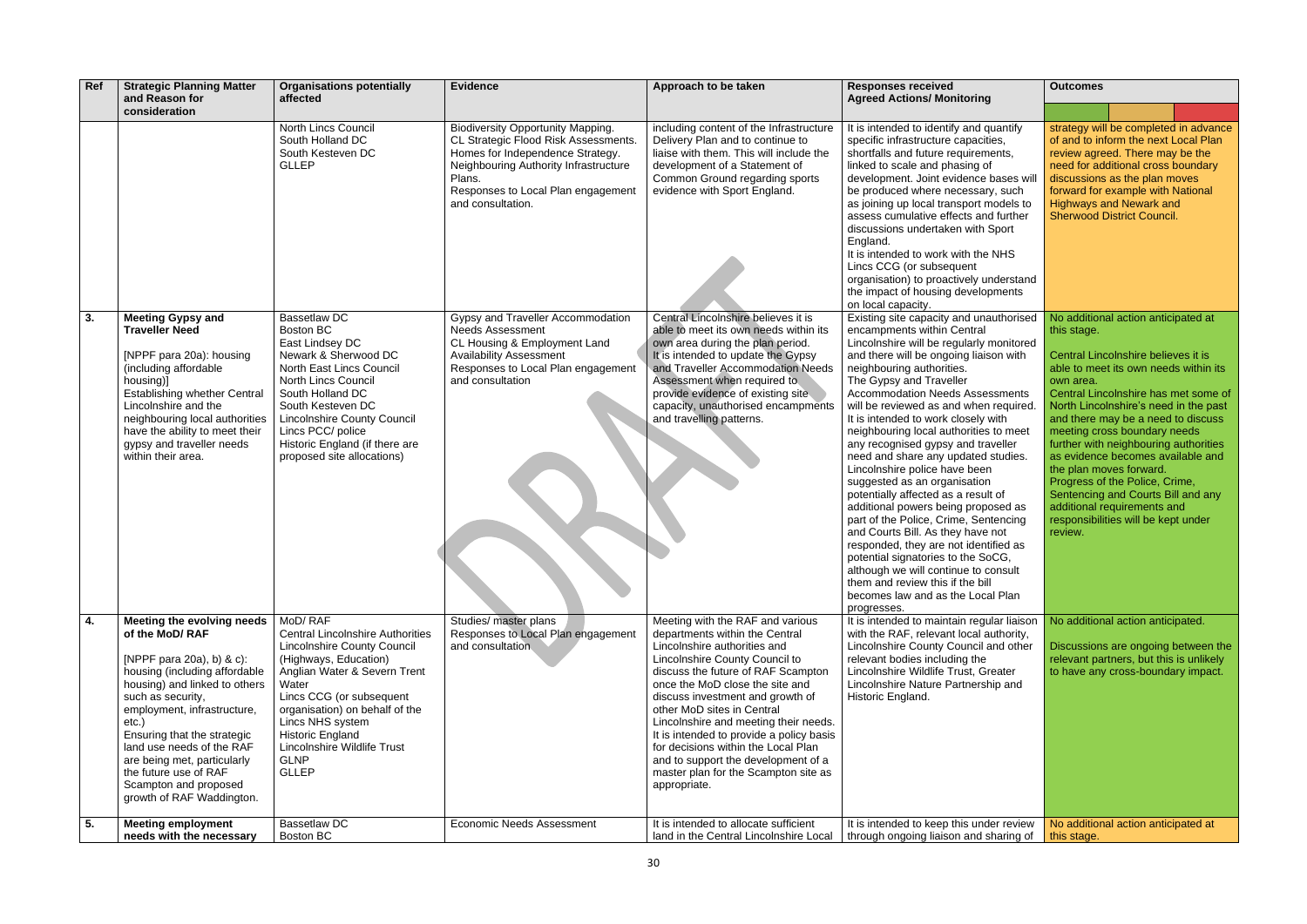| Ref | <b>Strategic Planning Matter</b><br>and Reason for                                                                                                                                                                                                                                                                                                                                                                                                                                                                                                                                                             | <b>Organisations potentially</b><br>affected                                                                                                                                                                                                                                                                       | <b>Evidence</b>                                                                                                                                                                                                                                                                                                                                                                                                                                                                                                                                  | Approach to be taken                                                                                                                                                                                                                                                                                                                                                                                                                                                                                                                                                                                                                                                                                                                                       | <b>Responses received</b><br><b>Agreed Actions/ Monitoring</b>                                                                                                                                                                                                                                                                                                                                                                                                                                                                                                                                                                                                                                                                             | <b>Outcomes</b>                                                                                                                                                                                                                                                                                                                                                                                                                                                                                                  |
|-----|----------------------------------------------------------------------------------------------------------------------------------------------------------------------------------------------------------------------------------------------------------------------------------------------------------------------------------------------------------------------------------------------------------------------------------------------------------------------------------------------------------------------------------------------------------------------------------------------------------------|--------------------------------------------------------------------------------------------------------------------------------------------------------------------------------------------------------------------------------------------------------------------------------------------------------------------|--------------------------------------------------------------------------------------------------------------------------------------------------------------------------------------------------------------------------------------------------------------------------------------------------------------------------------------------------------------------------------------------------------------------------------------------------------------------------------------------------------------------------------------------------|------------------------------------------------------------------------------------------------------------------------------------------------------------------------------------------------------------------------------------------------------------------------------------------------------------------------------------------------------------------------------------------------------------------------------------------------------------------------------------------------------------------------------------------------------------------------------------------------------------------------------------------------------------------------------------------------------------------------------------------------------------|--------------------------------------------------------------------------------------------------------------------------------------------------------------------------------------------------------------------------------------------------------------------------------------------------------------------------------------------------------------------------------------------------------------------------------------------------------------------------------------------------------------------------------------------------------------------------------------------------------------------------------------------------------------------------------------------------------------------------------------------|------------------------------------------------------------------------------------------------------------------------------------------------------------------------------------------------------------------------------------------------------------------------------------------------------------------------------------------------------------------------------------------------------------------------------------------------------------------------------------------------------------------|
|     | consideration                                                                                                                                                                                                                                                                                                                                                                                                                                                                                                                                                                                                  |                                                                                                                                                                                                                                                                                                                    |                                                                                                                                                                                                                                                                                                                                                                                                                                                                                                                                                  |                                                                                                                                                                                                                                                                                                                                                                                                                                                                                                                                                                                                                                                                                                                                                            |                                                                                                                                                                                                                                                                                                                                                                                                                                                                                                                                                                                                                                                                                                                                            |                                                                                                                                                                                                                                                                                                                                                                                                                                                                                                                  |
|     | scale and location of<br>employment land<br>(NPPF para 20 a) & b):<br>employment & infrastructure)<br><b>Establishing whether Central</b><br>Lincolnshire and<br>neighbouring local authorities<br>have the ability to meet the<br>identified employment needs<br>for their area and ensuring<br>compatibility between<br>authority's employment<br>strategies and coordinate<br>response to any<br>infrastructure implications.                                                                                                                                                                               | East Lindsey DC<br>Newark & Sherwood DC<br>North East Lincs Council<br><b>North Lincs Council</b><br>South Holland DC<br>South Kesteven DC<br><b>GLLEP</b><br><b>Lincolnshire County Council</b><br>EA<br><b>Marine Management</b><br>Organisation<br>Historic England (if there are<br>proposed site allocations) | <b>Emerging Local Plans, particularly</b><br>strategic allocations and masterplans/<br>area action plans<br>Infrastructure Delivery Plans<br><b>Transport Strategies</b><br>City and Town Centre Study and<br>Update<br><b>Economic Growth Delivery Plan</b><br>Housing and Economic Land<br><b>Availability Assessment</b><br><b>CL Strategic Flood Risk Assessments</b><br>CL SA & HRA for Local Plan policies<br>and site allocations<br>East Inshore and East Offshore Marine<br>Plans<br>Responses to engagement and public<br>consultation | Plan to meet employment needs for<br>the plan period and to share<br>evidence and information on<br>employment strategy delivery and<br>infrastructure requirements with<br>neighbouring authorities and relevant<br>bodies.<br>Central Lincolnshire intends to<br>protect existing uses and existing<br>allocations rather than identify any<br>new employment sites.<br>A sub-regional/ regional logistics<br>employment site to meet the<br>identified needs of the M1/A1<br>corridor has been identified within the<br>Bassetlaw area east of Worksop.<br>Cross boundary impacts and<br>opportunities and any infrastructure<br>implications form part of ongoing<br>discussions and emerging SoCG<br>being prepared by Bassetlaw District<br>Council. | information between Central<br>Lincolnshire, Lincolnshire County<br>Council (including as minerals and<br>waste authority), neighbouring<br>authorities, other relevant authorities<br>and the GLLEP.<br>Employment allocations, Infrastructure<br>Delivery Plan and infrastructure<br>delivery will be monitored and<br>reviewed as required.<br>It is intended to review and assess<br>employment needs reports from<br>neighbouring authorities as they are<br>made available.<br>Infrastructure capacities, shortfalls and<br>future requirements will be identified<br>and quantified.<br>Joint evidence bases will be<br>considered where necessary to assess<br>cumulative effects, strategic delivery<br>and pooling of resources. | Central Lincolnshire is able to meet<br>its own employment need within its<br>area and we believe neighbouring<br>authorities are also able to meet their<br>own employment needs and do not<br>require assistance from Central<br>Lincolnshire at this time.<br>Discussions have identified the<br>Apleyhead logistics employment site<br>in Bassetlaw as a major proposal<br>which is subject to further discussion<br>and an emerging SoCG that is<br>intended to address potential cross<br>boundary issues. |
| 6.  | <b>Maintaining the vitality and</b><br>viability of the City and<br><b>Town Centres in Central</b><br>Lincs/ relationship with<br>retail strategies of<br>neighbouring authorities<br>(NPPF para 20 a): Retail,<br>leisure and other commercial<br>development)<br>Ensuring the future vitality<br>and viability of retail centres<br>across Central Lincs.<br>Considering the impact of<br>retail and leisure<br>developments on other<br>centres within Central Lincs,<br>the impact on neighbouring<br>authority areas and the<br>impact of development in<br>neighbouring authorities on<br>Central Lincs. | <b>Central Lincolnshire Authorities</b><br><b>Lincolnshire County Council</b><br><b>GLLEP</b><br><b>Historic England</b><br><b>Bassetlaw DC</b><br><b>Boston BC</b><br>East Lindsey DC<br>Newark & Sherwood DC<br>North East Lincs Council<br><b>North Lincs Council</b><br>South Holland DC<br>South Kesteven DC  | Emerging Local Plans, particularly<br>strategic allocations and masterplans/<br>area action plans<br><b>Retail Studies</b><br>CL SA & HRA for Local Plan policies<br>and site allocations<br>Responses to engagement and public<br>consultation                                                                                                                                                                                                                                                                                                  | Local plan policies will seek to<br>strengthen existing centres and the<br>existing retail hierarchy.<br>Evidence and studies will be<br>monitored when available.<br>It is intended to condense retail into<br>concentrated areas whilst ensuring<br>sufficient land is allocated to provide<br>the flexibility to meet all needs during<br>the plan period.<br>It is intended to support work with<br>other bodies in improving the<br>environment within the centres.                                                                                                                                                                                                                                                                                   | It is intended to keep this under review<br>through ongoing liaison between<br>various departments within the Central<br>Lincolnshire authorities, neighbouring<br>authorities and other relevant bodies.<br>The health of the centres will be<br>monitored.                                                                                                                                                                                                                                                                                                                                                                                                                                                                               | No additional action anticipated at<br>this stage.<br>No major retail proposals are<br>anticipated within Central<br>Lincolnshire that are likely to have a<br>cross boundary impact. Cross<br>boundary issues are therefore<br>unlikely, subject to development<br>outside of Central Lincolnshire and<br>there may be a need for further<br>discussions if any are highlighted.                                                                                                                                |
| 7.  | Meeting the needs of<br><b>Strategic Leisure/ Tourism</b><br><b>Provision</b><br>(NPPF para 20 a): Leisure<br>and other commercial<br>development)<br>Considering the impact of<br>proposals for the Lincolnshire   East Lindsey DC<br>Showground on the road<br>network, other infrastructure<br>and neighbouring authorities.                                                                                                                                                                                                                                                                                | <b>Central Lincolnshire Authorities</b><br>Lincolnshire Showground<br>Market Rasen Racecourse<br><b>Lincolnshire County Council</b><br>EA<br>Anglian Water<br><b>GLLEP</b><br><b>GLNP</b><br>South Kesteven DC<br>Newark & Sherwood DC<br>North East Lincs Council                                                 | <b>Emerging Local Plans, particularly</b><br>strategic allocations and masterplans/<br>area action plans<br>Rights of Way Improvement Plan<br><b>Emerging Lincolnshire Tourism</b><br>Strategy<br>Healthy New Towns (including wider<br>determinants of wellbeing through<br>access to green spaces, walking, etc.)<br>East Inshore and East Offshore Marine<br>Plans                                                                                                                                                                            | Local Plan policies will seek to<br>protect and enhance existing<br>strategic leisure facilities.<br>It is intended to share evidence and<br>information and monitor evidence<br>and studies of neighbouring<br>authorities when available including<br>masterplans as appropriate.                                                                                                                                                                                                                                                                                                                                                                                                                                                                        | A number of organisations have asked<br>to be included in the list of those<br>potentially affected by this matter.<br>They have been added to the list and<br>further discussions will take place with<br>them.<br>It is intended to keep this under review<br>through ongoing liaison between<br>Central Lincolnshire Authorities, Lincs<br>County Council, Lincolnshire<br>Showground, Market Rasen<br>Racecourse, GLLEP, GLNP,                                                                                                                                                                                                                                                                                                         | No additional action anticipated.<br>Discussions are ongoing between<br>relevant partners, but this is unlikely<br>to have any significant cross<br>boundary impact.                                                                                                                                                                                                                                                                                                                                             |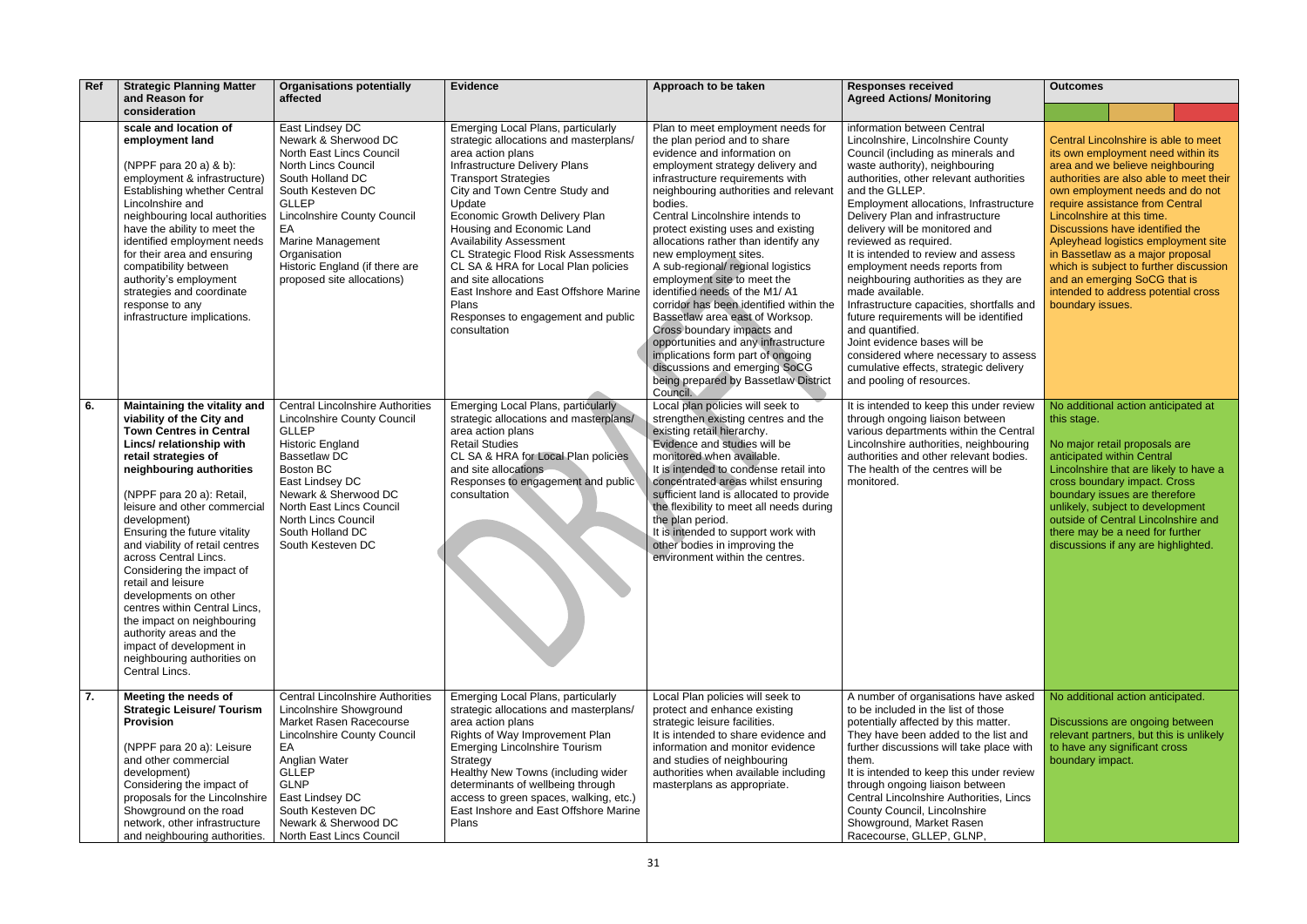| Ref | <b>Strategic Planning Matter</b><br>and Reason for                                                                                                                                                                                                                                                                                     | <b>Organisations potentially</b><br>affected                                                                                                                                                                                                                                                                                                                                                                                                                                               | <b>Evidence</b>                                                                                                                                                                                                                                                                                                                                                                                                               | Approach to be taken                                                                                                                                                                                                                                                                                                                                                                                                                                                                                                                                                                                                                                          | <b>Responses received</b><br><b>Agreed Actions/ Monitoring</b>                                                                                                                                                                                                                                                                                                                                                                                                                                                                                                                                                                                                                | <b>Outcomes</b>                                                                                                                                                                                                                                                                                      |
|-----|----------------------------------------------------------------------------------------------------------------------------------------------------------------------------------------------------------------------------------------------------------------------------------------------------------------------------------------|--------------------------------------------------------------------------------------------------------------------------------------------------------------------------------------------------------------------------------------------------------------------------------------------------------------------------------------------------------------------------------------------------------------------------------------------------------------------------------------------|-------------------------------------------------------------------------------------------------------------------------------------------------------------------------------------------------------------------------------------------------------------------------------------------------------------------------------------------------------------------------------------------------------------------------------|---------------------------------------------------------------------------------------------------------------------------------------------------------------------------------------------------------------------------------------------------------------------------------------------------------------------------------------------------------------------------------------------------------------------------------------------------------------------------------------------------------------------------------------------------------------------------------------------------------------------------------------------------------------|-------------------------------------------------------------------------------------------------------------------------------------------------------------------------------------------------------------------------------------------------------------------------------------------------------------------------------------------------------------------------------------------------------------------------------------------------------------------------------------------------------------------------------------------------------------------------------------------------------------------------------------------------------------------------------|------------------------------------------------------------------------------------------------------------------------------------------------------------------------------------------------------------------------------------------------------------------------------------------------------|
|     | consideration<br>Meeting the needs of other<br>strategic leisure/ tourism<br>provision such as uphill<br>Lincoln (Cathedral, Castle,<br>etc.), Market Rasen<br>Racecourse, Bomber<br>Command, etc.<br>Assessing the impact of<br>proposals in other authorities<br>on Central Lincolnshire.                                            | <b>North Lincs Council</b><br>Marine Management<br>Organisation<br>Historic England (if there are<br>proposed site allocations)<br>Sustrans (via Lincolnshire<br>County Council)                                                                                                                                                                                                                                                                                                           | Responses to engagement and public<br>consultation                                                                                                                                                                                                                                                                                                                                                                            |                                                                                                                                                                                                                                                                                                                                                                                                                                                                                                                                                                                                                                                               | neighbouring authorities and other<br>relevant bodies.                                                                                                                                                                                                                                                                                                                                                                                                                                                                                                                                                                                                                        |                                                                                                                                                                                                                                                                                                      |
| 8.  | <b>Ensuring Adequate</b><br><b>Protection of the Wolds</b><br><b>AONB</b><br>(NPPF para 20 d):<br>conservation and<br>enhancement of the natural<br>environment)<br>Assessing the impact of<br>public use and access to the<br>AONB. Impact of any<br>development or potential<br>development in or close to<br>the AONB.              | East Lindsey DC<br>North East Lincs Council<br><b>North Lincs Council</b><br><b>Lincolnshire County Council</b><br><b>GLNP</b><br>Natural England<br><b>Historic England</b><br>Lincolnshire Wolds Countryside<br>Service<br><b>Lincolnshire Wildlife Trust</b><br>EA                                                                                                                                                                                                                      | Lincolnshire Wolds AONB<br>Management Plan<br>CL SA & HRA for Local Plan policies<br>and site allocations<br>Response to engagement and public<br>consultation<br>CL Green Infrastructure Study<br>Lincolnshire Biodiversity Action Plan<br>Rights of Way Improvement Plan                                                                                                                                                    | Local Plan policies will seek to<br>assess the impact on the AONB of<br>any development or potential<br>development in or close to it<br>It is intended to manage any potential<br>impact with sensitive choice of Local<br>Plan site allocations and monitoring<br>of development within and close to<br>the AONB.                                                                                                                                                                                                                                                                                                                                           | It is intended to keep the impact of<br>development under review through<br>liaison with the Lincolnshire Wolds<br>Countryside Service and by the<br>sharing of information with them and<br>other relevant bodies.<br>General comments regarding<br>conserving and enhancing the natural<br>environment for the whole of Central<br>Lincolnshire have been recorded<br>under matter 17.                                                                                                                                                                                                                                                                                      | No additional action anticipated.<br>The AONB crosses several<br>boundaries but there is an<br>established body that produces,<br>reviews and implements the Wolds<br>Management Plan overseen by a<br>Joint Advisory Committee.                                                                     |
| 9.  | <b>Meeting Transport</b><br><b>Infrastructure Needs</b><br>(NPPF para 20 b):<br>infrastructure for transport)<br>The impact of proposed<br>development in Central<br>Lincolnshire and elsewhere<br>on the transport network.<br>The potential for increased<br>congestion and effect of<br>increased traffic levels on the<br>network. | <b>Central Lincolnshire Authorities</b><br><b>Lincolnshire County Council</b><br>National Highways<br>(Network Rail Infrastructure<br>limited)<br>(Office of Road & Rail)<br>Canal & Rivers Trust<br><b>Bassetlaw DC</b><br><b>Boston BC</b><br>East Lindsey DC<br>Newark & Sherwood DC<br>North East Lincs Council<br><b>North Lincs Council</b><br>South Holland DC<br>South Kesteven DC<br>(Sustrans)<br>Lincs CCG (or subsequent<br>organisation) on behalf of the<br>Lincs NHS system | Lincoln Area Transport Strategy<br>Gainsborough Transport Strategy<br><b>Sleaford Transport Strategy</b><br>4 <sup>th</sup> Lincolnshire Local Transport Plan<br>Draft LTP V and supporting modal<br>strategies<br>Transport Modelling - Lincolnshire<br>Local Plan Tool, Upper Tier and Lower<br>Tier<br>Housing and Employment Land<br><b>Availability Assessment</b><br>Responses to engagement and public<br>consultation | Central Lincolnshire intends to<br>continue ongoing work with Central<br>Lincolnshire authorities Lincolnshire<br>County Council, relevant transport<br>bodies and neighbouring authorities<br>as necessary in coordinating the<br>allocating and phasing of<br>development and the delivery of any<br>necessary transport mitigation.<br>Further discussions have taken place<br>with National Highways on transport<br>evidence and modelling and cross<br>boundary infrastructure<br>improvements and issues. These<br>discussions have confirmed that<br>National Highways are content with<br>the evidence underpinning the plan<br>and its allocations. | It is intended to keep this under review<br>through ongoing liaison between<br>Central Lincolnshire Authorities, Lincs<br>County Council, National Highways,<br>other relevant transport bodies and<br>neighbouring authorities and sharing of<br>information.<br>Further discussions will be undertaken<br>regarding various A46 improvements,<br>North Hykeham Relief Road, potential<br>improvements to the East Coast main<br>line, Trans Midlands Trade Corridor,<br>Trent river crossing and SusTrans<br>proposals.<br>Reference to blue light and emergency<br>services in relation to this matter will<br>be explored with Lincs CCG (or<br>subsequent organisation). | No additional action anticipated at<br>this stage.<br>Maintain ongoing liaison to respond<br>to any impacts of new major<br>proposals on infrastructure capacity.<br>Coordinate responses to<br>infrastructure investment and<br>proposals within and on the edge of<br><b>Central Lincolnshire.</b> |
| 10. | <b>Meeting</b><br>telecommunication needs<br>(NPPF para 20 b):<br>infrastructure -<br>telecommunications)<br>Seeking to ensuring that the<br>telecommunication needs of<br>future development can be<br>met and in a timely manner                                                                                                     | <b>Lincolnshire County Council</b><br><b>GLLEP</b><br>Cornerstone Mobile/ national<br>telecoms UK                                                                                                                                                                                                                                                                                                                                                                                          | Infrastructure Delivery Plan<br>Responses to engagement and public<br>consultation                                                                                                                                                                                                                                                                                                                                            | Central Lincolnshire intends to share<br>relevant information with<br>telecommunication providers, largely<br>through the Infrastructure Delivery<br>Plan, to ensure the timely meeting of<br>telecommunication needs.                                                                                                                                                                                                                                                                                                                                                                                                                                        | It is intended to keep this under review<br>through ongoing liaison and sharing of<br>information with relevant bodies<br>including neighbouring authorities as<br>and when necessary.                                                                                                                                                                                                                                                                                                                                                                                                                                                                                        | No additional action anticipated.<br>There are not known to be any<br>significant cross boundary issues at<br>this time, but this will be kept under<br>review.                                                                                                                                      |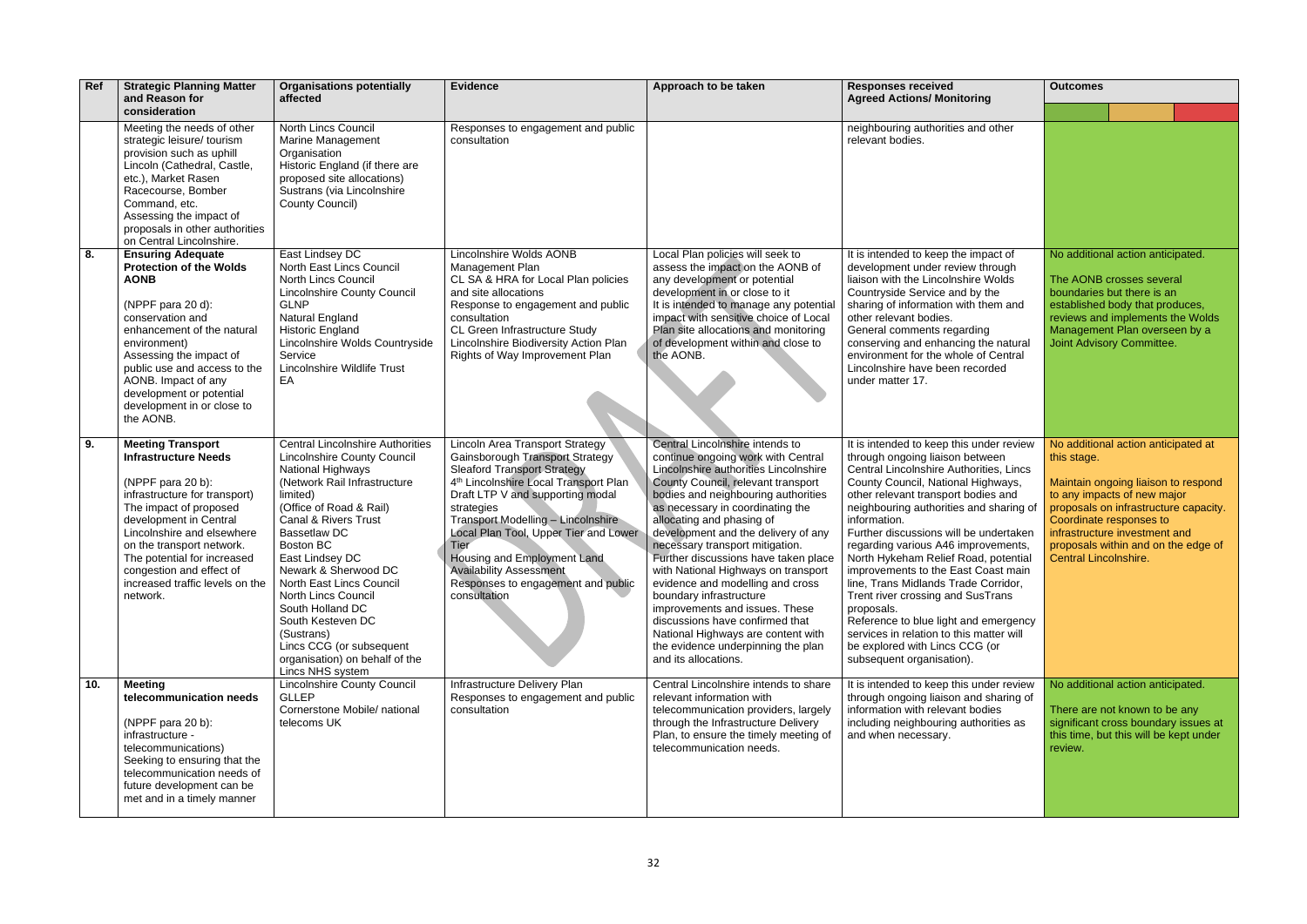| Ref | <b>Strategic Planning Matter</b><br>and Reason for                                                                                                                                                                                                                                                                                                                                                                                                                                                                                                                                         | <b>Organisations potentially</b><br>affected                                                                                                                                                                                                                                                                                                                                                                                                                                        | <b>Evidence</b>                                                                                                                                                                                                                                                                                                                                                                                                                                                                                                                                                                                                                                                                                                | Approach to be taken                                                                                                                                                                                                                                                                                                                                                                                                                                                                                                                                                                                                                                                                                                                                                                                              | <b>Responses received</b><br><b>Agreed Actions/ Monitoring</b>                                                                                                                                                                                                                                                                                                                                                                                                                                                                                                                                                                                                                                                                                                                                                                                                                          | <b>Outcomes</b>                                                                                                                                                                                                                                                                                                                                                                                                                                                                                                                                                                                                |
|-----|--------------------------------------------------------------------------------------------------------------------------------------------------------------------------------------------------------------------------------------------------------------------------------------------------------------------------------------------------------------------------------------------------------------------------------------------------------------------------------------------------------------------------------------------------------------------------------------------|-------------------------------------------------------------------------------------------------------------------------------------------------------------------------------------------------------------------------------------------------------------------------------------------------------------------------------------------------------------------------------------------------------------------------------------------------------------------------------------|----------------------------------------------------------------------------------------------------------------------------------------------------------------------------------------------------------------------------------------------------------------------------------------------------------------------------------------------------------------------------------------------------------------------------------------------------------------------------------------------------------------------------------------------------------------------------------------------------------------------------------------------------------------------------------------------------------------|-------------------------------------------------------------------------------------------------------------------------------------------------------------------------------------------------------------------------------------------------------------------------------------------------------------------------------------------------------------------------------------------------------------------------------------------------------------------------------------------------------------------------------------------------------------------------------------------------------------------------------------------------------------------------------------------------------------------------------------------------------------------------------------------------------------------|-----------------------------------------------------------------------------------------------------------------------------------------------------------------------------------------------------------------------------------------------------------------------------------------------------------------------------------------------------------------------------------------------------------------------------------------------------------------------------------------------------------------------------------------------------------------------------------------------------------------------------------------------------------------------------------------------------------------------------------------------------------------------------------------------------------------------------------------------------------------------------------------|----------------------------------------------------------------------------------------------------------------------------------------------------------------------------------------------------------------------------------------------------------------------------------------------------------------------------------------------------------------------------------------------------------------------------------------------------------------------------------------------------------------------------------------------------------------------------------------------------------------|
| 11. | consideration<br><b>Meeting Minerals and</b><br><b>Waste Management Needs</b><br>(NPPF para 20 b):<br>infrastructure - waste<br>management and the<br>provision of minerals)<br>Ensuring that future waste<br>management needs of<br>development are met through<br>liaison with the waste<br>management authorities for<br>Central Lincolnshire and<br>neighbouring authorities<br>Ensure that proposed<br>development is compatible<br>with the relevant Minerals<br>and Waste Local Plans                                                                                               | <b>Lincolnshire County Council</b><br>Neighbouring authorities via<br><b>LCC</b>                                                                                                                                                                                                                                                                                                                                                                                                    | Joint Municipal Waste Management<br>Strategy and Minerals and Waste<br>Local Plan for Lincolnshire and those<br>for neighbouring authorities<br>Response to engagement and public<br>consultation                                                                                                                                                                                                                                                                                                                                                                                                                                                                                                              | The Central Lincolnshire Local Plan<br>is informed by the Joint Municipal<br>Waste Management Strategy for<br>Lincolnshire and Lincolnshire<br>Minerals and Waste Local Plan and<br>by ongoing liaison with Lincolnshire<br>County Council as minerals and<br>waste authority. Liaison with<br>neighbouring minerals and waste<br>authorities would be via LCC or<br>directly as appropriate                                                                                                                                                                                                                                                                                                                                                                                                                      | It is intended to keep this under review<br>through ongoing liaison and sharing of<br>information with relevant bodies,<br>particularly Lincolnshire County<br>Council as minerals and waste<br>authority.                                                                                                                                                                                                                                                                                                                                                                                                                                                                                                                                                                                                                                                                              | No additional action anticipated.<br>There are not known to be any cross-<br>boundary issues.                                                                                                                                                                                                                                                                                                                                                                                                                                                                                                                  |
| 12. | <b>Managing Water Quality</b><br>and Flood Risk<br>(NPPF para 20 b):<br>infrastructure - water supply,<br>wastewater, flood risk and<br>coastal management<br>(NPPF para 20 d):<br>conservation and<br>enhancement of the natural<br>environment, climate change<br>mitigation and adaption)<br>Consider flood risk to<br>proposed development and<br>impact of proposed<br>development on flood risk<br>Ensure that the impact of<br>proposed development does<br>not have an adverse impact<br>on water quality and<br>contributes positively to the<br>water environment and<br>ecology | <b>Lincolnshire County Council</b><br>EA<br><b>IDBs</b><br>Anglian Water & Severn Trent<br>Water<br><b>GLLEP</b><br><b>GLNP</b><br><b>Lincolnshire Wildlife Trust</b><br>Natural England<br><b>Canal and Rivers Trust</b><br><b>Historic England</b><br><b>Bassetlaw District Council</b><br><b>Newark and Sherwood District</b><br>Council<br>Nottinghamshire County Council<br><b>North Lincs Council</b><br>North East Lincs Council<br><b>Marine Management</b><br>Organisation | Joint Lincolnshire Flood Risk and<br>Water Management Strategy<br><b>Greater Lincolnshire Water</b><br>Management Plan<br>Anglian and Humber River Basin<br><b>Management Plans</b><br>Anglian and Humber Catchment Flood<br><b>Management Plans</b><br>Central Lincolnshire Strategic Flood<br><b>Risk Assessment</b><br>Strategic Flood Risk Assessment Level<br>1 & 2<br>Local Plan Site Allocation Sequential<br><b>Test</b><br>Responses to engagement and public<br>consultation<br>CL SA & HRA for Local Plan policies<br>and site allocations<br>Emerging Humber 2100+ Strategy<br>East Inshore and East Offshore Marine<br>Plans<br>The Lincolnshire Chalk Streams<br><b>Strategic Work Programme</b> | Local Plan policies seek to ensure<br>that the impact of proposed<br>development does not have an<br>adverse impact on water quality and<br>contributes positively to the water<br>environment and ecology. Policies<br>are informed by the Joint Lincolnshire<br><b>Flood Risk and Water Management</b><br>Strategy, Greater Lincolnshire Water<br>Management Plan and strategic flood<br>risk assessments.<br>Information is shared with relevant<br>bodies and there is ongoing liaison<br>with Lincolnshire County Council as<br>Lead Local Flood Authority, the EA,<br>IDBs and water companies whose<br>boundaries extend beyond Central<br>Lincolnshire.<br>Site allocations are supported by<br>appropriate SFRAs and suitably<br>designed, approved and adopted<br>SuDS will be required as appropriate. | It is intended to keep this under review<br>through ongoing liaison, sharing of<br>evidence and feedback from the LLFA,<br>EA, IDBs and water companies<br>particularly for allocations that may be<br>needed in areas at risk of flooding.<br>SFRA Level 1, sequential test and<br>SFRA Level 2 have been undertaken<br>for Local Plan site allocations.<br>It is intended to keep the emerging<br>Humber 2100+ Strategy under review.<br>Further discussions have taken place<br>with the EA regarding details of the<br>SFRA, supporting evidence, approach<br>to flood risk for windfall sites and<br>suggested mitigation for proposed<br>allocations.<br>Further discussions have taken place<br>with Newark and Sherwood District<br>Council about flood risk and drainage<br>issues around the village of Girton.<br>This will be kept under review through<br>ongoing liaison. | No additional action anticipated at<br>this stage.<br>There are not known to be any cross-<br>boundary issues at this time that are<br>not already under review or managed<br>through other plans, strategies or<br>groups. However, there may be a<br>need for further discussions following<br>outcomes of ongoing liaison or<br>emerging strategies such as the<br>Humber 2100+ Strategy.<br>SoCG discussions have taken place<br>with the EA and additional<br>information and amendments to<br>policy wording have been agreed.<br>Maintain ongoing liaison with Newark<br>and Sherwood District Council. |
| 13. | <b>Meeting Water Supply and</b><br><b>Wastewater Needs</b><br>(NPPF para 20 b):<br>infrastructure - water supply,<br>wastewater and climate<br>change mitigation and<br>adaptation)<br>(NPPF para 20 d):<br>conservation and<br>enhancement of the natural<br>environment, climate change<br>mitigation and adaption)                                                                                                                                                                                                                                                                      | Anglian Water & Severn Trent<br>Water<br><b>Lincolnshire County Council</b><br>EA<br><b>Marine Management</b><br>Organisation<br><b>GLLEP</b>                                                                                                                                                                                                                                                                                                                                       | Infrastructure Delivery Plan<br>Water Cycle Study<br><b>Greater Lincolnshire Water</b><br>Management Plan<br>Anglian and Humber River Basin<br><b>Management Plans</b><br>East Inshore and East Offshore Marine<br>Plans<br><b>EA Abstraction Licensing Strategies</b><br>Responses to engagement and public<br>consultation<br>CL SA & HRA for Local Plan policies<br>and site allocations                                                                                                                                                                                                                                                                                                                    | There is ongoing liaison and sharing<br>of information with water companies<br>and other relevant bodies to ensure<br>that water resources are used<br>efficiently, that sufficient water and<br>wastewater infrastructure is available<br>to meet demand and that the impact<br>on water quality is taken into<br>account.                                                                                                                                                                                                                                                                                                                                                                                                                                                                                       | It is intended to keep this under review<br>through ongoing liaison and sharing of<br>information with relevant bodies.                                                                                                                                                                                                                                                                                                                                                                                                                                                                                                                                                                                                                                                                                                                                                                 | No additional action anticipated<br>There are not known to be any cross-<br>boundary issues that are not already<br>being managed by the relevant water<br>companies and other organisations<br>as appropriate.                                                                                                                                                                                                                                                                                                                                                                                                |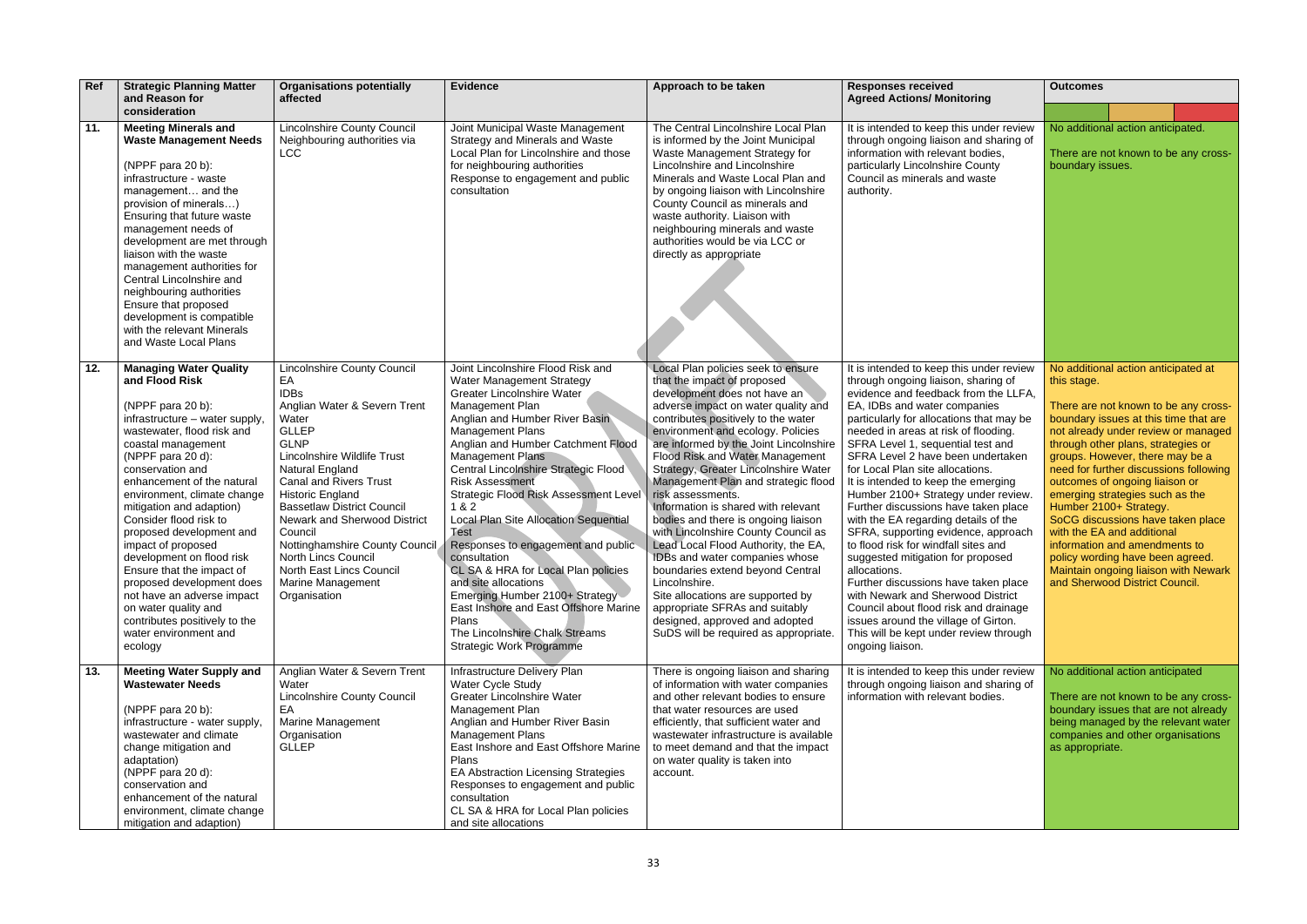| Ref | <b>Strategic Planning Matter</b><br>and Reason for                                                                                                                                                                                                                                                                                                                                                                                                                                                                         | <b>Organisations potentially</b><br>affected                                                                                                                                                                                                                                                                | <b>Evidence</b>                                                                                                                                                                                                                                                                                                                                                                                                                                                                                                                                                                          | Approach to be taken                                                                                                                                                                                                                                                                                                                                                                                                                                                                                                                                                                                                                                                                                                                                 | <b>Responses received</b><br><b>Agreed Actions/ Monitoring</b>                                                                                                                                                                                                                                                                                                                                                                                                                                                                                                                                                                                                 | <b>Outcomes</b>                                                                                                                                                                                                                                                                                                                                                                                                                                                                                                             |
|-----|----------------------------------------------------------------------------------------------------------------------------------------------------------------------------------------------------------------------------------------------------------------------------------------------------------------------------------------------------------------------------------------------------------------------------------------------------------------------------------------------------------------------------|-------------------------------------------------------------------------------------------------------------------------------------------------------------------------------------------------------------------------------------------------------------------------------------------------------------|------------------------------------------------------------------------------------------------------------------------------------------------------------------------------------------------------------------------------------------------------------------------------------------------------------------------------------------------------------------------------------------------------------------------------------------------------------------------------------------------------------------------------------------------------------------------------------------|------------------------------------------------------------------------------------------------------------------------------------------------------------------------------------------------------------------------------------------------------------------------------------------------------------------------------------------------------------------------------------------------------------------------------------------------------------------------------------------------------------------------------------------------------------------------------------------------------------------------------------------------------------------------------------------------------------------------------------------------------|----------------------------------------------------------------------------------------------------------------------------------------------------------------------------------------------------------------------------------------------------------------------------------------------------------------------------------------------------------------------------------------------------------------------------------------------------------------------------------------------------------------------------------------------------------------------------------------------------------------------------------------------------------------|-----------------------------------------------------------------------------------------------------------------------------------------------------------------------------------------------------------------------------------------------------------------------------------------------------------------------------------------------------------------------------------------------------------------------------------------------------------------------------------------------------------------------------|
|     | consideration<br>Seeking to ensure that water<br>resources are used efficiently<br>Working with water<br>companies to ensure<br>sufficient water is available to<br>meet demand and that the<br>impact of proposed<br>development and the<br>management of wastewater<br>does not have an adverse<br>impact on water quality and<br>contributes positively to the<br>water environment and<br>ecology                                                                                                                      |                                                                                                                                                                                                                                                                                                             |                                                                                                                                                                                                                                                                                                                                                                                                                                                                                                                                                                                          |                                                                                                                                                                                                                                                                                                                                                                                                                                                                                                                                                                                                                                                                                                                                                      |                                                                                                                                                                                                                                                                                                                                                                                                                                                                                                                                                                                                                                                                |                                                                                                                                                                                                                                                                                                                                                                                                                                                                                                                             |
| 14. | <b>Meeting Energy Needs</b><br>[(NPPPF para 20 b):<br>infrastructure - Minerals and<br>Energy (including Heat)]<br>(NPPF para 20 d):<br>conservation and<br>enhancement of the natural<br>environment, climate change<br>mitigation and adaption)<br>Seeking to work with energy<br>companies and other bodies<br>to ensure sufficient energy to<br>meet demand, increasing<br>efficiency standards in new<br>buildings and increasing<br>energy generation from<br>renewables including through<br>large scale renewables | <b>National Grid</b><br><b>Energy Companies</b><br><b>Lincolnshire County Council</b><br><b>GLLEP</b><br><b>Historic England</b><br>Bassetlaw DC<br>Boston BC<br>East Lindsey DC<br>Newark & Sherwood DC<br>North East Lincs Council<br><b>North Lincs Council</b><br>South Holland DC<br>South Kesteven DC | Infrastructure Delivery Plan<br><b>Greater Lincolnshire Energy Strategy</b><br>CL Climate Change evidence base<br>Responses to CL SA and to<br>engagement and public consultation                                                                                                                                                                                                                                                                                                                                                                                                        | It is intended to share information<br>and liaise with relevant bodies and<br>neighbouring authorities as<br>appropriate. Further discussions<br>have taken place with neighbouring<br>authorities regarding a consistent<br>approach for identifying potentially<br>suitable locations for large scale wind<br>turbines. The approach to mapping<br>such areas has been shared with<br>neighbouring authorities and no<br>objections have been raised.                                                                                                                                                                                                                                                                                              | It is intended to keep this under review<br>through ongoing liaison and sharing of<br>information with relevant bodies.                                                                                                                                                                                                                                                                                                                                                                                                                                                                                                                                        | No additional action anticipated at<br>this stage.<br>There may be a need for cross<br>boundary discussions to respond to<br>any impacts of major proposals on<br>infrastructure capacity.<br>Further discussions have taken place<br>with neighbouring authorities<br>regarding a consistent approach for<br>identifying potentially suitable<br>locations for large scale wind<br>turbines. The approach to mapping<br>such areas has been shared with<br>neighbouring authorities and no<br>objections have been raised. |
| 15. | <b>Meeting Primary and</b><br><b>Community Health Care</b><br><b>Needs</b><br>[NPPF para 20 c):<br>community facilities (such as<br>health, education and cultural<br>infrastructure)]<br>Seeking to work with health<br>care providers and others to<br>ensure that health, social and<br>cultural well-being are fully<br>considered                                                                                                                                                                                     | Lincs CCG (or subsequent<br>organisation) on behalf of the<br>Lincs NHS system<br><b>Lincolnshire County Council</b><br>Sport England<br><b>GLLEP</b><br>GLNP<br><b>Canal and Rivers Trust</b>                                                                                                              | <b>Infrastructure Delivery Plan</b><br>Developer Contributions SPD & NHS<br><b>Contributions Update</b><br><b>NHS Local Plans</b><br>Open Space Audit and Provision<br><b>Standards Assessment</b><br><b>Healthy New Towns</b><br>Active Design (Sport England and<br>Public Health England)<br>Quantitative Playing Pitch Needs<br>Assessment<br>Indoor and Built Sports Facilities Study<br>Green Infrastructure Study<br><b>Biodiversity Opportunity Mapping</b><br>Responses to engagement and public<br>consultation<br>CL SA & HRA for Local Plan policies<br>and site allocations | There is ongoing discussion with<br>health care providers and others to<br>ensure the consideration of health,<br>social and cultural well-being.<br>Policies are informed by open space,<br>quantitative playing pitch needs<br>assessment, indoor and outdoor<br>sports facility and green<br>infrastructure studies and input by<br>Lincolnshire CCG (or subsequent<br>organisation) on behalf of the<br>Lincolnshire NHS system.<br>Further discussions have taken place<br>with Sport England on the sports<br>evidence base and understanding<br>cross boundary sports access. This<br>is also relevant to strategic matter 2,<br>the scale and location of new<br>housing development, as well as the<br>wider health care benefits of sports | It is intended to keep this under review<br>through ongoing liaison and sharing of<br>information with relevant bodies and by<br>responding to feedback from relevant<br>organisations as appropriate.<br>Whilst the current Local Plan is<br>underpinned by both a Quantitative<br>Playing Pitch Needs Assessment and<br>further update assessments, the<br>Central Lincolnshire authorities<br>recognise the value in updating this<br>evidence in full and as such is<br>committed to undertaking such a<br>review in advance of the next Local<br>Plan review. Sport England will<br>continue to be engaged throughout the<br>development of new evidence. | No additional action anticipated at<br>this stage.<br>There are not known to be any<br>significant cross boundary issues at<br>this time. However, following further<br>discussion with Sport England on the<br>sports evidence base it has been<br>agreed that an updated Playing Pitch<br>Strategy will be completed in<br>advance of and to inform the next<br>Local Plan review.                                                                                                                                        |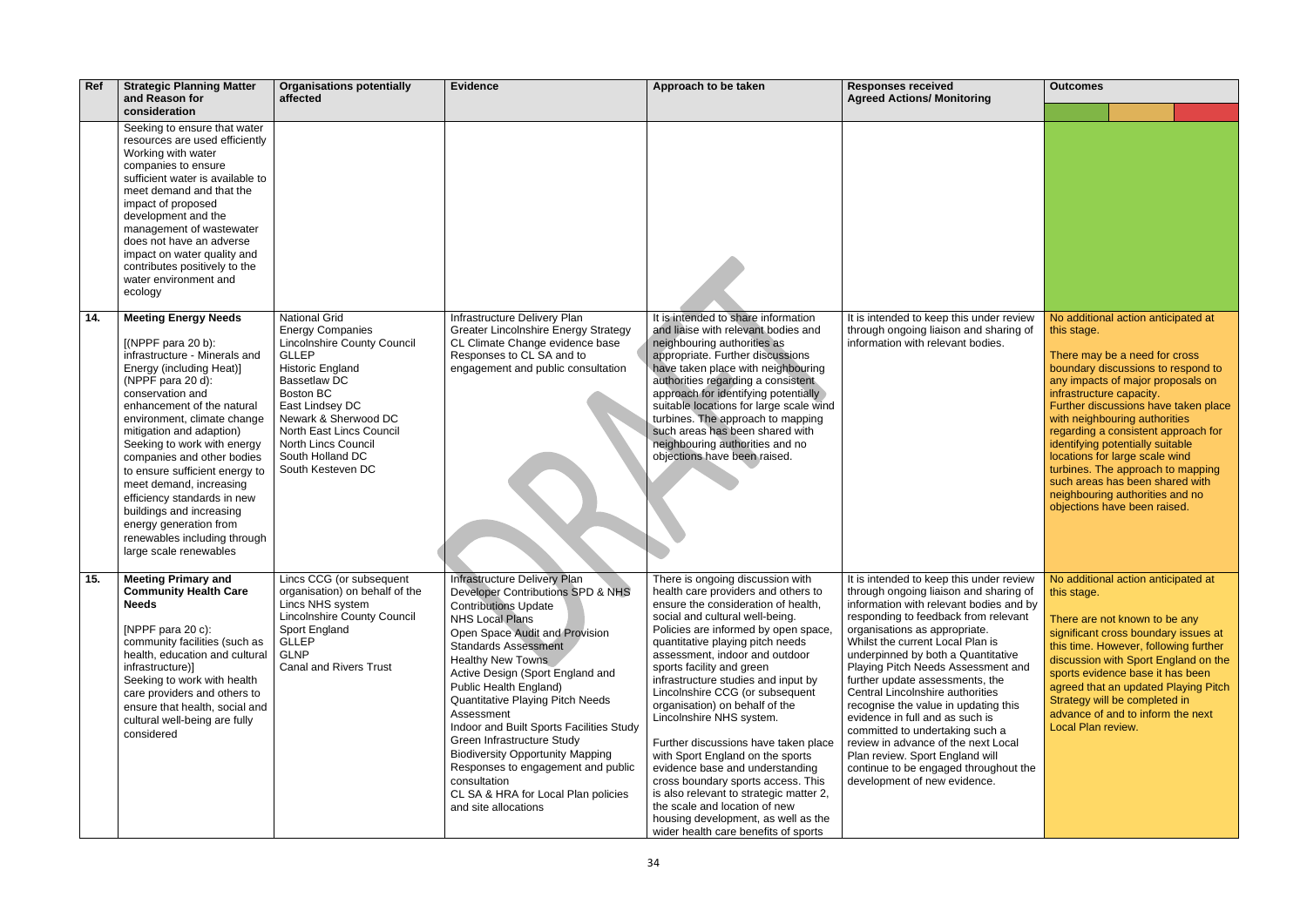| Ref | <b>Strategic Planning Matter</b><br>and Reason for                                                                                                                                                                                                                                                                                                                                                                                                              | <b>Organisations potentially</b><br>affected                                                                                                                                                                                                                                                                                                                                                                                                                                                            | <b>Evidence</b>                                                                                                                                                                                                                                                                                                                                                                                                                                                                                                                                                    | Approach to be taken                                                                                                                                                                                                                                                                                                                                                                                                                                                                                                                                                                                                 | <b>Responses received</b><br><b>Agreed Actions/ Monitoring</b>                                                                                                                                                                                                                         | <b>Outcomes</b>                                                                                                                                                                                                                                                                                              |
|-----|-----------------------------------------------------------------------------------------------------------------------------------------------------------------------------------------------------------------------------------------------------------------------------------------------------------------------------------------------------------------------------------------------------------------------------------------------------------------|---------------------------------------------------------------------------------------------------------------------------------------------------------------------------------------------------------------------------------------------------------------------------------------------------------------------------------------------------------------------------------------------------------------------------------------------------------------------------------------------------------|--------------------------------------------------------------------------------------------------------------------------------------------------------------------------------------------------------------------------------------------------------------------------------------------------------------------------------------------------------------------------------------------------------------------------------------------------------------------------------------------------------------------------------------------------------------------|----------------------------------------------------------------------------------------------------------------------------------------------------------------------------------------------------------------------------------------------------------------------------------------------------------------------------------------------------------------------------------------------------------------------------------------------------------------------------------------------------------------------------------------------------------------------------------------------------------------------|----------------------------------------------------------------------------------------------------------------------------------------------------------------------------------------------------------------------------------------------------------------------------------------|--------------------------------------------------------------------------------------------------------------------------------------------------------------------------------------------------------------------------------------------------------------------------------------------------------------|
|     | consideration                                                                                                                                                                                                                                                                                                                                                                                                                                                   |                                                                                                                                                                                                                                                                                                                                                                                                                                                                                                         |                                                                                                                                                                                                                                                                                                                                                                                                                                                                                                                                                                    |                                                                                                                                                                                                                                                                                                                                                                                                                                                                                                                                                                                                                      |                                                                                                                                                                                                                                                                                        |                                                                                                                                                                                                                                                                                                              |
|     |                                                                                                                                                                                                                                                                                                                                                                                                                                                                 |                                                                                                                                                                                                                                                                                                                                                                                                                                                                                                         |                                                                                                                                                                                                                                                                                                                                                                                                                                                                                                                                                                    | facilities covered by this matter. It is<br>intended to continue to share<br>information and liaise with relevant<br>bodies and neighbouring authorities<br>as appropriate.                                                                                                                                                                                                                                                                                                                                                                                                                                          |                                                                                                                                                                                                                                                                                        |                                                                                                                                                                                                                                                                                                              |
| 16. | <b>Meeting Education Needs</b><br>[NPPF para $20 c$ ]:<br>community facilities (such as<br>health, education and cultural<br>infrastructure)]<br>Seeking to work with<br>education providers to<br>ensure that education needs<br>are met.                                                                                                                                                                                                                      | <b>Lincolnshire County Council</b><br>Neighbouring districts via LCC                                                                                                                                                                                                                                                                                                                                                                                                                                    | Infrastructure Delivery Plan<br><b>Developer Contributions SPD</b><br>Responses to engagement and public<br>consultation                                                                                                                                                                                                                                                                                                                                                                                                                                           | There is ongoing liaison with<br>Lincolnshire County Council as<br>education authority and it is intended<br>to continue to share information and<br>liaise with the County Council and<br>with relevant bodies and<br>neighbouring authorities as<br>appropriate.                                                                                                                                                                                                                                                                                                                                                   | It is intended to keep this under review<br>through ongoing liaison and sharing of<br>information with relevant bodies and by<br>responding to feedback from relevant<br>organisations as appropriate.                                                                                 | No additional action anticipated at<br>this stage.<br>Significant cross boundary issues are<br>unlikely, but there may be a need for<br>further discussions subject to<br>feedback from relevant<br>organisations.                                                                                           |
| 17. | <b>Conserving and Enhancing</b><br>the Natural Environment<br>(NPPF para 20 d):<br>Conservation and<br>enhancement of the natural,<br>built and historic<br>environment, including<br>landscapes and green<br>infrastructure)<br>Managing and mitigating the<br>impacts of development on<br>blue/ green infrastructure.<br>Recognition of ecosystem<br>services and natural capital.<br>Enhancing the natural<br>environment through<br>biodiversity net gain. | Natural England<br><b>Lincolnshire Wildlife Trust</b><br><b>GLNP</b><br><b>Lincolnshire County Council</b><br>Lincolnshire Wolds Countryside<br>Service<br>EA<br>Anglian Water & Severn Trent<br>Water<br>Marine Management<br>Organisation<br><b>Canal and Rivers Trust</b><br><b>Bassetlaw DC</b><br><b>Boston BC</b><br>East Lindsey DC<br>Newark & Sherwood DC<br>North East Lincs Council<br><b>North Lincs Council</b><br>Nottinghamshire County Council<br>South Holland DC<br>South Kesteven DC | Green Infrastructure Study<br>Open Space Audit and Provision<br><b>Standards Assessment</b><br><b>Biodiversity Action Plan</b><br><b>Biodiversity Opportunity Mapping</b><br>Lincolnshire Wolds AONB<br>Management Plan<br>Anglian and Humber River Basin<br><b>Management Plans</b><br>Emerging Humber 2100+ Strategy<br>East Inshore and East Offshore Marine<br>Plans<br>Nature Recovery Network and Nature<br><b>Recovery Strategies</b><br>CL SA & HRA for Local Plan policies<br>and site allocations<br>Responses to engagement and public.<br>consultation | Central Lincolnshire aims to develop<br>a means to apply blue/ green<br>infrastructure and biodiversity<br>opportunity mapping in the site<br>allocations and planning application<br>process, recording net gains.<br>It is intended to share information<br>and liaise with relevant bodies,<br>particularly the GLNP and<br>neighbouring authorities as<br>appropriate.<br>It is also intended to recognise the<br>stock of natural resources, the<br>benefits they provide and their value.<br>It is intended to look into assessing<br>what landholdings can be added to<br>site registers for habitat banking. | It is intended to keep this under review<br>through ongoing liaison and sharing of<br>information with relevant bodies.<br>The emerging Humber 2100+ Strategy<br>and any emerging outcomes and any<br>other feedback from relevant<br>organisations will also be kept under<br>review. | No additional action anticipated at<br>this stage.<br>There are not known to be any<br>significant cross boundary issues that<br>are not already being managed by<br>the relevant organisation as<br>appropriate, but there may be a need<br>for further discussions if any matters<br>are brought to light. |
| 18. | <b>Conserving and Enhancing</b><br>the Built and Historic<br><b>Environment</b><br>(NPPF para 20 d):<br>Conservation and<br>enhancement of the natural,<br>built and historic<br>environment, including<br>landscapes and green<br>infrastructure<br>Managing and mitigating the<br>impacts of development on<br>the existing built and historic<br>environment<br>Potential impact on listed<br>buildings, conservation areas<br>and archaeological sites,     | <b>Historic England</b><br>(Heritage Lincolnshire)<br><b>Lincolnshire County Council</b><br>Marine Management<br>Organisation                                                                                                                                                                                                                                                                                                                                                                           | Historic Townscape Characterisation<br>Study<br>Lincolnshire Historic Landscape<br><b>Characterisation Report</b><br>Lincolnshire Historic Environment<br>Record<br>Gainsborough Town Centre Heritage<br>Masterplan<br>Gainsborough Heritage and Character<br>Assessment<br><b>CL HELAA</b><br>CL SA & HRA for Local Plan policies<br>and site allocations<br>The Lincolnshire Chalk Streams<br><b>Strategic Work Programme</b><br>East Inshore and East Offshore Marine<br>Plans                                                                                  | Local Plan policies are informed by a<br>number of relevant studies, guidance<br>and advice.<br>It is intended to continue sharing<br>information and liaising with relevant<br>bodies and neighbouring authorities<br>as appropriate.<br>Further discussions have taken place<br>with Historic England and policy and<br>supporting text wording have been<br>agreed.                                                                                                                                                                                                                                               | It is intended to keep this under review<br>through ongoing liaison and sharing of<br>information with relevant bodies and by<br>responding to feedback from relevant<br>organisations as appropriate.                                                                                 | No additional action anticipated.<br>There are not known to be any<br>significant cross boundary issues at<br>this time.                                                                                                                                                                                     |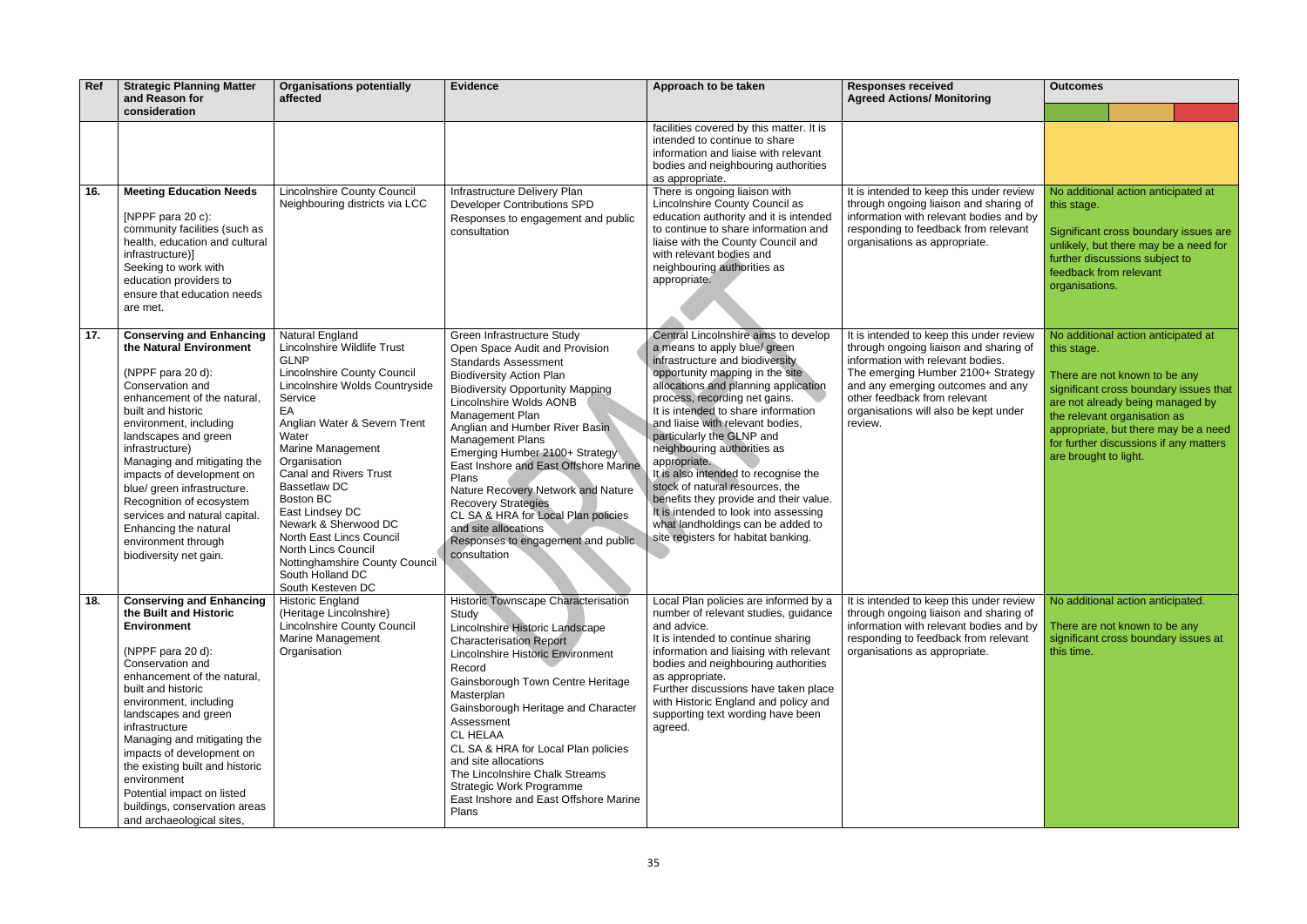| $ $ Ref | <b>Strategic Planning Matter</b><br>and Reason for | <b>Organisations potentially</b><br>affected | <b>Evidence</b>                                    | Approach to be taken | ∣ Responses received<br><b>Agreed Actions/ Monitoring</b> | <b>Outcomes</b> |  |
|---------|----------------------------------------------------|----------------------------------------------|----------------------------------------------------|----------------------|-----------------------------------------------------------|-----------------|--|
|         | consideration                                      |                                              |                                                    |                      |                                                           |                 |  |
|         | particularly from site<br>allocations              |                                              | Responses to engagement and public<br>consultation |                      |                                                           |                 |  |
|         |                                                    |                                              |                                                    |                      |                                                           |                 |  |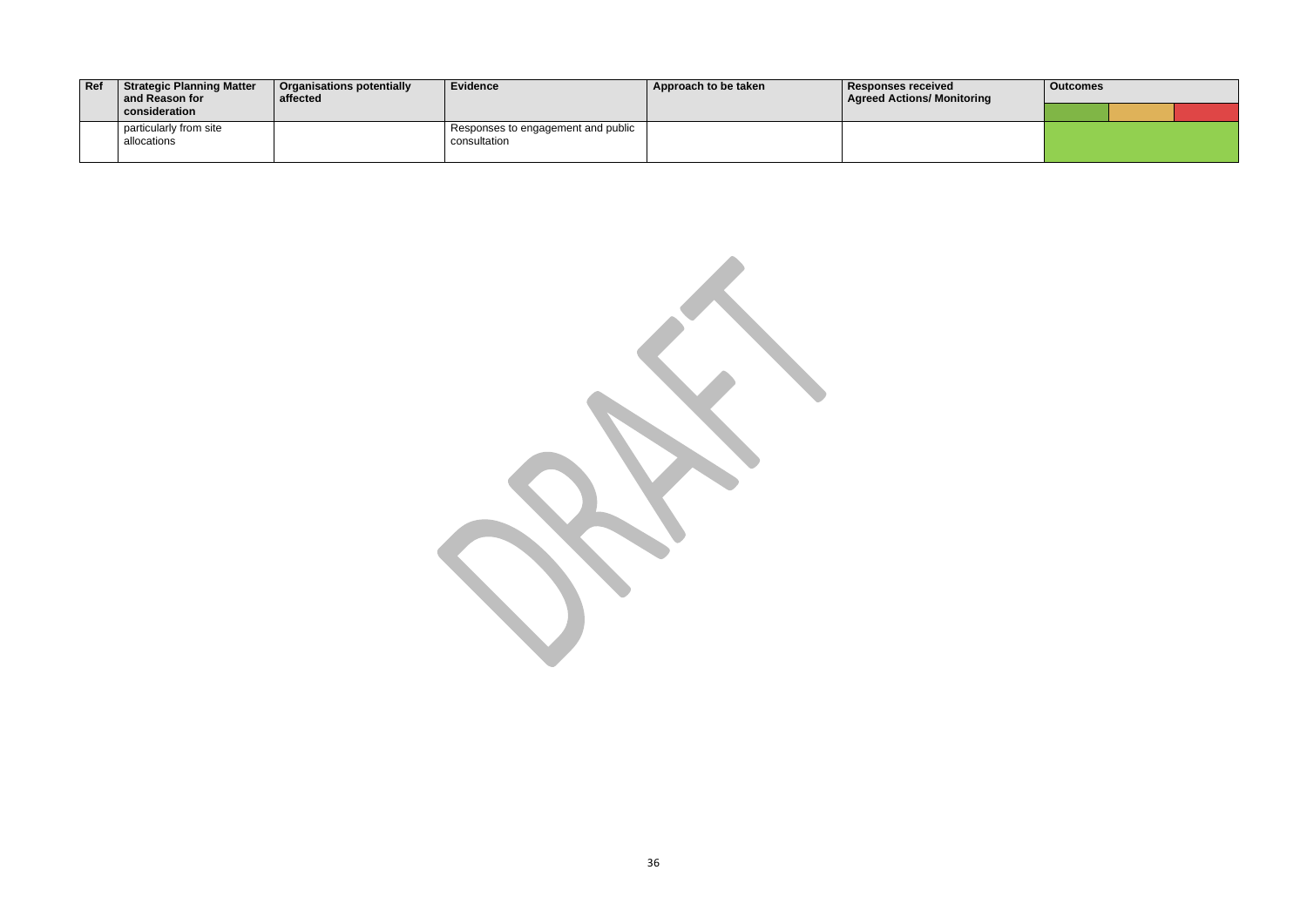## <span id="page-36-0"></span>Appendix 2

Record of engagement

| Body/                                                                                                                                                       | <b>Date</b>               | <b>Meeting/ Consultation</b>                                                                                                                                                                                                                                                                                                                                                                                                                                                                                                                                                                                                                                                                                                                                                                                                                                                                                                                                    |
|-------------------------------------------------------------------------------------------------------------------------------------------------------------|---------------------------|-----------------------------------------------------------------------------------------------------------------------------------------------------------------------------------------------------------------------------------------------------------------------------------------------------------------------------------------------------------------------------------------------------------------------------------------------------------------------------------------------------------------------------------------------------------------------------------------------------------------------------------------------------------------------------------------------------------------------------------------------------------------------------------------------------------------------------------------------------------------------------------------------------------------------------------------------------------------|
| Organisation                                                                                                                                                |                           | <b>Response/Outcome</b>                                                                                                                                                                                                                                                                                                                                                                                                                                                                                                                                                                                                                                                                                                                                                                                                                                                                                                                                         |
| Central<br>Lincolnshire<br>Partner<br><b>Authorities (City</b><br>of Lincoln, North<br>Kesteven DC,<br><b>West Lindsey</b><br>DC and<br>Lincolnshire<br>CC) | Early 2019 - ongoing      | Regular engagement with officers as appropriate<br>on policy development, wording and site<br>allocations<br>Joint working on commissioning or undertaking<br>Central Lincolnshire wide evidence base to<br>support the Local Plan<br>Heads of Planning meetings with officers at least<br>monthly, may occur less often or more often, as<br>required to agree policy direction, details,<br>allocations and consultation responses<br>Strategic Group meeting with Chief Executives or<br>other Chief Officers at least every month/<br>bimonthly, may occur less often or more often, as<br>required to agree direction and consultation<br>responses<br>Member briefings as and when required to obtain<br>Member support on key matters<br>Joint Strategic Planning Committee with Members<br>and officers usually every three months but<br>occurring less often or more often as required for<br>formal approval of Local Plan direction and<br>progress |
|                                                                                                                                                             | 06/06/2019 - 18/07/2019   | Formal Issues and Options consultation<br>• General support for issues identified with some<br>detailed comments                                                                                                                                                                                                                                                                                                                                                                                                                                                                                                                                                                                                                                                                                                                                                                                                                                                |
|                                                                                                                                                             | March - April 2021        | Targeted officer engagement on an early draft<br>Local Plan - policy development, wording and site<br>allocations                                                                                                                                                                                                                                                                                                                                                                                                                                                                                                                                                                                                                                                                                                                                                                                                                                               |
|                                                                                                                                                             | April - June 2021         | Formal Targeted Duty to Cooperate engagement<br>• Support and agreement with suggestions for<br>additional references and contacts                                                                                                                                                                                                                                                                                                                                                                                                                                                                                                                                                                                                                                                                                                                                                                                                                              |
|                                                                                                                                                             | $30/06/2021 - 24/08/2021$ | Formal Draft Local Plan consultation<br>• Overall support for the plan as drafted with<br>some detailed suggestions                                                                                                                                                                                                                                                                                                                                                                                                                                                                                                                                                                                                                                                                                                                                                                                                                                             |
|                                                                                                                                                             | November 2021             | Targeted officer engagement on policy<br>development, wording and site allocations<br>following assessment of Draft Local Plan<br>consultation responses                                                                                                                                                                                                                                                                                                                                                                                                                                                                                                                                                                                                                                                                                                                                                                                                        |
|                                                                                                                                                             | Dec - Jan 2021/22         | Further targeted officer engagement on policy<br>development, wording and site allocations for<br><b>Publication Draft Local Plan</b>                                                                                                                                                                                                                                                                                                                                                                                                                                                                                                                                                                                                                                                                                                                                                                                                                           |
|                                                                                                                                                             | Jan - Feb 2022            | Targeted Duty to Cooperate engagement and<br>confirmation of signatories                                                                                                                                                                                                                                                                                                                                                                                                                                                                                                                                                                                                                                                                                                                                                                                                                                                                                        |
| Lincolnshire CC<br>a) Highways                                                                                                                              | 06/06/2019 - 18/07/2019   | Issues and Options consultation<br>• Suggestions made for changes to policy wording                                                                                                                                                                                                                                                                                                                                                                                                                                                                                                                                                                                                                                                                                                                                                                                                                                                                             |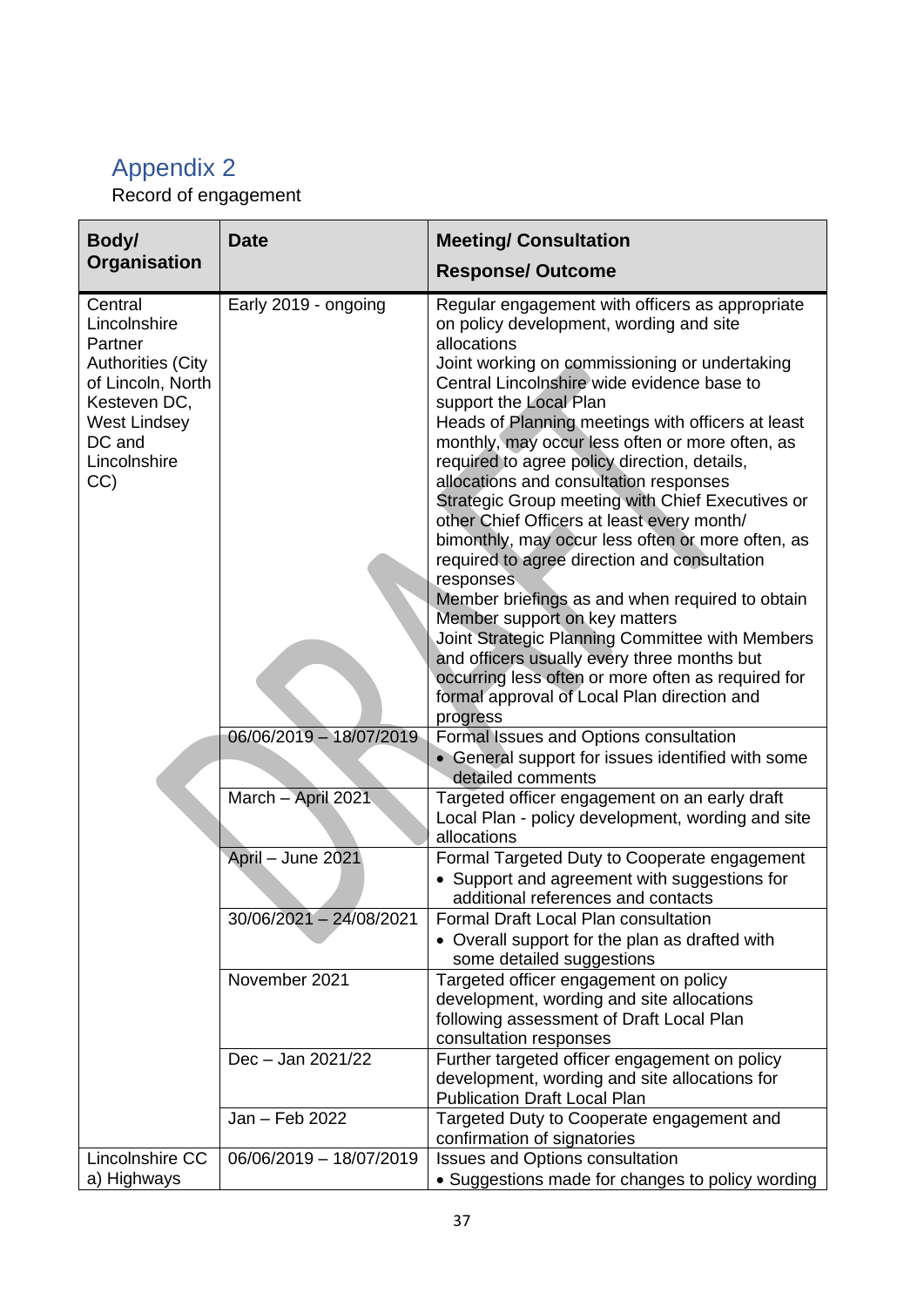| b) LLFA         |                         | • Offer of colleague assistance/ advice re Health                                            |
|-----------------|-------------------------|----------------------------------------------------------------------------------------------|
| c) Education    |                         | Impact Assessments Highlighted LCC's                                                         |
| d) Minerals and |                         | Serviced (employment) Sites Study (2017),                                                    |
| Waste           |                         | GLLEP Energy Strategy (2019) and Extensive                                                   |
| e) Historic     |                         | Urban Survey project currently underway                                                      |
| Environment     |                         | · Highlighted uneven employment distribution,                                                |
|                 |                         | pressure on the electricity network from electric                                            |
|                 |                         | vehicle roll out, limited access to FE colleges for                                          |
|                 |                         | Gainsborough and Sleaford and reference                                                      |
|                 |                         | should be made to the nationally described                                                   |
|                 |                         | space standards for new homes                                                                |
|                 | March - April 2021      | Detailed comments from officers provided on an                                               |
|                 |                         | early draft Local Plan.                                                                      |
|                 | April - June 2021       | Targeted Duty to Cooperate engagement                                                        |
|                 |                         | • Minerals and Waste should be reflected;                                                    |
|                 |                         | safeguarding mineral resources, existing mineral                                             |
|                 |                         | sites and infrastructure, allocated minerals sites                                           |
|                 |                         | and existing and allocated waste management                                                  |
|                 |                         | facilities                                                                                   |
|                 |                         | • Lincs police should be included as relevant                                                |
|                 |                         | authority for the meeting gypsy and traveller                                                |
|                 |                         | needs matter                                                                                 |
|                 |                         | • Draft LTP V should be referenced and some                                                  |
|                 |                         | specific transport infrastructure and the Rights of                                          |
|                 |                         | Way Improvement Plan                                                                         |
|                 |                         | Happy to sign subject to changes suggested.                                                  |
|                 | 30/06/2021 - 24/08/2021 | Draft Local Plan consultation:                                                               |
|                 |                         | • Text, contribution formula and reference                                                   |
|                 |                         | additions and suggestions                                                                    |
|                 |                         | • Support spatial strategy and settlement                                                    |
|                 |                         | hierarchy                                                                                    |
|                 |                         | • Support identification and promotion of 8 SUEs                                             |
|                 |                         | across Lincoln, Gainsborough and Sleaford but                                                |
|                 |                         | should reflect more ambitious low carbon                                                     |
|                 |                         | measures for housing                                                                         |
|                 |                         | • General support for many chapter 3 policies with                                           |
|                 |                         | wording or implementation suggestions and                                                    |
|                 |                         | clarification of supporting information. Do not                                              |
|                 |                         | think that Gainsborough and Sleaford should be                                               |
|                 |                         |                                                                                              |
|                 |                         | exempt from providing energy efficient homes.<br>Suggestion that LTP V EV Strategy and Study |
|                 |                         | be referenced                                                                                |
|                 |                         |                                                                                              |
|                 |                         | • Object to all large on-shore wind turbines                                                 |
|                 |                         | • More ambitious approach for RAF Scampton                                                   |
|                 |                         | redevelopment                                                                                |
|                 |                         | Site specific and policy wording comments as<br><b>LLFA</b>                                  |
|                 | Nov 2021                | Discussion with officers about feedback from Reg                                             |
|                 |                         | 18 consultation to agree next steps with the plan                                            |
|                 |                         | and evidence.                                                                                |
|                 | Dec 2021 - Jan 2022     | Officer feedback on proposed changes to the draft                                            |
|                 |                         | plan                                                                                         |
|                 | Jan - Feb 2022          | Targeted Duty to Cooperate engagement and                                                    |
|                 |                         | confirmation of signatories                                                                  |
|                 |                         |                                                                                              |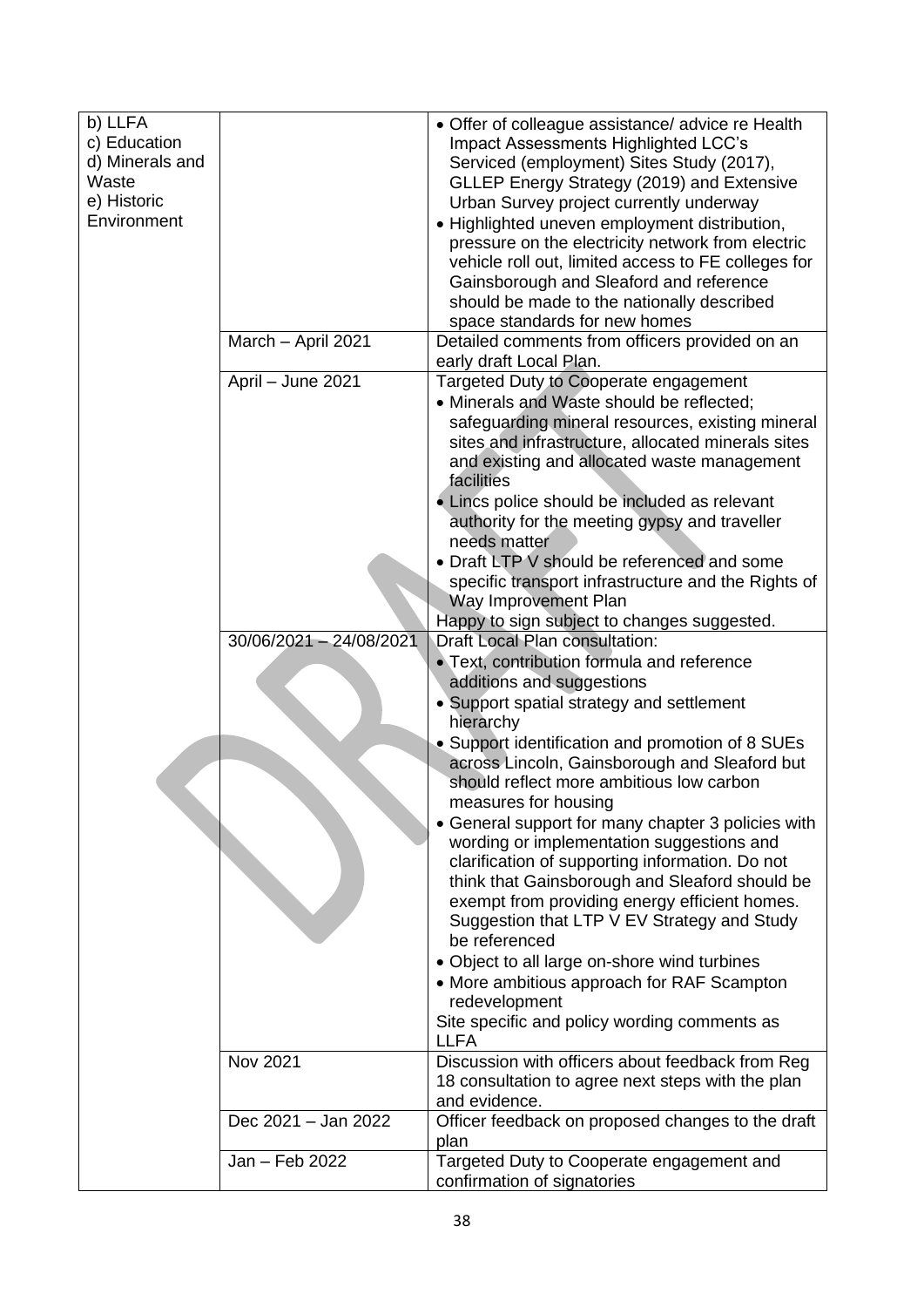| <b>Bassetlaw DC</b> | 06/06/2019 - 18/07/2019 | <b>Issues and Options consultation</b>                                    |
|---------------------|-------------------------|---------------------------------------------------------------------------|
|                     | 10/01/2020              | Discussed Local Plan timetables and policies for                          |
|                     |                         | both authorities and possible cross boundary                              |
|                     |                         | matters. Both authorities agreed to maintain                              |
|                     |                         | liaison as the production of the Local Plans                              |
|                     |                         | progressed                                                                |
|                     | April - June 2021       | Targeted Duty to Cooperate engagement                                     |
|                     |                         | • Agree that the strategic matters identified are                         |
|                     |                         | correct                                                                   |
|                     |                         | • Agree that the relevant local authorities and                           |
|                     |                         | other prescribed bodies have been identified for<br>each strategic matter |
|                     |                         | • At this stage, there are no other outstanding                           |
|                     |                         | matters. However, this should be kept under                               |
|                     |                         | review as the Local Plan progresses                                       |
|                     |                         | • Reference to emerging Bassetlaw Statement of                            |
|                     |                         | Common Ground concerning the Apleyhead                                    |
|                     |                         | strategic employment site and further                                     |
|                     |                         | discussions required with Central Lincs                                   |
|                     |                         | At this stage, Bassetlaw District Council is happy                        |
|                     |                         | to sign up to a Statement of Common Ground                                |
|                     | 30/06/2021 - 24/08/2021 | Draft Local Plan consultation                                             |
|                     | <b>July 2021</b>        | Engagement on draft Bassetlaw Statement of                                |
|                     |                         | <b>Common Ground</b>                                                      |
|                     | 15/09/2021              | Meeting to discuss the proposed Apleyhead                                 |
|                     | & Nov/ Dec 2021         | Junction strategic employment site allocation and                         |
|                     |                         | emerging Statement of Common Ground followed                              |
|                     |                         | by several e-mail exchanges.                                              |
|                     |                         | The Bassetlaw A1 Corridor Logistics Assessment                            |
|                     |                         | (2021) identified the need for a sub-regional and                         |
|                     |                         | regional logistics site in the plan period to serve                       |
|                     |                         | the M1/A1 corridor and the Bassetlaw Local Plan                           |
|                     |                         | proposes to allocate 118.7ha of land at Apleyhead                         |
|                     |                         | on the junction of the A1 and A57, to the east of                         |
|                     |                         | Worksop. Cross boundary impacts are likely to be                          |
|                     |                         | relatively minor and could present opportunities                          |
|                     |                         | for the Central Lincolnshire area. Impacts and any                        |
|                     |                         | infrastructure implications form part of ongoing                          |
|                     |                         | discussions as part of the emerging Statement of                          |
|                     |                         | Common Ground being prepared by Bassetlaw                                 |
|                     |                         | District Council.                                                         |
|                     | Dec 2021                | Large scale wind turbine constraints mapping                              |
|                     |                         | engagement. No issues raised.                                             |
|                     | Jan - Feb 2022          | Targeted Duty to Cooperate engagement and                                 |
|                     |                         | confirmation of signatories                                               |
| <b>Boston BC</b>    | 06/06/2019 - 18/07/2019 | Issues and Options consultation:                                          |
|                     |                         | • Concerned about using a housing need and                                |
|                     |                         | requirement range which could result in                                   |
|                     |                         | unneeded allocations not supported by evidence                            |
|                     |                         | which could skew the local housing market                                 |
|                     |                         | • Consider there is already sufficient flexibility for                    |
|                     |                         | uses in Established Employment Areas with no                              |
|                     |                         | need or evidence for further relaxation and                               |
|                     |                         | concerned about potential retail element                                  |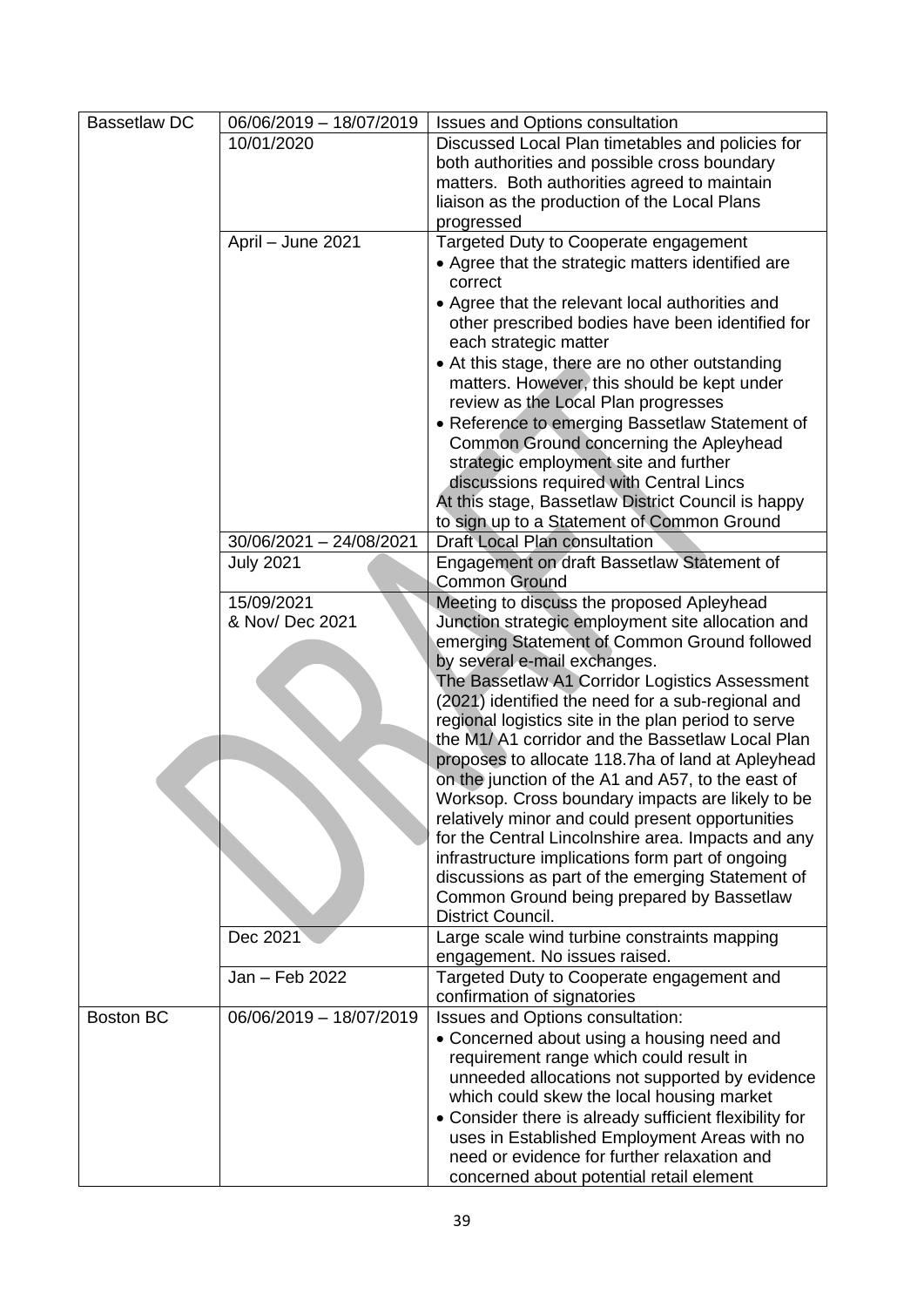|              | April - June 2021       | Targeted Duty to Cooperate engagement                                                                   |
|--------------|-------------------------|---------------------------------------------------------------------------------------------------------|
|              |                         | • Correctly identified or excluded for listed matters                                                   |
|              |                         | • Climate change is a strategic issue on a global                                                       |
|              |                         | scale and cross references to all other matters                                                         |
|              |                         | • Would be willing to sign an agreed statement                                                          |
|              | 30/06/2021 - 24/08/2021 | Draft Local Plan consultation:                                                                          |
|              |                         | • No objection                                                                                          |
|              |                         | • Suggestion that the large-scale wind energy                                                           |
|              |                         | methodology be discussed further to exchange                                                            |
|              |                         | experiences and ensure a consistent approach.                                                           |
|              | Dec 2021                | Large scale wind turbine constraints mapping                                                            |
|              |                         | engagement. No issues raised.                                                                           |
|              | Jan - Feb 2022          | Targeted Duty to Cooperate engagement and                                                               |
|              |                         | confirmation of signatories                                                                             |
| East Lindsey | 06/06/2019 - 18/07/2019 | <b>Issues and Options consultation</b>                                                                  |
| DC           |                         | No comments or concerns raised                                                                          |
|              | April - June 2021       | Targeted Duty to Cooperate engagement                                                                   |
|              |                         | • Strategic matters correctly identified                                                                |
|              |                         | • Relevant authorities or prescribed bodies                                                             |
|              |                         | identified                                                                                              |
|              |                         | • Not aware of other outstanding matters                                                                |
|              |                         | . No other matters identified at this stage. We                                                         |
|              |                         | have a draft SHMA/LHNA that indicates that                                                              |
|              |                         | East Lindsey is predominantly a contained                                                               |
|              |                         | Housing Market Area therefore it is not                                                                 |
|              |                         | anticipated that discussions will need to be had                                                        |
|              |                         | with neighbouring authorities in relation to cross-                                                     |
|              |                         | boundary housing provision. Not aware of any                                                            |
|              |                         | major infrastructure projects that could have                                                           |
|              |                         | implications, other than the Skegness Gateway.                                                          |
|              |                         | This Gateway is in the early stages but is                                                              |
|              |                         | looking at circa 30ha of land including 1000                                                            |
|              |                         | homes and 5ha of employment land. Not aware                                                             |
|              |                         | of any other planning policy implications to the                                                        |
|              |                         | west of the District that might have cross-                                                             |
|              |                         | boundary implications towards Central Lincs.                                                            |
|              |                         | Any significant cross-boundary activities are                                                           |
|              |                         | likely to be linked to transport infrastructure and                                                     |
|              |                         | connectivity. We are about to commence a                                                                |
|              |                         | refresh of our Gypsy/Traveller Accommodation                                                            |
|              |                         | Needs Assessment. This is likely to be complete<br>in the autumn.                                       |
|              |                         |                                                                                                         |
|              | 30/06/2021 - 24/08/2021 | • Would be willing to sign an agreement<br>Draft Local Plan consultation:                               |
|              |                         |                                                                                                         |
|              |                         | • No objection                                                                                          |
|              |                         | • Suggestion that the large-scale wind energy                                                           |
|              |                         | methodology be discussed further to exchange                                                            |
|              |                         | experiences and ensure a consistent approach.                                                           |
|              | Dec 2021                | Large scale wind turbine constraints mapping                                                            |
|              |                         | engagement. Confirmed that there is no conflict                                                         |
|              |                         | between the approaches of ELDC and CLincs and<br>satisfied with the EL settlements that fell within the |
|              |                         |                                                                                                         |
|              |                         | parameters of the constraints mapping                                                                   |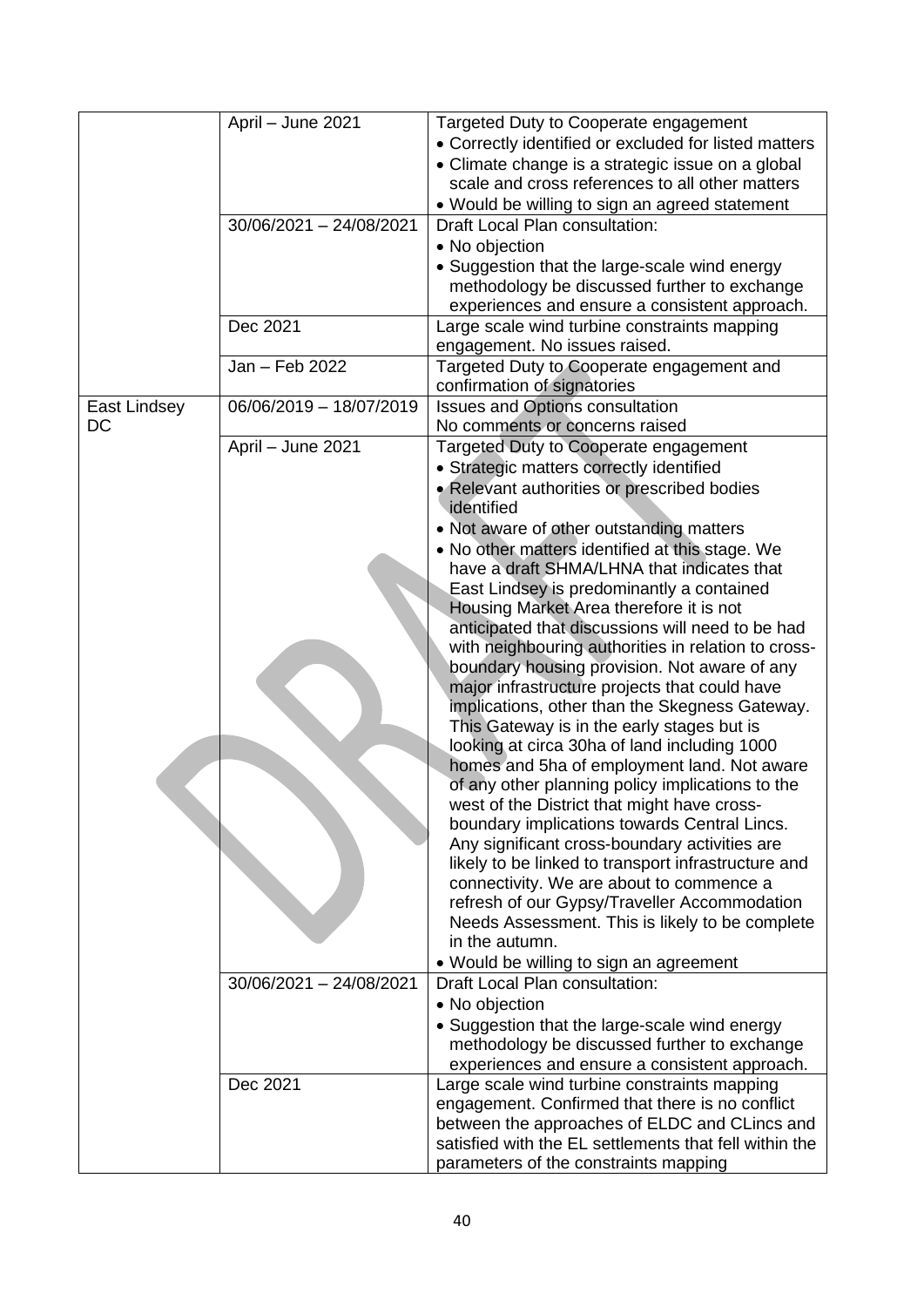|                        | Jan - Feb 2022            | Targeted Duty to Cooperate engagement and                                                           |
|------------------------|---------------------------|-----------------------------------------------------------------------------------------------------|
|                        |                           | confirmation of signatories                                                                         |
| Newark &               | 06/06/2019 - 18/07/2019   | <b>Issues and Options consultation</b>                                                              |
| Sherwood DC            |                           | No comments or concerns raised                                                                      |
|                        | April - June 2021         | Targeted Duty to Cooperate engagement                                                               |
|                        |                           | • Nothing to add to the strategic matters identified                                                |
|                        |                           | • Newark and Sherwood DC are correctly                                                              |
|                        |                           | referenced                                                                                          |
|                        |                           | • Need to be aware and take account of drainage/                                                    |
|                        |                           | flood risk issues north of Collingham                                                               |
|                        |                           | • Infrastructure matters outside of Central Lincs                                                   |
|                        |                           | but with cross boundary impacts include duelling                                                    |
|                        |                           | of the A46 north of Newark, Newark rail flyover                                                     |
|                        |                           | to replace flat rail crossing north of Newark                                                       |
|                        |                           | Northgate station and other infrastructure                                                          |
|                        |                           | matters such as broadband provision                                                                 |
|                        |                           | • Happy to enter into a Statement of Common                                                         |
|                        |                           | Ground                                                                                              |
|                        | 30/06/2021 - 24/08/2021   | <b>Draft Local Plan consultation</b>                                                                |
|                        | Dec 2021                  | No comments or concerns raised                                                                      |
|                        |                           | Large scale wind turbine constraints mapping<br>engagement. No issues raised.                       |
|                        | Jan - Feb 2022            |                                                                                                     |
|                        |                           | Targeted Duty to Cooperate engagement and<br>confirmation of signatories                            |
| <b>NE Lincolnshire</b> | 06/06/2019 - 18/07/2019   | <b>Issues and Options consultation</b>                                                              |
| Council                |                           | No comments or concerns raised                                                                      |
|                        | April - June 2021         | Targeted Duty to Cooperate engagement                                                               |
|                        |                           | • Strategic matters agreed                                                                          |
|                        |                           | . Include NELincs to the water quality and flood                                                    |
|                        |                           | risk matter in the context of the Humber 2100+                                                      |
|                        |                           | strategy, but there are not expected to be any                                                      |
|                        |                           | cross-boundary issues                                                                               |
|                        |                           | . No other issues at this stage                                                                     |
|                        |                           | • Happy to sign on the basis that we agree with                                                     |
|                        |                           | matters identified at this stage                                                                    |
|                        | $30/06/2021 - 24/08/2021$ | <b>Draft Local Plan consultation</b>                                                                |
|                        |                           | No comments or concerns raised                                                                      |
|                        | Dec 2021                  | Large scale wind turbine constraints mapping                                                        |
|                        |                           | engagement. No issues raised.                                                                       |
|                        | Jan - Feb 2022            | Targeted Duty to Cooperate engagement and                                                           |
|                        |                           | confirmation of signatories                                                                         |
| <b>North Lincs</b>     | 06/06/2019 - 18/07/2019   | <b>Issues and Options consultation</b>                                                              |
| Council                |                           | No comments or concerns raised                                                                      |
|                        | 10/09/2019                | Meeting to discuss Local Plan timetables and                                                        |
|                        |                           | policies for both authorities and possible cross<br>boundary matters. There were no major issues of |
|                        |                           | concern. Both authorities agreed to maintain                                                        |
|                        |                           | liaison as the production of the Local Plans                                                        |
|                        |                           | progressed                                                                                          |
|                        | April - June 2021         | Targeted Duty to Cooperate engagement                                                               |
|                        |                           | Authorised signatory confirmed                                                                      |
|                        | 30/06/2021 - 24/08/2021   | Draft Local Plan consultation                                                                       |
|                        |                           | No comments or concerns raised                                                                      |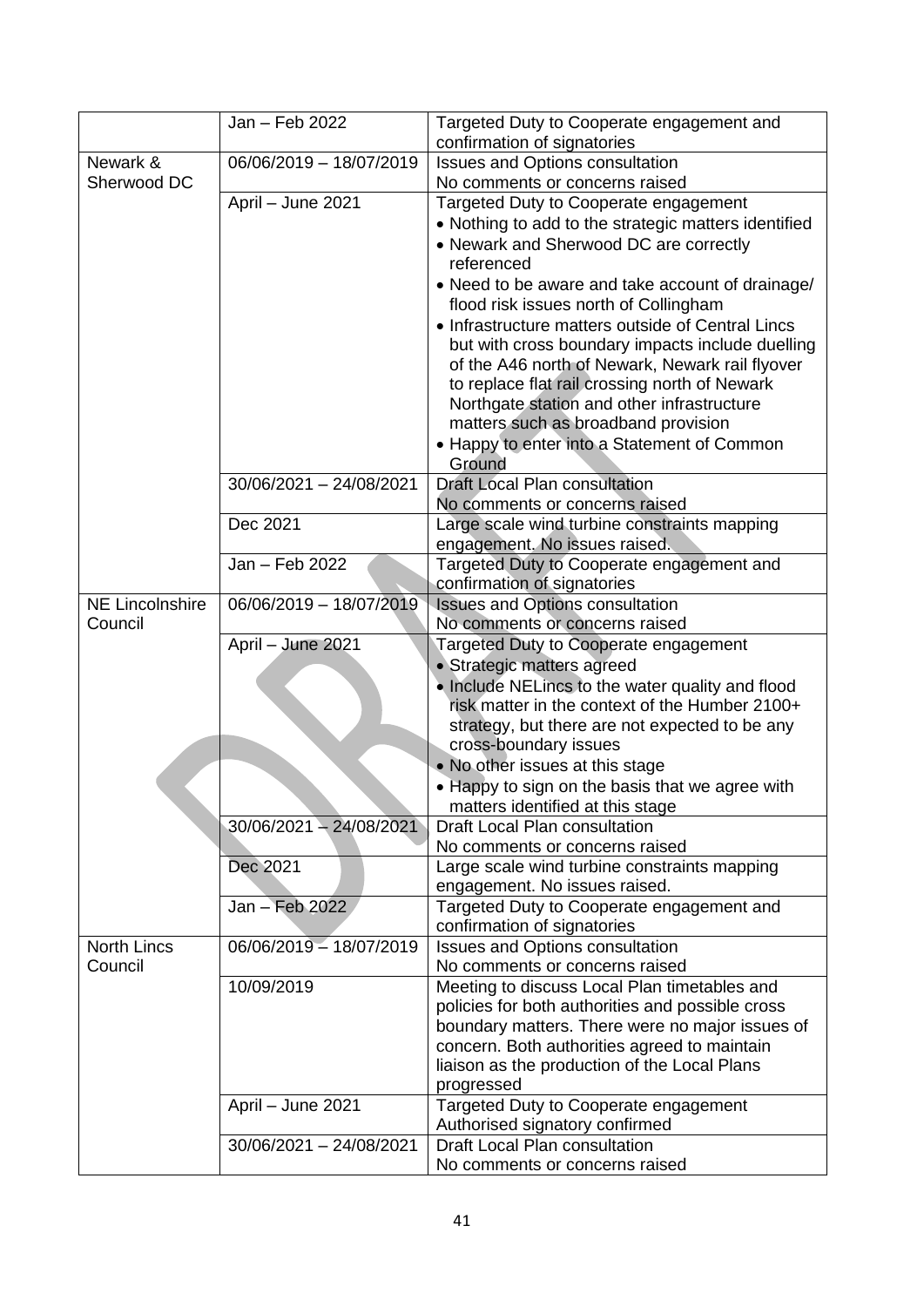|                 | Dec 2021                | Large scale wind turbine constraints mapping                             |
|-----------------|-------------------------|--------------------------------------------------------------------------|
|                 |                         | engagement. No issues raised.                                            |
|                 | Jan - Feb 2022          | Targeted Duty to Cooperate engagement and<br>confirmation of signatories |
| South Holland   | 06/06/2019 - 18/07/2019 | <b>Issues and Options consultation</b>                                   |
| DC              |                         | No comments or concerns raised                                           |
|                 | April - June 2021       | Targeted Duty to Cooperate engagement                                    |
|                 |                         | • Strategic matters and relevant authorities or                          |
|                 |                         | bodies correctly identified                                              |
|                 |                         | • No outstanding matters known at this time and                          |
|                 |                         | no further issues to be taken into account                               |
|                 |                         | • Signatory confirmed for SoCG in due course                             |
|                 | 30/06/2021 - 24/08/2021 | Draft Local Plan consultation                                            |
|                 |                         | No comments or concerns raised                                           |
|                 | Dec 2021 - Jan 2022     | Large scale wind turbine constraints mapping                             |
|                 |                         | engagement. No issues raised.                                            |
|                 | Jan - Feb 2022          | Targeted Duty to Cooperate engagement and                                |
|                 |                         | confirmation of signatories                                              |
| South Kesteven  | 06/06/2019 - 18/07/2019 | <b>Issues and Options consultation</b>                                   |
| <b>DC</b>       |                         | No comments or concerns raised                                           |
|                 | April - June 2021       | Targeted Duty to Cooperate engagement                                    |
|                 |                         | • Strategic matters and relevant authorities or                          |
|                 |                         | bodies have been correctly identified although                           |
|                 |                         | did ask to be added to the strategic leisure/                            |
|                 |                         | tourism provision matter                                                 |
|                 |                         | • Not aware of any other matters that need to be                         |
|                 |                         | taken in to account but welcomed continued                               |
|                 |                         | dialogue                                                                 |
|                 |                         | • Happy to sign SoCG to agree to matters<br>identified                   |
|                 | 30/06/2021 - 24/08/2021 | Draft Local Plan consultation                                            |
|                 |                         | No comments or concerns raised                                           |
|                 | Dec 2021 - Jan 2022     | Large scale wind turbine constraints mapping                             |
|                 |                         | engagement. Confirmed agreement with                                     |
|                 |                         | constraints mapping and policy criteria                                  |
|                 | Jan – Feb 2022          | Targeted Duty to Cooperate engagement and                                |
|                 |                         | confirmation of signatories                                              |
| Nottinghamshire | 06/06/2019 - 18/07/2019 | Issues and Options consultation                                          |
| CC              |                         | No comments received or concerns raised                                  |
|                 | April - June 2021       | Targeted Duty to Cooperate engagement                                    |
|                 |                         | No comments received or concerns raised                                  |
|                 | 30/06/2021 - 24/08/2021 | Draft Local Plan consultation                                            |
|                 |                         | No comments received or concerns raised                                  |
|                 | Jan - Feb 2022          | Targeted Duty to Cooperate engagement                                    |
| Anglian Water   | 06/06/2019 - 18/07/2019 | Issues and Options consultation:                                         |
| Ltd             |                         | • Detailed policy wording suggestions re water                           |
|                 |                         | efficiency, biodiversity net gain and comment on                         |
|                 |                         | a green wedge                                                            |
|                 | April - June 2021       | Targeted Duty to Cooperate engagement                                    |
|                 |                         | Agree with strategic matters identified                                  |
|                 | 30/06/2021 - 24/08/2021 | Draft Local Plan consultation                                            |
|                 |                         | • Support climate change, water efficiency and                           |
|                 |                         | environment policies                                                     |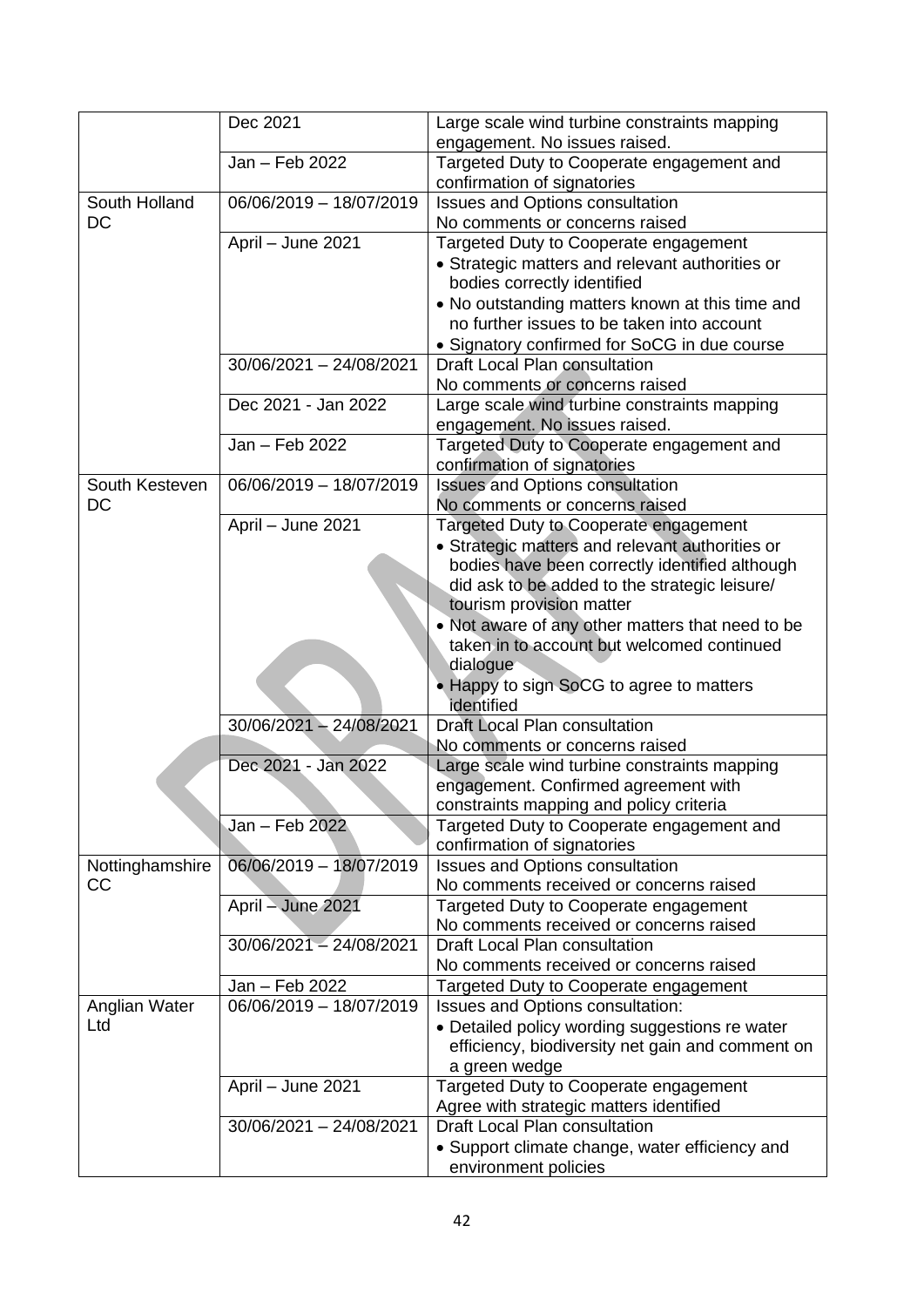|                        |                         | • Comment on policy wording                         |
|------------------------|-------------------------|-----------------------------------------------------|
|                        | Jan - Feb 2022          | Targeted Duty to Cooperate engagement and           |
|                        |                         | confirmation of signatories                         |
| <b>Canal and River</b> | 06/06/2019 - 18/07/2019 | Issues and Options consultation                     |
| Trust                  |                         | No comments received or concerns raised             |
|                        | April - June 2021       | Targeted Duty to Cooperate engagement               |
|                        |                         | No comments received or concerns raised             |
|                        | 30/06/2021 - 24/08/2021 | Draft Local Plan consultation                       |
|                        |                         | Comments received with suggestions for policy       |
|                        |                         | wording                                             |
|                        | Jan - Feb 2022          | Targeted Duty to Cooperate engagement               |
| <b>Civil Aviation</b>  | 06/06/2019 - 18/07/2019 | <b>Issues and Options consultation</b>              |
| Authority              |                         | No comments received or concerns raised             |
|                        | April - June 2021       | Targeted Duty to Cooperate engagement               |
|                        |                         | Response received stating that they had no          |
|                        |                         | comments                                            |
|                        | 30/06/2021 - 24/08/2021 | Draft Local Plan consultation                       |
|                        |                         | No comments received or concerns raised             |
|                        | Jan - Feb 2022          |                                                     |
|                        |                         | Targeted Duty to Cooperate engagement               |
| <b>Coal Authority</b>  | 06/06/2019 - 18/07/2019 | <b>Issues and Options consultation</b>              |
|                        |                         | No comments received or concerns raised             |
|                        | April - June 2021       | Targeted Duty to Cooperate engagement               |
|                        |                         | Response received stating that they had no          |
|                        |                         | comments                                            |
|                        | 30/06/2021 - 24/08/2021 | <b>Draft Local Plan consultation</b>                |
|                        |                         | Response received stating that they have no         |
|                        |                         | comments to make and do not consider it             |
|                        |                         | necessary to provide future drafts or updates       |
|                        | Jan - Feb 2022          | Targeted Duty to Cooperate engagement               |
| Department for         | 06/06/2019 - 18/07/2019 | <b>Issues and Options consultation</b>              |
| Education              |                         | No comments received or concerns raised             |
|                        | April - June 2021       | Targeted Duty to Cooperate engagement               |
|                        |                         | No comments received or concerns raised             |
|                        | 30/06/2021 - 24/08/2021 | <b>Draft Local Plan consultation</b>                |
|                        |                         | No comments received or concerns raised             |
|                        | Jan - Feb 2022          | Targeted Duty to Cooperate engagement               |
| Environment            | 06/06/2019 - 18/07/2019 | Issues and Options consultation:                    |
| Agency                 |                         | • Comment on policy wording for HMO's in            |
|                        |                         | Lincoln                                             |
|                        |                         | • Support carrying forward SUEs and allocations     |
|                        |                         | from the adopted Local Plan or deallocate as        |
|                        |                         | appropriate                                         |
|                        |                         | • Support requirement for higher energy             |
|                        |                         | performance standards                               |
|                        | April - June 2021       | Targeted Duty to Cooperate engagement               |
|                        |                         | • Highlighting other studies (particularly the      |
|                        |                         | Humber 2100+ Strategy) and overarching              |
|                        |                         | impact of climate change.                           |
|                        |                         | • Suggestions for inclusion in subject areas and    |
|                        |                         |                                                     |
|                        |                         |                                                     |
|                        | 30/06/2021 - 24/08/2021 | wording amendments<br>Draft Local Plan consultation |
|                        |                         | • Support for climate change policies with some     |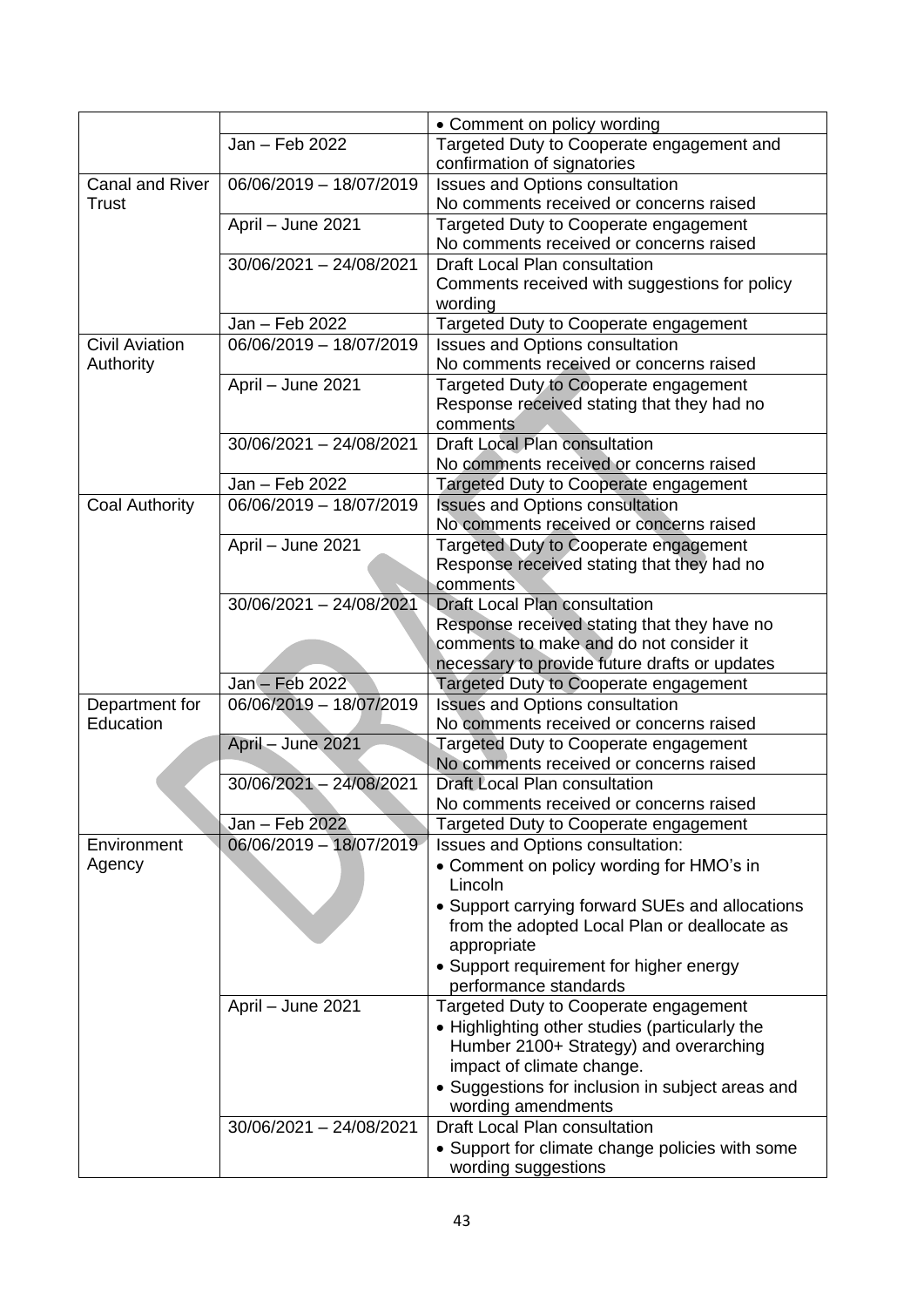|                         |                         | • Detailed comments made and further<br>information provided for policies, supporting text<br>and allocations                                                                                                                                   |
|-------------------------|-------------------------|-------------------------------------------------------------------------------------------------------------------------------------------------------------------------------------------------------------------------------------------------|
|                         |                         | • Further discussions to be undertaken regarding<br>the SFRA                                                                                                                                                                                    |
|                         | Jan - Feb 2022          | Targeted Duty to Cooperate engagement and<br>confirmation of signatories                                                                                                                                                                        |
| <b>East Midlands</b>    | 06/06/2019 - 18/07/2019 | Issues and Options consultation                                                                                                                                                                                                                 |
| Council                 |                         | No comments received or concerns raised                                                                                                                                                                                                         |
|                         | April - June 2021       | Targeted Duty to Cooperate engagement<br>Suggested as potential contact regarding the<br>'Trans-Midlands Trade Corridor'. Advised that for<br>current and potential future investment in the A46,<br>National Highways are the correct contact. |
|                         | 30/06/2021 - 24/08/2021 | <b>Draft Local Plan consultation</b><br>No comments received or concerns raised                                                                                                                                                                 |
|                         | Jan - Feb 2022          | Targeted Duty to Cooperate engagement                                                                                                                                                                                                           |
| <b>GLLEP</b>            | 06/06/2019 - 18/07/2019 | <b>Issues and Options consultation</b>                                                                                                                                                                                                          |
|                         |                         | No comments received or concerns raised                                                                                                                                                                                                         |
|                         | April - June 2021       | Targeted Duty to Cooperate engagement                                                                                                                                                                                                           |
|                         |                         | No comments received or concerns raised                                                                                                                                                                                                         |
|                         | 30/06/2021 - 24/08/2021 | Draft Local Plan consultation                                                                                                                                                                                                                   |
|                         |                         | No comments received or concerns raised                                                                                                                                                                                                         |
|                         | Jan - Feb 2022          | Targeted Duty to Cooperate engagement                                                                                                                                                                                                           |
| <b>GLNP</b>             | 06/06/2019 - 18/07/2019 | Responded to the Issues and Options                                                                                                                                                                                                             |
|                         |                         | Consultation:                                                                                                                                                                                                                                   |
|                         |                         | • Suggestions for policy wording particularly                                                                                                                                                                                                   |
|                         |                         | around biodiversity net gain and the contribution                                                                                                                                                                                               |
|                         |                         | that the natural environment makes to climate                                                                                                                                                                                                   |
|                         |                         | change adaptation, health and wellbeing and the<br>visitor economy                                                                                                                                                                              |
|                         | April - June 2021       | Targeted Duty to Cooperate engagement                                                                                                                                                                                                           |
|                         |                         | Amendments suggested for the strategic matters                                                                                                                                                                                                  |
|                         |                         | table. Willing to sign subject to steering group sign                                                                                                                                                                                           |
|                         |                         | off                                                                                                                                                                                                                                             |
|                         | 30/06/2021 - 24/08/2021 | <b>Draft Local Plan consultation</b>                                                                                                                                                                                                            |
|                         |                         | • Suggestions for policy, text and supporting                                                                                                                                                                                                   |
|                         |                         | evidence wording/ references                                                                                                                                                                                                                    |
|                         |                         | • Support for specific elements                                                                                                                                                                                                                 |
|                         | Jan - Feb 2022          | Targeted Duty to Cooperate engagement and                                                                                                                                                                                                       |
|                         |                         | confirmation of signatories                                                                                                                                                                                                                     |
| Heritage                | 06/06/2019 - 18/07/2019 | Issues and Options consultation                                                                                                                                                                                                                 |
| Lincolnshire            |                         | No comments received or concerns raised                                                                                                                                                                                                         |
|                         | April - June 2021       | Targeted Duty to Cooperate engagement                                                                                                                                                                                                           |
|                         |                         | No comments received or concerns raised                                                                                                                                                                                                         |
|                         | 30/06/2021 - 24/08/2021 | <b>Draft Local Plan consultation</b>                                                                                                                                                                                                            |
|                         |                         | Chairman expressed concern about the impact of<br>large-scale wind turbines on historic landscapes                                                                                                                                              |
|                         |                         | and views                                                                                                                                                                                                                                       |
|                         | Jan - Feb 2022          | Targeted Duty to Cooperate engagement                                                                                                                                                                                                           |
| <b>Historic England</b> | 06/06/2019 - 18/07/2019 | Issues and Options consultation:                                                                                                                                                                                                                |
|                         |                         | • Suggested wording and offer of further                                                                                                                                                                                                        |
|                         |                         | assistance and that potential harm to heritage                                                                                                                                                                                                  |
|                         |                         | assets should be assessed for all allocations                                                                                                                                                                                                   |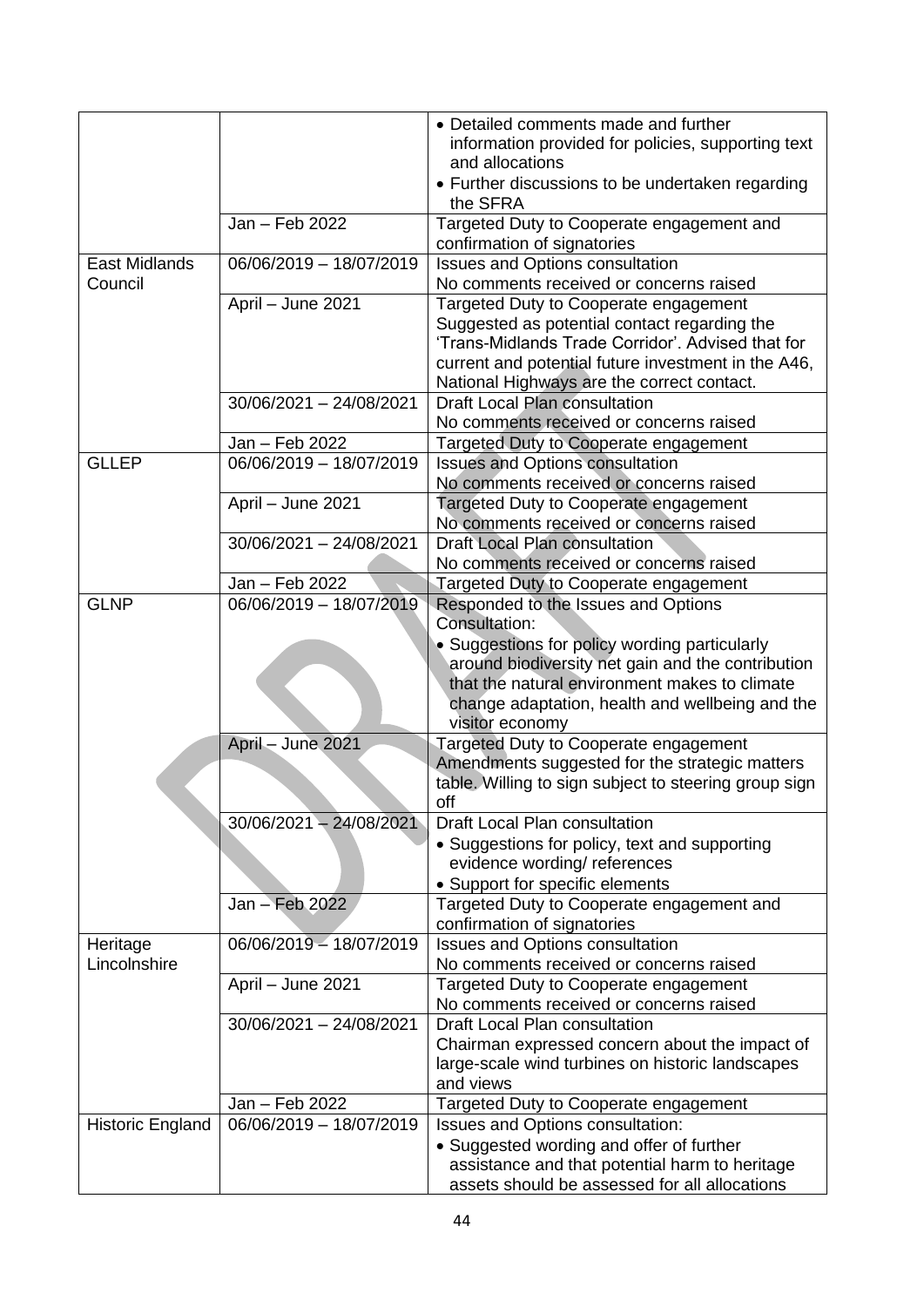|                                                 |                         | • Identified further Historic England published                                                                                                                         |
|-------------------------------------------------|-------------------------|-------------------------------------------------------------------------------------------------------------------------------------------------------------------------|
|                                                 |                         | guidance                                                                                                                                                                |
|                                                 | April - June 2021       | Targeted Duty to Cooperate engagement<br>Suggested inclusion for strategic matters and<br>advised consideration of heritage assets and their<br>settings in all matters |
|                                                 | 30/06/2021 - 24/08/2021 | Draft Local Plan consultation                                                                                                                                           |
|                                                 |                         |                                                                                                                                                                         |
|                                                 |                         | • Support for policies, wording suggestions,<br>including for specific site allocations and offer of<br>further assistance                                              |
|                                                 | Dec 2021                | Further discussions on Reg 18 comments and site<br>allocation process                                                                                                   |
|                                                 | Jan - Feb 2022          | Targeted Duty to Cooperate engagement and<br>confirmation of signatories                                                                                                |
| Homes England                                   | 06/06/2019 - 18/07/2019 | <b>Issues and Options consultation</b>                                                                                                                                  |
|                                                 |                         | No comments received or concerns raised                                                                                                                                 |
|                                                 | April - June 2021       | Targeted Duty to Cooperate engagement                                                                                                                                   |
|                                                 |                         | No comments received or concerns raised                                                                                                                                 |
|                                                 | 30/06/2021 - 24/08/2021 | Draft Local Plan consultation                                                                                                                                           |
|                                                 |                         | No comments received or concerns raised                                                                                                                                 |
|                                                 | Jan - Feb 2022          | Targeted Duty to Cooperate engagement                                                                                                                                   |
| <b>IDBs</b>                                     | 06/06/2019 - 18/07/2019 | Issues and Options consultation:                                                                                                                                        |
|                                                 |                         | Will continue to comment on individual planning                                                                                                                         |
|                                                 |                         | applications                                                                                                                                                            |
|                                                 | April - June 2021       | Targeted Duty to Cooperate engagement                                                                                                                                   |
|                                                 |                         | Happy with issues and organisations identified                                                                                                                          |
|                                                 | 30/06/2021 - 24/08/2021 | <b>Draft Local Plan consultation</b>                                                                                                                                    |
|                                                 |                         | Comments on specific allocations                                                                                                                                        |
|                                                 | Jan - Feb 2022          | Targeted Duty to Cooperate engagement and                                                                                                                               |
|                                                 |                         | confirmation of signatories                                                                                                                                             |
| Lincolnshire                                    | 06/06/2019 - 18/07/2019 | Issues and Options consultation:                                                                                                                                        |
| CCG (or                                         |                         | No comments received or concerns raised                                                                                                                                 |
| subsequent<br>organisation) on<br>behalf of the | April - June 2021       | Targeted Duty to Cooperate engagement<br>Comments made on matters, reference strategies<br>and confirmed contact details                                                |
| Lincolnshire                                    | 30/06/2021 - 24/08/2021 | Draft Local Plan consultation                                                                                                                                           |
| <b>NHS System</b>                               |                         | Support several policies, suggested a reference                                                                                                                         |
|                                                 |                         | document and additional wording                                                                                                                                         |
|                                                 | Jan - Feb 2022          | Targeted Duty to Cooperate engagement and<br>confirmation of signatories                                                                                                |
|                                                 |                         | Advised that services should be referred to as                                                                                                                          |
|                                                 |                         | Primary and Community Care to reflect more                                                                                                                              |
|                                                 |                         | integrated services and that the CCG may                                                                                                                                |
|                                                 |                         | become the "Integrated Care Board" from                                                                                                                                 |
|                                                 |                         | 1/7/2022. This will be kept under review and                                                                                                                            |
|                                                 |                         | amended as necessary.                                                                                                                                                   |
| Lincolnshire                                    | April - June 2021       | Suggested as a consultee following targeted Duty                                                                                                                        |
| <b>Chalk Streams</b><br>Partnership             |                         | to Cooperate consultation                                                                                                                                               |
|                                                 |                         | Confirmed that they wished to be a general                                                                                                                              |
|                                                 |                         | consultee and not a DtoC signatory                                                                                                                                      |
|                                                 | 30/06/2021 - 24/08/2021 | Draft Local Plan consultation                                                                                                                                           |
|                                                 |                         | No comments received or concerns raised                                                                                                                                 |
|                                                 | Jan - Feb 2022          | Targeted Duty to Cooperate engagement                                                                                                                                   |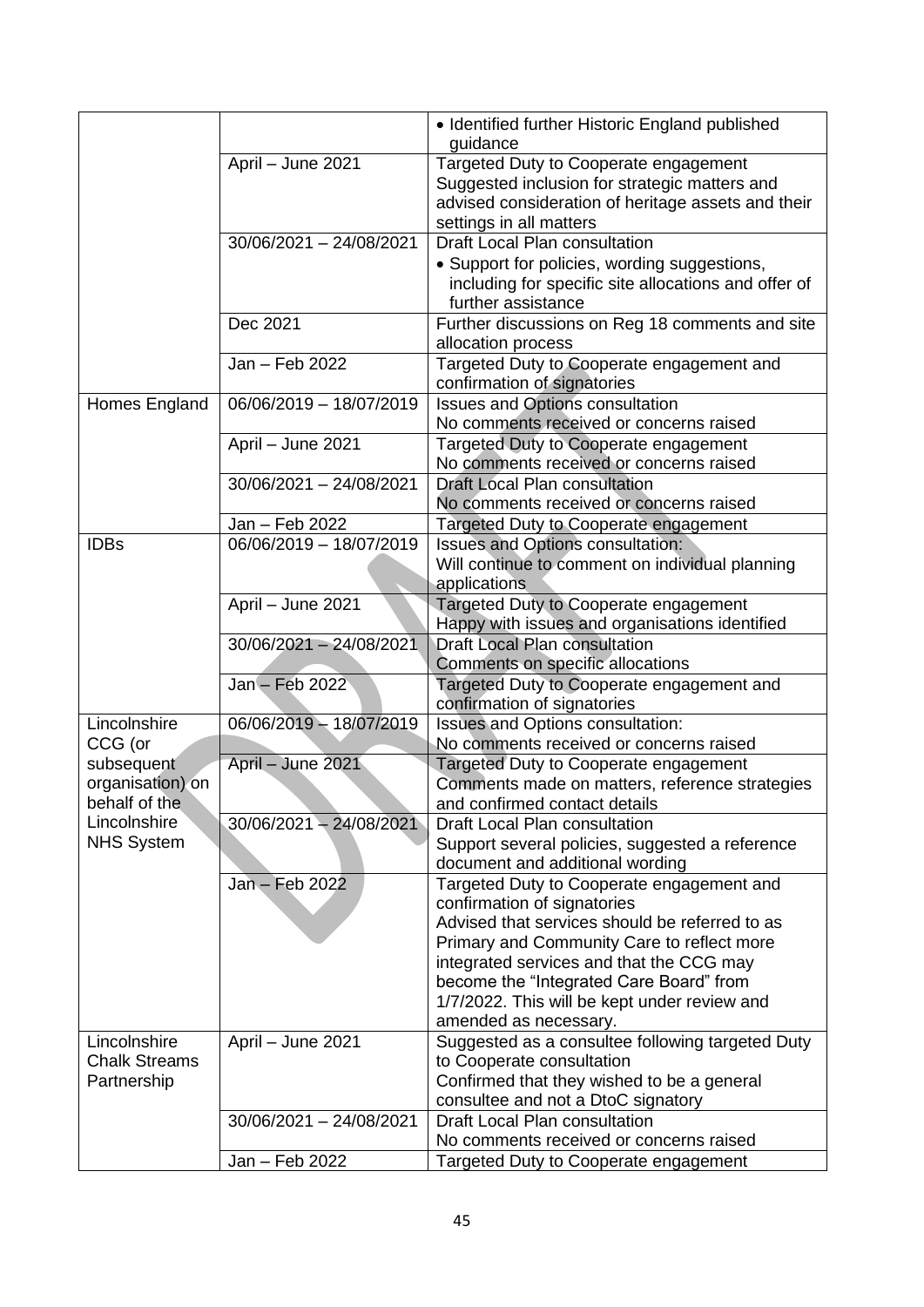| Lincolnshire          | April - June 2021                    | Suggested as a consultee following targeted Duty                                 |
|-----------------------|--------------------------------------|----------------------------------------------------------------------------------|
| <b>Chalk Streams</b>  |                                      | to Cooperate consultation                                                        |
| Trust                 |                                      | Confirmed that they wished to be a general<br>consultee and not a DtoC signatory |
|                       | 30/06/2021 - 24/08/2021              | Draft Local Plan consultation                                                    |
|                       |                                      | No comments received or concerns raised                                          |
|                       | Jan - Feb 2022                       | Targeted Duty to Cooperate engagement                                            |
| Lincolnshire          | 06/06/2019 - 18/07/2019              | <b>Issues and Options consultation</b>                                           |
| Police/ PCC           |                                      | No comments received or concerns raised                                          |
|                       | April - June 2021                    | Suggested as a consultee following targeted Duty                                 |
|                       |                                      | to Cooperate engagement                                                          |
|                       |                                      | No comments received or concerns raised                                          |
|                       | 30/06/2021 - 24/08/2021              | Draft Local Plan consultation                                                    |
|                       |                                      | No comments received or concerns raised                                          |
|                       | Jan – Feb 2022                       | Targeted Duty to Cooperate engagement                                            |
| Lincolnshire          | April - June 2021                    | Suggested as a consultee following targeted Duty                                 |
| <b>Rivers Trust</b>   |                                      | to Cooperate engagement                                                          |
|                       |                                      | No comments received or concerns raised                                          |
|                       | 30/06/2021 - 24/08/2021              | Draft Local Plan consultation<br>No comments received or concerns raised         |
|                       | Jan - Feb 2022                       | Targeted Duty to Cooperate engagement                                            |
| Lincolnshire          | $\overline{06/06/2019} - 18/07/2019$ | <b>Issues and Options consultation</b>                                           |
| Showground            |                                      | No comments received or concerns raised                                          |
|                       | April - June 2021                    | Targeted Duty to Cooperate engagement                                            |
|                       |                                      | No comments received or concerns raised                                          |
|                       | 30/06/2021 - 24/08/2021              | <b>Draft Local Plan consultation</b>                                             |
|                       |                                      | No comments received or concerns raised                                          |
|                       | Jan - Feb 2022                       | Targeted Duty to Cooperate engagement                                            |
| Lincolnshire          | 06/06/2019 - 18/07/2019              | <b>Issues and Options consultation</b>                                           |
| <b>Wildlife Trust</b> |                                      | Wording suggestions regarding the natural                                        |
|                       |                                      | environment throughout the plan, a reference                                     |
|                       |                                      | report and nature recovery network methodology                                   |
|                       |                                      | that they have developed highlighted and                                         |
|                       |                                      | suggestion that the BOM be updated                                               |
|                       | April - June 2021                    | Targeted Duty to Cooperate engagement                                            |
|                       |                                      | Comments made on matters and new approach                                        |
|                       | 30/06/2021 - 24/08/2021              | highlighted in the Environment Bill<br><b>Draft Local Plan consultation</b>      |
|                       |                                      | • Suggestions for policy, text and supporting                                    |
|                       |                                      | evidence wording/references                                                      |
|                       |                                      | • Support for specific elements                                                  |
|                       | Jan - Feb 2022                       | Targeted Duty to Cooperate engagement and                                        |
|                       |                                      | confirmation of signatories                                                      |
| Lincolnshire          | 06/06/2019 - 18/07/2019              | <b>Issues and Options consultation</b>                                           |
| Wolds                 |                                      | Some support, reference to an emerging review                                    |
| Countryside           |                                      | on protected landscapes and comments on                                          |
| Service               |                                      | specific villages in the Wolds                                                   |
|                       | April - June 2021                    | Targeted Duty to Cooperate engagement                                            |
|                       |                                      | Suggestions for further emphasis, for other to be                                |
|                       |                                      | included for some matters and reference to other                                 |
|                       |                                      | work being undertaken                                                            |
|                       | 30/06/2021 - 24/08/2021              | Draft Local Plan consultation                                                    |
|                       |                                      | Support for specific policy and suggestions for text                             |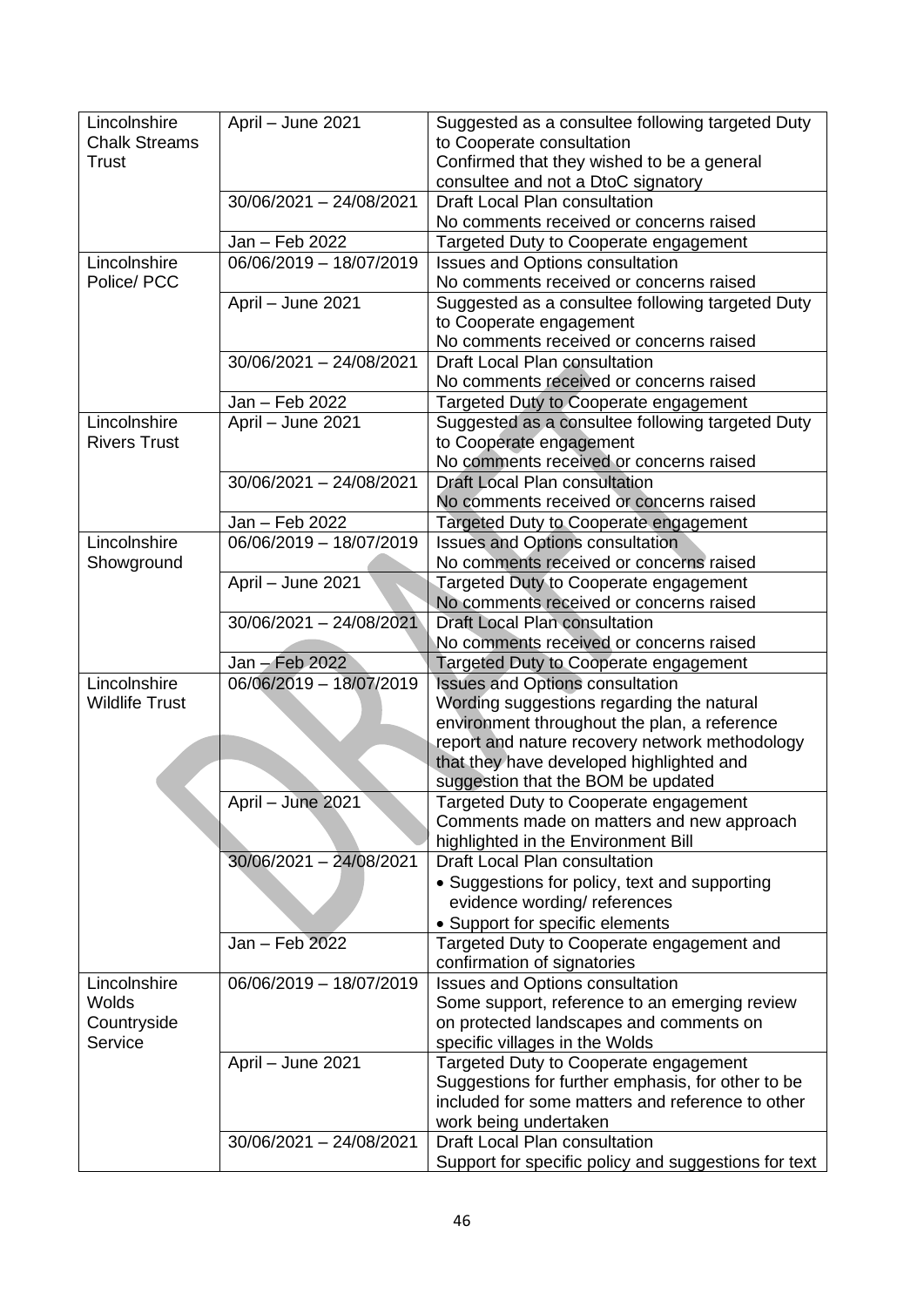|                | Jan - Feb 2022          | Targeted Duty to Cooperate engagement and<br>confirmation of signatories        |
|----------------|-------------------------|---------------------------------------------------------------------------------|
| Marine         | 06/06/2019 - 18/07/2019 | <b>Issues and Options consultation</b>                                          |
| Management     |                         | No comments received or concerns raised                                         |
| Organisation   | April - June 2021       | Targeted Duty to Cooperate engagement                                           |
|                |                         | Suggested being added as a signatory for other                                  |
|                |                         | matters                                                                         |
|                | 30/06/2021 - 24/08/2021 | Draft Local Plan consultation                                                   |
|                |                         | Additional wording suggestions                                                  |
|                | Jan - Feb 2022          | Targeted Duty to Cooperate engagement and                                       |
|                |                         | confirmation of signatories                                                     |
| Market Rasen   | 06/06/2019 - 18/07/2019 | <b>Issues and Options consultation</b>                                          |
| Racecourse     |                         | Comment on policy as it relates to Market Rasen                                 |
| (The Jockey)   |                         | Racecourse                                                                      |
| Club)          | April - June 2021       | Targeted Duty to Cooperate engagement                                           |
|                |                         | No comments received or concerns raised                                         |
|                | 30/06/2021 - 24/08/2021 | Draft Local Plan consultation                                                   |
|                | Jan - Feb 2022          | No comments received or concerns raised                                         |
| MoD - Defence  | 06/06/2019 - 18/07/2019 | Targeted Duty to Cooperate engagement<br><b>Issues and Options consultation</b> |
| <b>Estates</b> |                         | Comment on policy wording                                                       |
|                | April - June 2021       | Targeted Duty to Cooperate engagement                                           |
|                |                         | Confirmed contact details                                                       |
|                | 30/06/2021 - 24/08/2021 | <b>Draft Local Plan consultation</b>                                            |
|                |                         | Further information and comments on policy                                      |
|                |                         | wording                                                                         |
|                | Jan - Feb 2022          | Targeted Duty to Cooperate engagement and                                       |
|                |                         | confirmation of signatories                                                     |
| National Grid/ | 06/06/2019 - 18/07/2019 | Issues and Options consultation:                                                |
| Energy         |                         | No comment. Happy to provide advice and                                         |
| Companies      |                         | guidance                                                                        |
|                | April - June 2021       | Targeted Duty to Cooperate engagement                                           |
|                |                         | No comments received or concerns raised                                         |
|                | 30/06/2021 - 24/08/2021 | Draft Local Plan consultation                                                   |
|                |                         | Nat Grid provided a list of assets in the area and                              |
|                |                         | general advice for development near to their                                    |
|                |                         | assets                                                                          |
|                | Jan - Feb 2022          | Targeted Duty to Cooperate engagement                                           |
| National       | 06/06/2019 - 18/07/2019 | Issues and Options consultation:                                                |
| Highways       |                         | Require any devt to be appropriately assessed                                   |
|                | April - June 2021       | Targeted Duty to Cooperate engagement                                           |
|                |                         | • Noted proposed improvements to the A46 as<br>part of the WGC SUE application  |
|                |                         | • Suggested discussion on highway modelling                                     |
|                | 30/06/2021 - 24/08/2021 | <b>Draft Local Plan consultation</b>                                            |
|                |                         | • Looking at the impact of proposed development                                 |
|                |                         | on the A46 and have undertaken an initial high-                                 |
|                |                         | level review. Suggested further discussion on                                   |
|                |                         | highway modelling                                                               |
|                | Dec - Jan 2021/22       | Targeted Duty to Cooperate engagement.                                          |
|                |                         | Discussions on coverage of transport model                                      |
|                |                         | evidence underpinning the plan. National                                        |
|                |                         | Highways have confirmed that they are content                                   |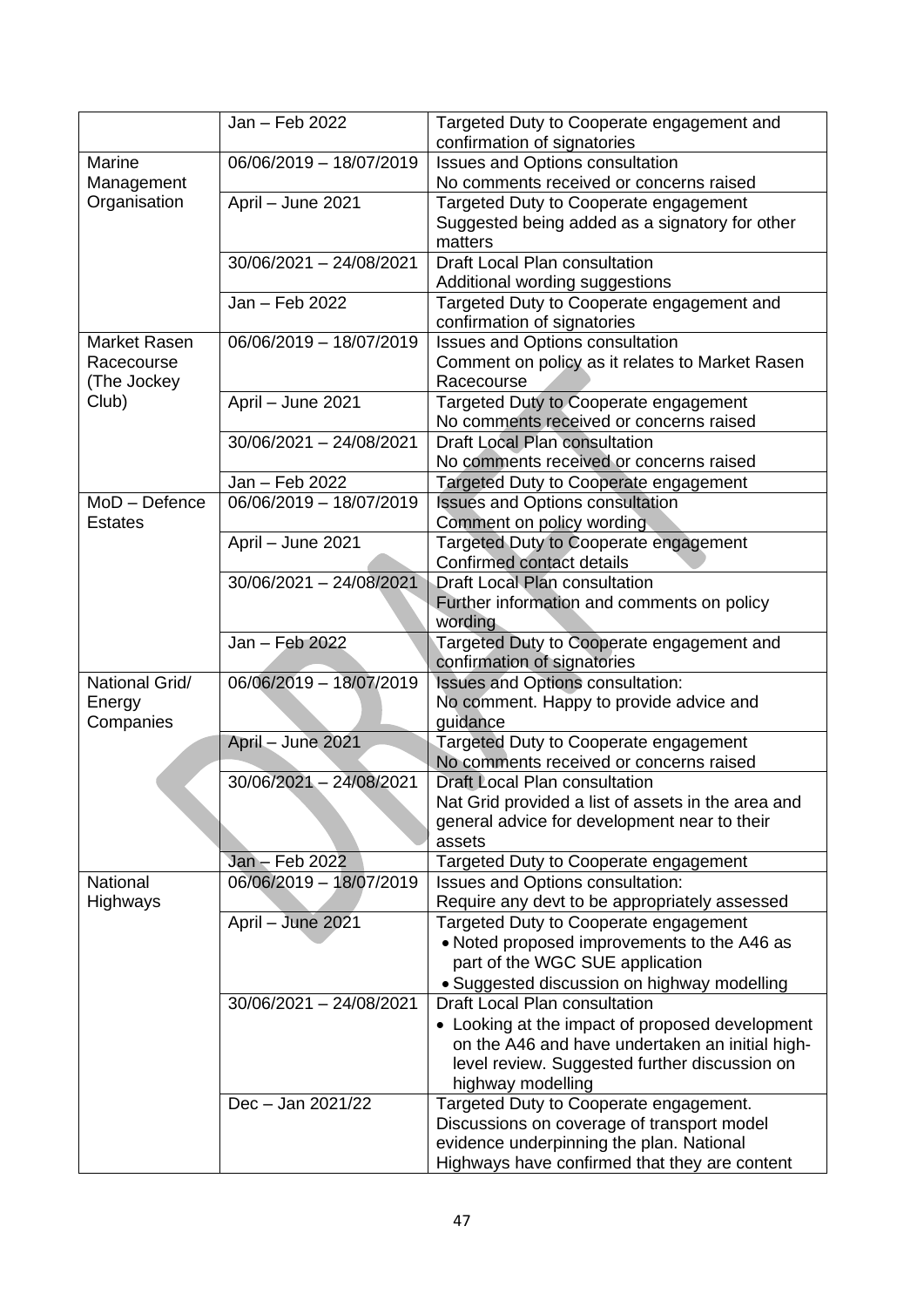|                       |                         | with the evidence underpinning the plan and its<br>allocations                  |
|-----------------------|-------------------------|---------------------------------------------------------------------------------|
|                       | Jan - Feb 2022          | Targeted Duty to Cooperate engagement and                                       |
| <b>National Trust</b> | 06/06/2019 - 18/07/2019 | confirmation of signatories<br><b>Issues and Options consultation</b>           |
|                       |                         | No comments received or concerns raised                                         |
|                       | April - June 2021       | Targeted Duty to Cooperate engagement                                           |
|                       |                         | No comments received or concerns raised                                         |
|                       | 30/06/2021 - 24/08/2021 | <b>Draft Local Plan consultation</b>                                            |
|                       |                         | No comments received or concerns raised                                         |
|                       | Jan - Feb 2022          | Targeted Duty to Cooperate engagement                                           |
| Natural England       | 06/06/2019 - 18/07/2019 | Issues and Options consultation: Some wording                                   |
|                       |                         | and emphasis suggestions                                                        |
|                       | April - June 2021       | Targeted Duty to Cooperate engagement                                           |
|                       |                         | Wording and reference suggestions                                               |
|                       | 30/06/2021 - 24/08/2021 | Draft Local Plan consultation                                                   |
|                       |                         | Further assessment required to assess impact on                                 |
|                       |                         | four European sites                                                             |
|                       |                         | Wording, emphasis and reference suggestions                                     |
|                       | Jan - Feb 2022          | Targeted Duty to Cooperate engagement and                                       |
|                       |                         | confirmation of signatories                                                     |
| <b>Network Rail</b>   | 06/06/2019 - 18/07/2019 | <b>Issues and Options consultation</b>                                          |
|                       |                         | No comments received or concerns raised                                         |
|                       | April - June 2021       | Targeted Duty to Cooperate engagement                                           |
|                       |                         | No comments received or concerns raised                                         |
|                       | 30/06/2021 - 24/08/2021 | <b>Draft Local Plan consultation</b>                                            |
|                       |                         | Some wording suggestions                                                        |
|                       | Jan - Feb 2022          | Targeted Duty to Cooperate engagement                                           |
| Nottinghamshire       | 06/06/2019 - 18/07/2019 | <b>Issues and Options consultation</b>                                          |
| <b>PCC</b>            |                         | No comments received or concerns raised                                         |
|                       | 30/06/2021 - 24/08/2021 | <b>Draft Local Plan consultation</b><br>No comments received or concerns raised |
|                       | Jan - Feb 2022          | Targeted Duty to Cooperate engagement                                           |
| Office of Rail        | 06/06/2019 - 18/07/2019 | <b>Issues and Options consultation</b>                                          |
| and Road              |                         | No comments received or concerns raised                                         |
|                       | April - June 2021       | Targeted Duty to Cooperate engagement                                           |
|                       |                         | No comments received or concerns raised                                         |
|                       | 30/06/2021 - 24/08/2021 | Draft Local Plan consultation                                                   |
|                       |                         | No comments received or concerns raised                                         |
|                       | Jan - Feb 2022          | Targeted Duty to Cooperate engagement                                           |
| Severn Trent          | 06/06/2019 - 18/07/2019 | Issues and Options consultation:                                                |
| <b>Water Ltd</b>      |                         | Support for policies and some wording                                           |
|                       |                         | suggestions. Seeking certainty to ensure                                        |
|                       |                         | infrastructure is provided in a timely manner                                   |
|                       | April - June 2021       | Targeted Duty to Cooperate engagement                                           |
|                       |                         | Suggested being added as an interested body for                                 |
|                       |                         | other matters                                                                   |
|                       | 30/06/2021 - 24/08/2021 | Draft Local Plan consultation                                                   |
|                       |                         | Some wording suggestions and general advice                                     |
|                       | Jan - Feb 2022          | Targeted Duty to Cooperate engagement and                                       |
|                       |                         | confirmation of signatories                                                     |
| Sport England         | 06/06/2019 - 18/07/2019 | Issues and Options consultation:                                                |
|                       |                         | Comment on the evidence base                                                    |
|                       | April - June 2021       | Targeted Duty to Cooperate engagement                                           |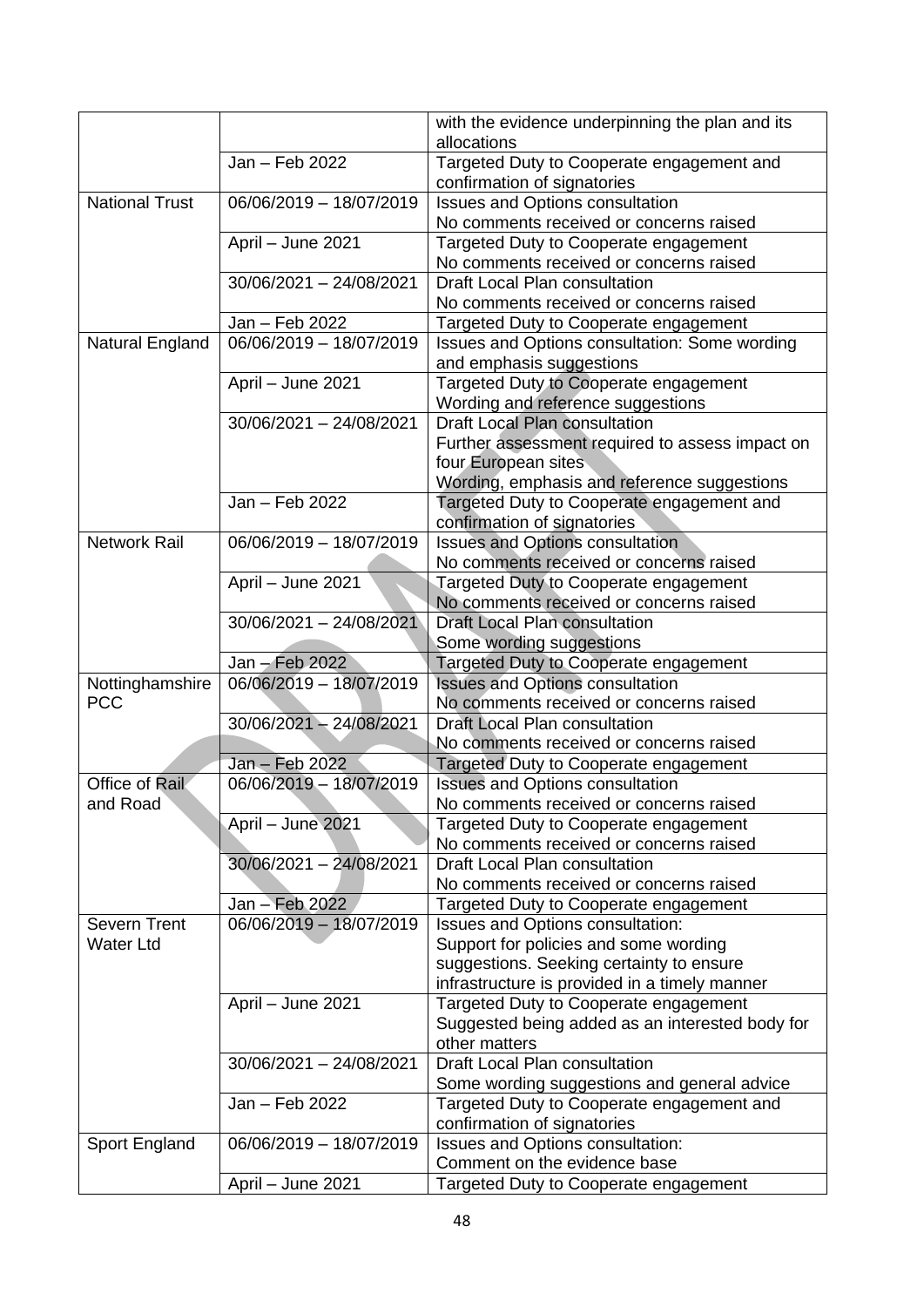|          |                         | Need cross boundary understanding of access to<br>facilities. Reference suggestions. Further<br>discussions to take place                                                                                |
|----------|-------------------------|----------------------------------------------------------------------------------------------------------------------------------------------------------------------------------------------------------|
|          | 30/06/2021 - 24/08/2021 | Draft Local Plan consultation<br>Support in part for policies. Further discussion on<br>sports evidence base suggested                                                                                   |
|          | Dec - Jan 2021/22       | Targeted Duty to Cooperate engagement.<br>Discussions on coverage of the evidence base,<br>the wording of the policies and standards in the<br>plan, and the development of future evidence<br>documents |
|          | Jan - Feb 2022          | Targeted Duty to Cooperate engagement and<br>confirmation of signatories                                                                                                                                 |
| Sustrans | 06/06/2019 - 18/07/2019 | Issues and Options consultation:<br>No comments received or concerns raised                                                                                                                              |
|          | April - June 2021       | Targeted Duty to Cooperate engagement<br>Suggested as an additional contact. No comments<br>received or concerns raised                                                                                  |
|          | 30/06/2021 - 24/08/2021 | Draft Local Plan consultation<br>No comments received or concerns raised                                                                                                                                 |
|          | Jan - Feb 2022          | Targeted Duty to Cooperate engagement                                                                                                                                                                    |